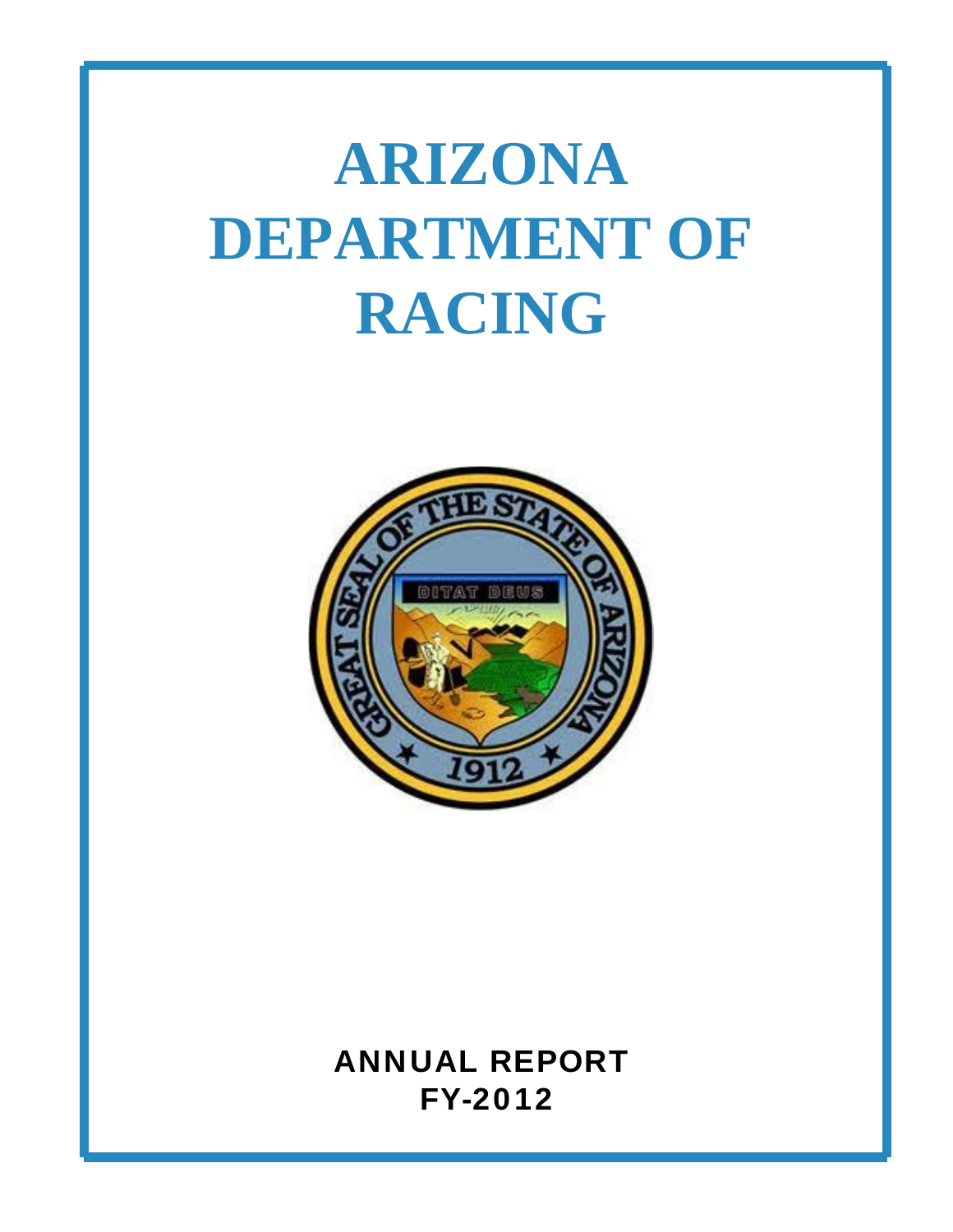| <b>LETTER TO THE GOVERNOR</b>                                                                                                                                                                                                                                  |                                             |
|----------------------------------------------------------------------------------------------------------------------------------------------------------------------------------------------------------------------------------------------------------------|---------------------------------------------|
| <b>MEET THE DIRECTOR</b>                                                                                                                                                                                                                                       | $\mathbf 1$                                 |
| <b>ARIZONA RACING COMMISSION</b>                                                                                                                                                                                                                               | 1a                                          |
| <b>DEPARTMENT OF RACING</b>                                                                                                                                                                                                                                    |                                             |
| Department Organizational Chart                                                                                                                                                                                                                                | $\overline{2}$                              |
| <b>RACING REGULATION</b><br>Investigations and Licensing<br>Stewards, Director and Drug/Alcohol Testing<br>Horse & Dog Drug Testing and Teletracking<br>Licenses by Category<br><b>Commercial and County Fair Racing</b>                                       | 3<br>4<br>$\sqrt{5}$<br>6<br>$\overline{7}$ |
| <b>COMMERCIAL RACING</b><br><b>Commercial Racing Permittees, Tracks and Permit Terms</b><br><b>Commercial Tracks</b>                                                                                                                                           | 8<br>9                                      |
| <b>COMMERCIAL HORSE RACING</b><br>Investigations, Licensing and Stewards<br>Director, Breeders' & Stallion Awards and Racehorse Adoption<br><b>Commercial Horse Tracks</b><br><b>Rillito Park</b><br><b>Turf Paradise</b><br>Yavapai Downs                     | 10<br>11<br>12<br>13<br>14<br>15            |
| <b>COUNTY FAIR RACING</b><br>Betterment, Investigations, Licensing and Stewards<br><b>Director</b><br><b>County Fair Tracks</b><br>County Fair Racing Schedule and Statistics                                                                                  | 16<br>17<br>18<br>19                        |
| <b>COMMERCIAL GREYHOUND RACING</b><br>Investigations, Licensing and Stewards<br>Director, Inspections, Breeders' Awards, and Adoption<br><b>Commercial Greyhound Tracks</b><br>Apache Greyhound Park<br>Phoenix Greyhound Park<br><b>Tucson Greyhound Park</b> | 20<br>21<br>22<br>23<br>24<br>25            |
| ARIZONA BOXING & MIXED MARTIAL ARTS COMMISSION                                                                                                                                                                                                                 | 26                                          |
| <b>BOXING &amp; MIXED MARTIAL ARTS REGULATION</b><br>Sanctioned Events, Licensing and Investigations                                                                                                                                                           | 27                                          |
| <b>FINANCIALS</b><br>Department of Racing Budget<br>Hardship Tax Credit<br><b>Track Capital Improvements</b>                                                                                                                                                   | 28<br>29<br>30                              |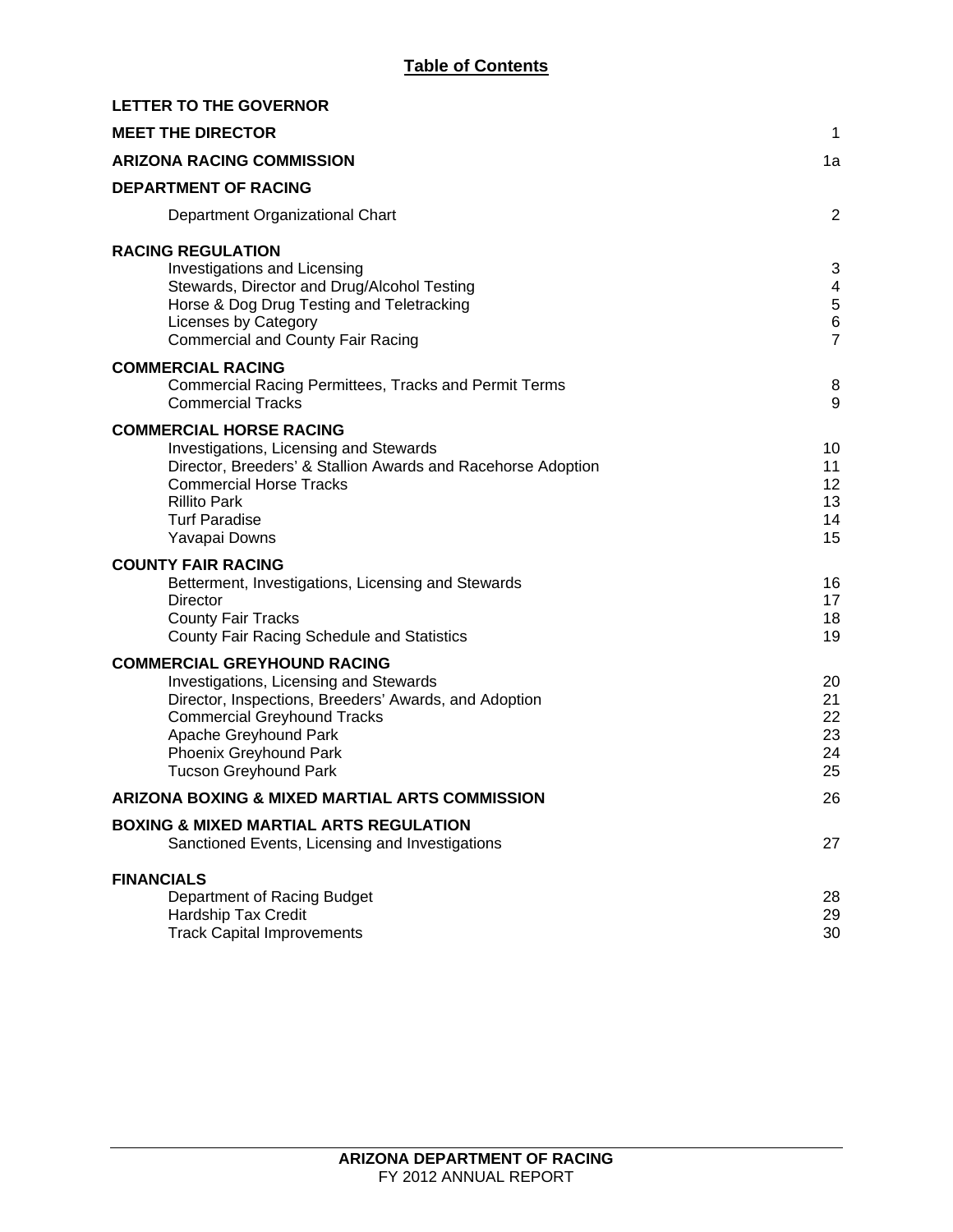# **ARIZONA DEPARTMENT OF RACING**

**JANICE K. BREWER GOVERNOR** 



WILLIAM J. WALSH **DIRECTOR** 

September 30, 2012

The Honorable Janice K. Brewer Governor of the State of Arizona 1700 West Washington Phoenix, Arizona 85007

Dear Governor Brewer:

It is my pleasure to submit the FY 2012 Arizona Department of Racing (ADOR) Annual Report. This report reflects statutory requirements as they relate to the Department's regulatory, fiscal, and administrative responsibilities.

During fiscal year 2012 the Department regulated and supervised live and simulcast horse and greyhound racing and pari-mutuel wagering at two commercial horse tracks, two greyhound tracks, two county fair racing meetings, and 63 teletrack locations throughout Arizona. The total pari-mutuel handle for all racing was \$170.7 million, an increase of \$1.5 million or 0.9% from the prior year. The total pari-mutuel tax receipts amounted to \$254,801, a decrease of 10.5% from the prior year.

The Boxing and Mixed Martial Arts Commission (BMMAC) supervised and regulated 12 boxing events and 26 mixed martial arts events in FY 2012. There were a total 276 individual bouts at these events. Of particular note, the BMMAC negotiated and put into effect its first intergovernmental agreement with the Salt River Pima Community resulting in the first mixed martial arts show conducted at Salt River Fields. The BMMAC oversaw nationally televised events in Parker and at Grand Canyon University, on ESPN and Showtime respectively. These latter events provided both economic benefits and positive publicity for these local communities and also the state of Arizona.

FY 2012 saw great changes for the Department both in management and in its source of funds. On December 31, 2011, Lonny Powell left the agency and was replaced by Bill Walsh, first in an interim position and later appointed as Department head. Both of the individuals oversaw the agency's transition to self-funding over a period two years. This legislatively-mandated change removed ADOR from dependence on the General Fund and moved it to 100% industry funding by FY 2013. The change allowed the agency to move forward in a more stable and effective manner while doing its part to ease the pressure on the growing demand for scarce state resources.

> 1110 West Washington, Suite 260, Phoenix, AZ 85007 Ph (602) 364-1700 Fax (602) 364-1703 www.azracing.gov ador@azracing.gov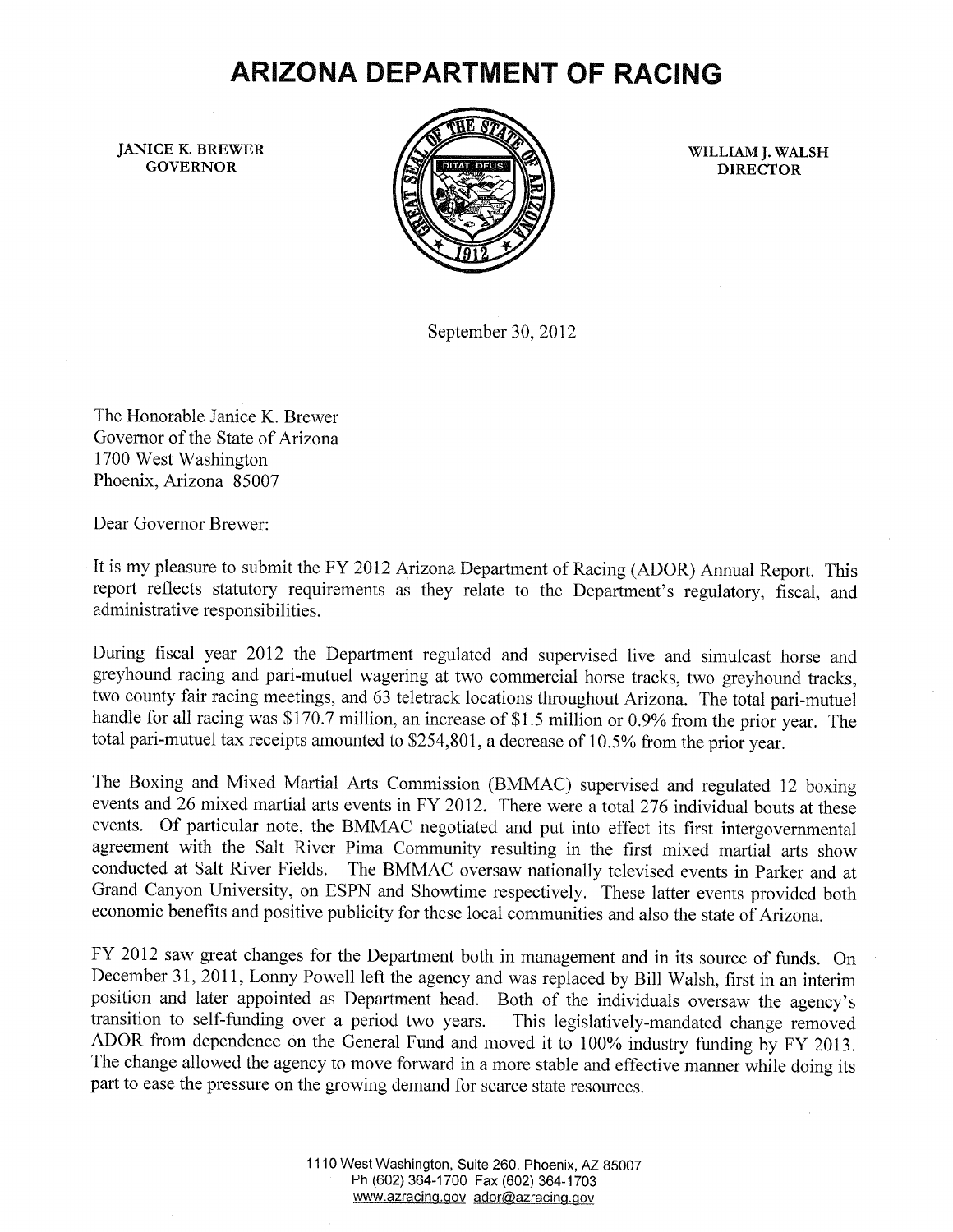The Honorable Janice K. Brewer September 30, 2012 Page 2

With the steadfast support and leadership of your administration, our objective is to continue building a modernized, responsive, customer-friendly and enhanced operation. We will continue to make every effort to regulate firmly and fairly while fostering productive, supportive and positive relationships throughout our government as well as our job- and agribusiness-intensive industry.

The Department and the industry continue to face challenges and will confront them together working to preserve and increase jobs to foster greater economic impact, contribute to tourism and agricultural development for the benefit of the citizens and communities throughout the state of Arizona.

The Racing Department is committed to performing all statutory and regulatory duties in a manner that brings respect to the State, agency and the industry. Your continued leadership and support is greatly appreciated.

Respectfully yours,

William∮. Walsh Director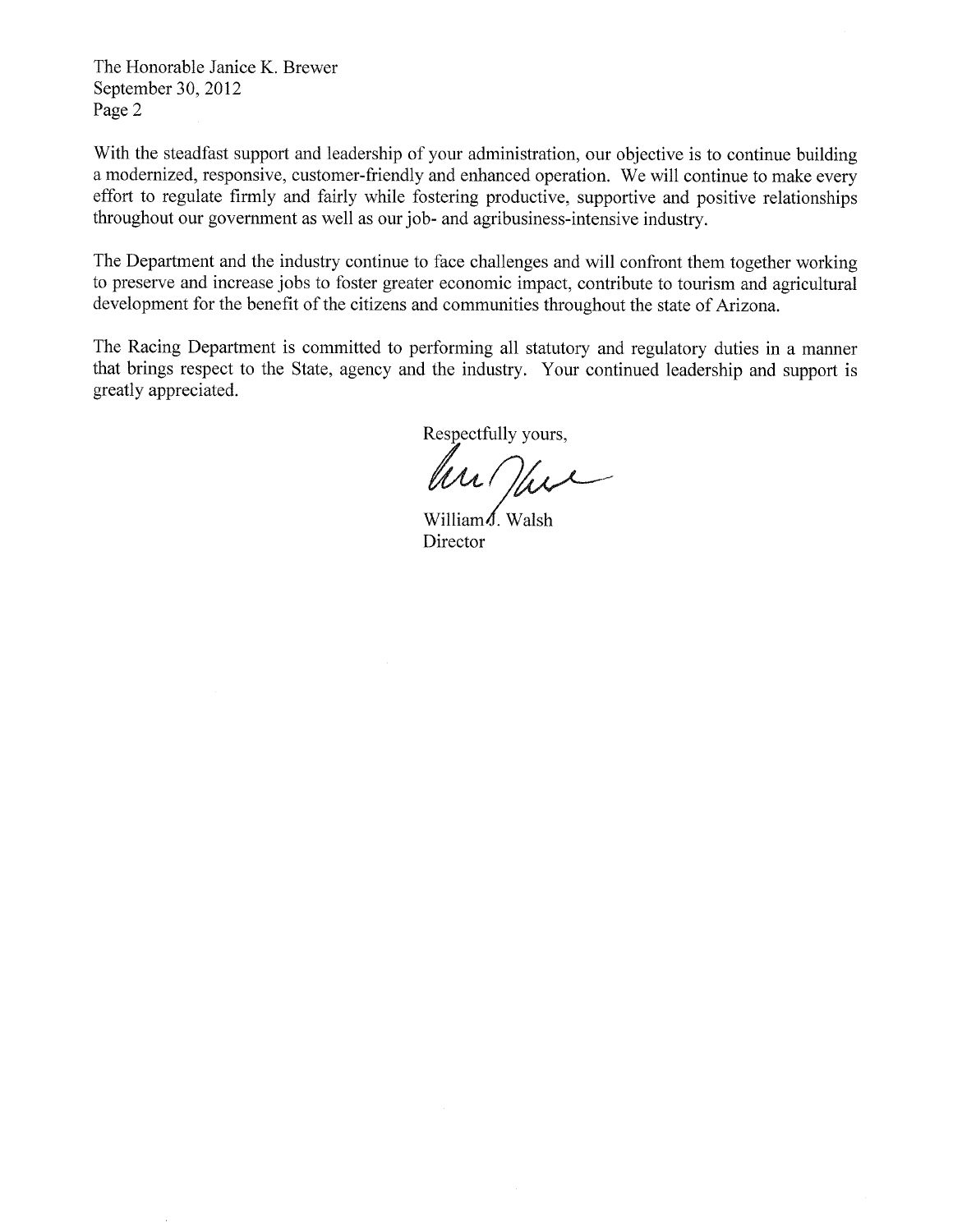## **MEET THE DIRECTOR: WILLIAM J. WALSH**



Governor Janice Brewer appointed William J. Walsh as Director of the Department of Racing in March 2012. As Director, Mr. Walsh is responsible for the regulation of pari-mutuel horse and greyhound racing in Arizona.

Mr. Walsh has more than four decades of professional experience in the racing industry. He began his career working as a pari-mutuel clerk in New York. He taught elementary school for several years, and then served as a Patrol and Placing Judge at Arlington Park in Arlington Heights, Illinois. He worked for the Horsemen's Benevolent & Protective Association (HBPA) in Rockville, Maryland, and in Spokane, Washington, followed by a stint as Executive Director of the Alabama Horsemen's Racing Association in Birmingham, Alabama. Mr. Walsh joined the Department of Racing in 1993, taking on the oversight of simulcasting and off–track wagering in Arizona, as well as rules development. Mr. Walsh has served as the Department's authorized public lobbyist and most recently, Chief Horse Steward/Supervisor of Officials & Wagering. In January, Governor Brewer appointed Bill as Interim Director due to the resignation of the Department's former Director, Lonny Powell.

Mr. Walsh earned his undergraduate and master's degrees from the State University of New York and completed the Race Track Industry Program at the University of Arizona, Tucson. Mr. Walsh is also accredited through the Senior Steward Racing Officials Accreditation Program, Lexington, Kentucky.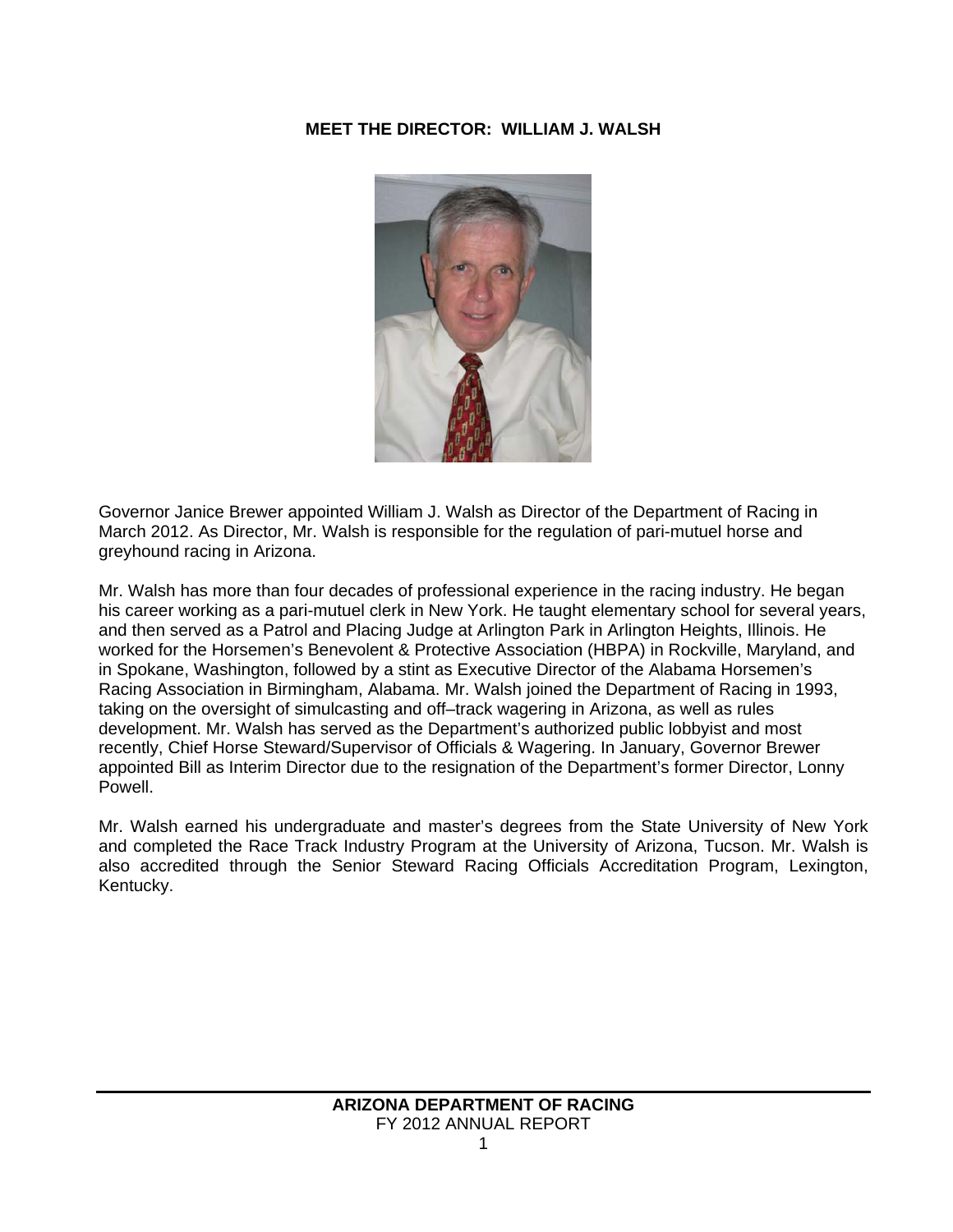# **ARIZONA RACING COMMISSION**

The Arizona Racing Commission was established in 1949 by the Arizona Legislature. The Racing Commission is responsible for issuing racing dates; preparing and adopting rules to govern racing meetings as may be required to protect and promote the safety and welfare of the animals participating in racing meetings; protecting and promoting public health, safety and the proper conduct of racing and parimutuel wagering; conducting hearings on applications for racing permits; reviewing applications for capital improvements at racetracks; and conducting hearings and other legal procedures on matters relating to racing licensees and the racing industry.

Arizona Revised Statutes § 5-102 authorizes a five-member Racing Commission, who shall be appointed by the Governor pursuant to A.R.S. § 38-211. Appointment is for a term of five years. The following Commissioners were serving on the Racing Commission during FY 2012.

#### **Melvin McDonald, Jr. Chair**



**Melvin McDonald, Jr.** Mr. McDonald, Vice-Chair, is a partner of the law firm of Jones, Skelton & Hochuli since 1985 and practices in the areas of criminal defense and major civil litigation. He is a former United States Attorney for the District of Arizona (1981-1985), a former Superior Court Judge for Maricopa County (1974-1981), and has taught Criminal Justice at Arizona State University. Mr. McDonald is admitted to practice in Arizona state and federal courts. He is a fellow with the American College of Trial Lawyers.

#### **Burton S. Kruglick Vice-Chair**



**Burton S. Kruglick.** Mr. Kruglick, former Racing Commission Chairman, has been active in Arizona government and politics for many years. He is a former Chairman of the Arizona Republican Party (1985-1991) and served as Co-Chair for Senator John McCain's presidential campaign. He has been appointed to several Commissions and Boards over the years and is an active participant in community and philanthropic organizations.

## **Erin Owens former Racing Commissioner Chair**



**Erin Owens.** Ms. Owens was raised in a Thoroughbred breeding and racing family in Arizona. She spent many years as an official at many racetracks. Some of her positions included Steward, Director of Racing and Racing Secretary, all of which has extended her knowledge of the horse racing industry. For 10 years, Ms. Owens was a Director at the University of Phoenix where she also completed her Master's degree.

## **Jay C. McClintock**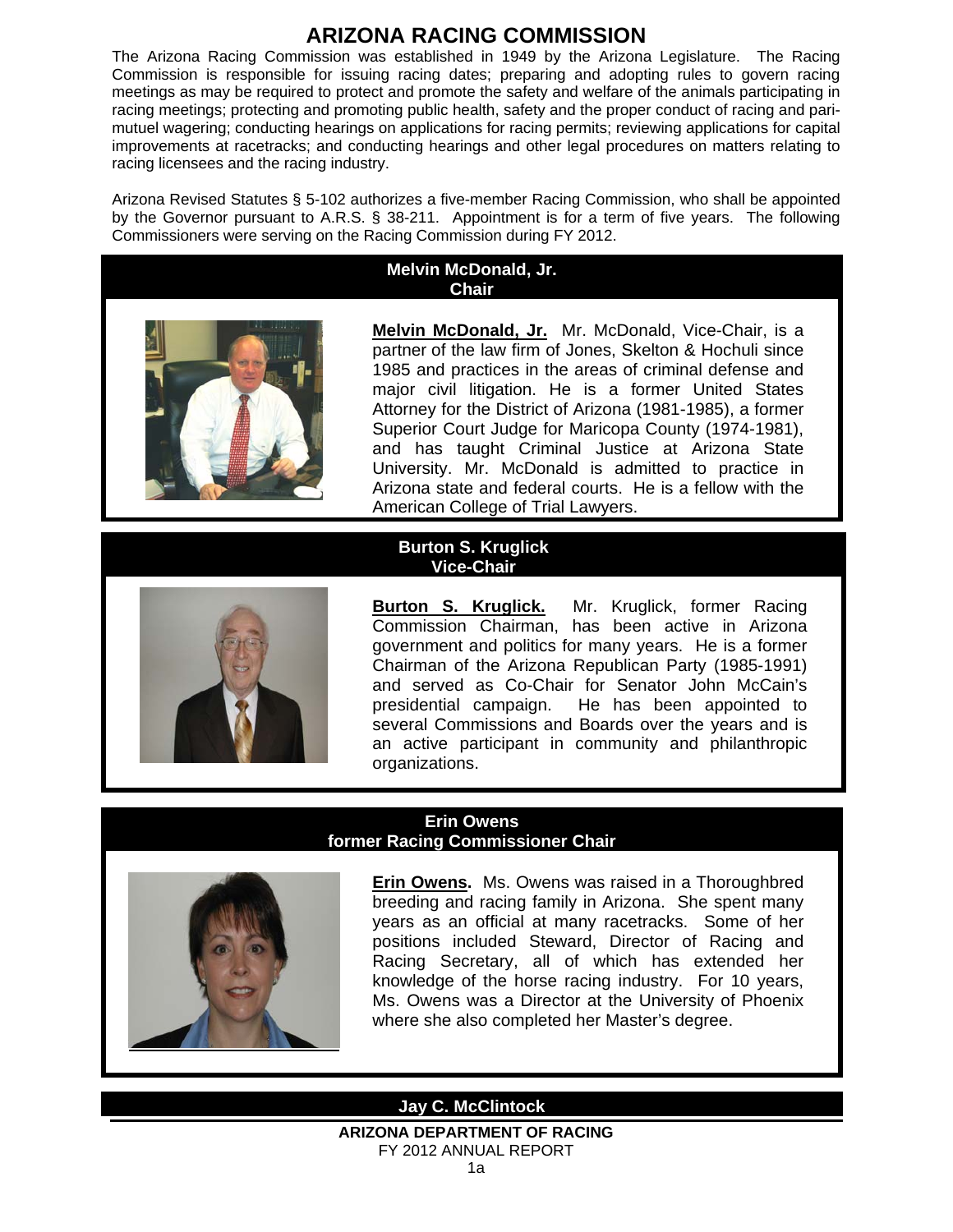# **ARIZONA RACING COMMISSION**

**Racing Commissioner**



**Jay C. McClintock.** Mr. McClintock has worked as a financial advisor for Moran Financial Services since 2001 helping clients plan for investment and insurance needs to prepare for retirement, estate and complete financial planning. Mr. McClintock was a thoroughbred owner in Arizona, California, and Kentucky for over 15 years.

#### **Rory S. Goreé Racing Commissioner**



**Rory S. Goreé.** Mr. Goreé was honorably discharged from the United States Navy in 1993. After 10 years of service he discovered greyhounds. Since then Mr. Goreé has been involved in several capacities and positions working with the Greyhound Racing Industry and greyhound adoption and has been invited to speak at numerous greyhound adoption events as well as university, veterinarian and racing symposiums across the country and at both the American Greyhound Track Operators Association and the Association of Racing Commissioners conferences. Mr. Goreé served on the Arizona Department of Racing's committee to review and recommend greyhound racing welfare related rules. When not involved with greyhounds Mr. Goreé works as an Information Security Analyst specializing in SAP.

The following are the terms of the current Commission members:

| <b>Name</b>        | <b>Member Designation</b>        | <b>Expiration Date</b> |
|--------------------|----------------------------------|------------------------|
| A. Melvin McDonald | <b>Public</b>                    | 01/21/2013             |
| Burton S. Kruglick | <b>Public</b>                    | 01/20/2014             |
| Erin Owens         | Horse Racing Industry            | 01/19/2015             |
| Jay C. McClintock  | <b>Public</b>                    | 01/18/2016             |
| Rory S. Goreé      | <b>Greyhound Racing Industry</b> | 01/16/2017             |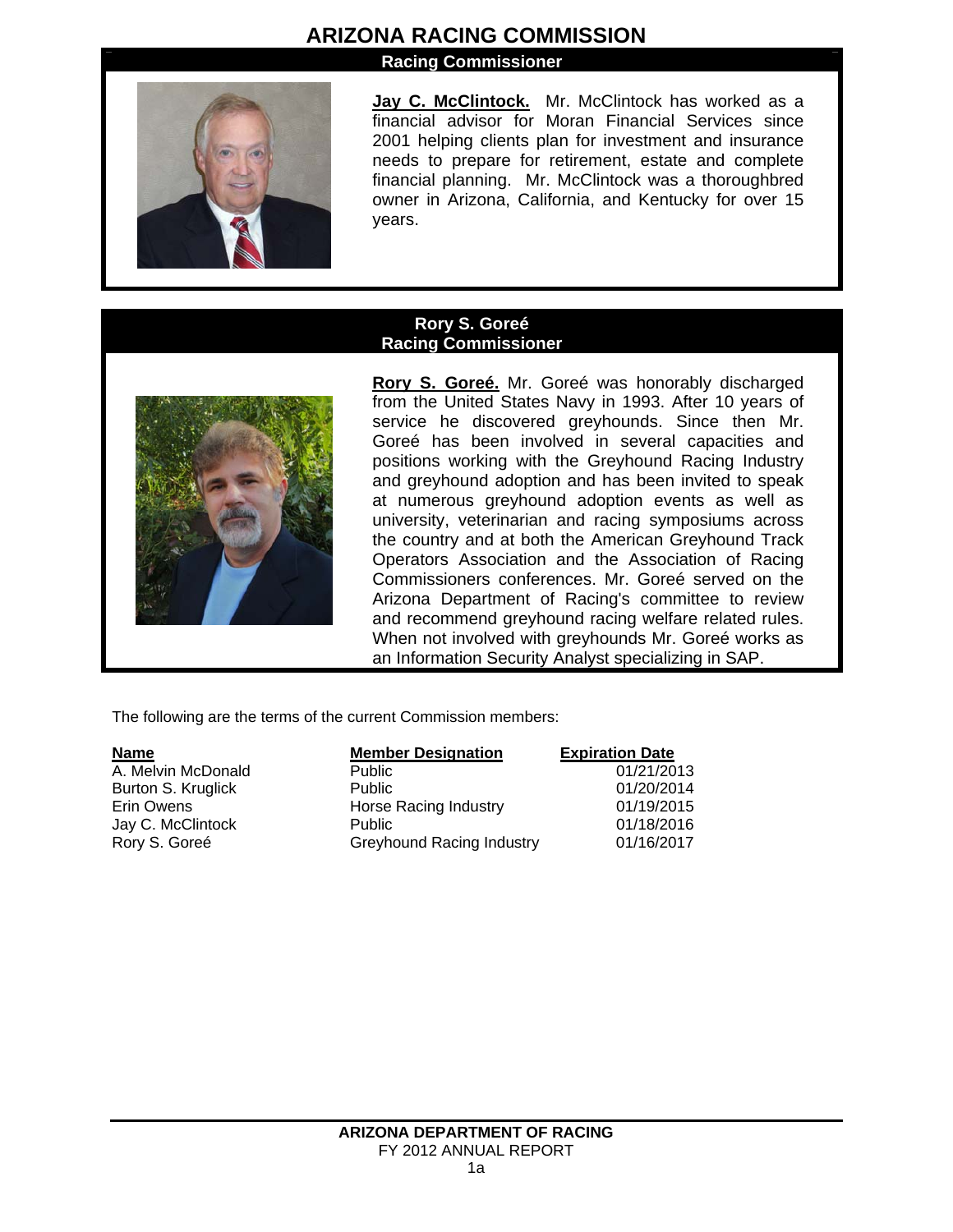# **Department of Racing**

The primary mission of the Department of Racing is to regulate and supervise pari-mutuel horse and greyhound racing and wagering conducted in Arizona in order to protect racing participants and the wagering public. In addition, the Department regulates and supervises boxing and mixed martial arts events conducted in Arizona to protect participants in these events.

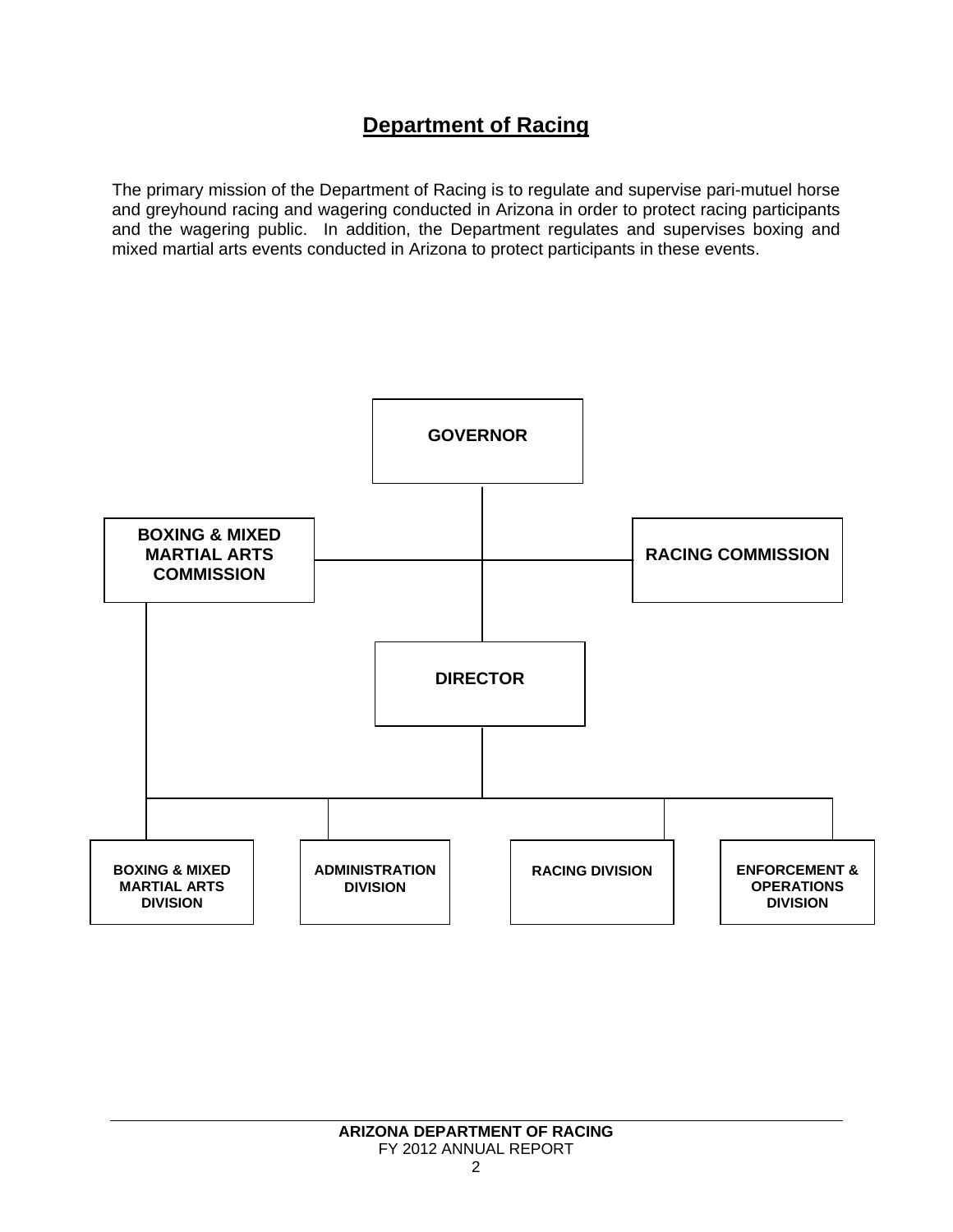# **Racing Regulation Summary**

The Department of Racing's regulatory responsibilities ensure that all participants and permittees involved in commercial horse racing, greyhound racing, and county fair horse racing operate and perform in compliance with applicable Arizona statutes, rules and regulations. This is accomplished through the investigation and licensing activities of the Department.

## **Investigations**

The Department investigates all possible violations of racing laws and rules. Investigation numbers listed below reflect the total number of investigations conducted for every incident, inspection, and background investigation, which includes processing of fingerprints and any resulting false applications. A background investigation is conducted for each license applicant who submits fingerprints as required by Department policy.

| <b>Performance Measures</b>              | FY 2010 | FY 2011 | FY 2012 |
|------------------------------------------|---------|---------|---------|
| Number of incident investigations        | 120     | 215     | 47      |
| Number of background investigations      | 1.104   | 844     | 1.175   |
| Total number of investigations conducted | 1.224   | 1.059   | 1,222   |

#### **Types of Investigations**

| <b>Offenses</b>            |       | Total | <b>Referred</b> | <b>No Violation</b> |
|----------------------------|-------|-------|-----------------|---------------------|
| False application          |       | 6     |                 |                     |
| Disorderly conduct/assault |       | 6     |                 |                     |
| Human drug -testing        |       |       |                 | 5                   |
| Kennel inspection          |       |       |                 |                     |
| Whelping inspection        |       |       |                 |                     |
| Vehicle inspection         |       |       |                 |                     |
| License denial/ineligible  |       |       |                 |                     |
| Information only           |       | 10    |                 | 10                  |
|                            | Total | 47    | 15              | 32                  |

## **Licensing**

The Department processes and investigates all license applications in a timely manner while ensuring only those eligible receive licenses.

| <b>Performance Measures</b> | FY 2010 | FY 2011 FY 2012 |       |
|-----------------------------|---------|-----------------|-------|
| Number of licenses issued   | 2.971   | - 3.721         | 1.676 |
| Number of licenses denied   |         |                 |       |
| Number of licenses revoked  | 6       | ĥ               |       |
|                             |         |                 |       |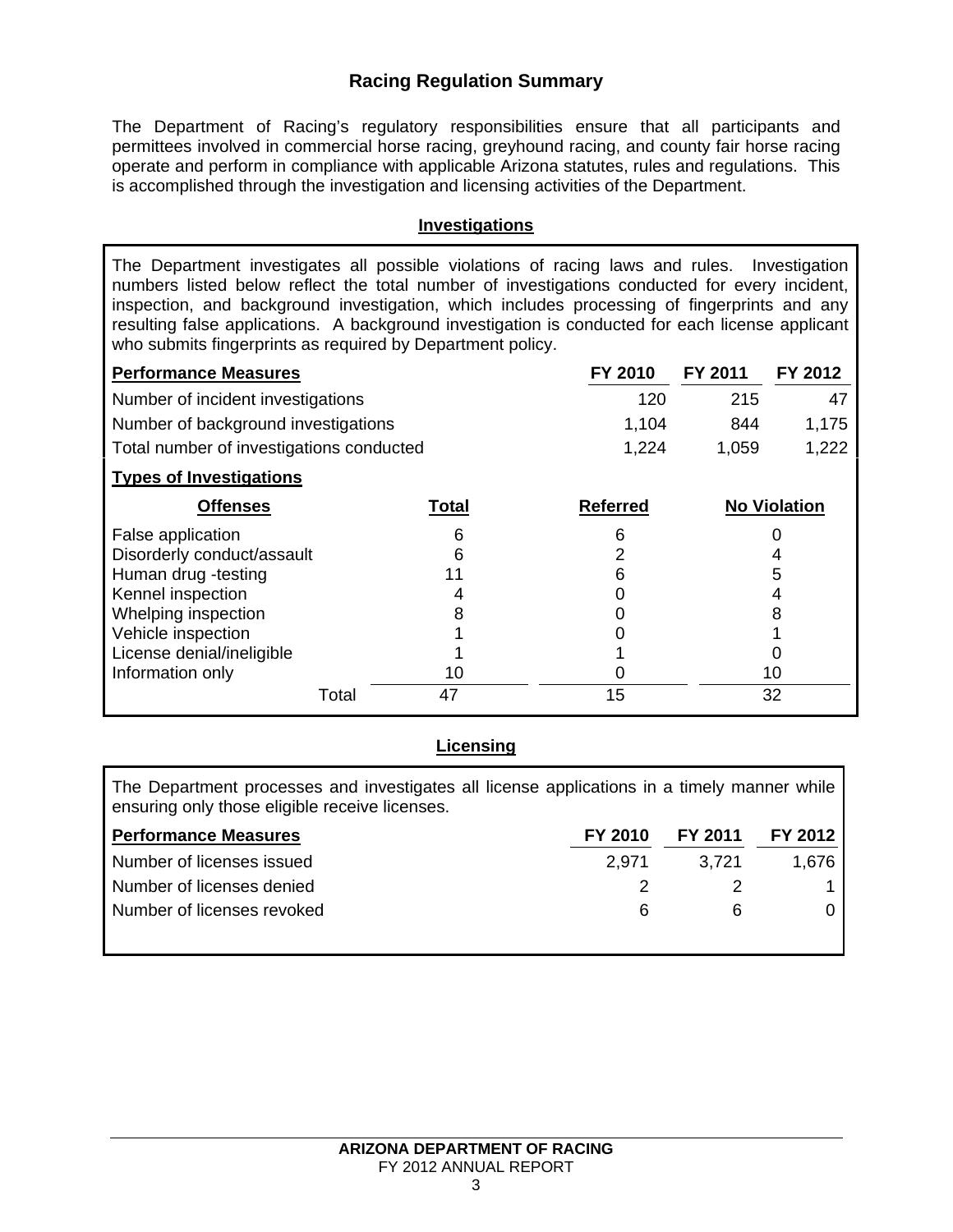# **Racing Regulation**

## **Stewards**

The Board of Stewards is present on the permittee grounds on each day entries are being taken or racing is being conducted, representing the Department in all matters pertaining to the enforcement and interpretation of the rules adopted by the Department. The Stewards may impose civil penalties up to \$1,000, license suspensions up to 60 days, and refer matters to the Director with recommendations of further action, including license revocation.

|                                                                     | FY 2010 | FY 2011 | FY 2012 |
|---------------------------------------------------------------------|---------|---------|---------|
| Total rulings issued                                                | 463     | 370     | 265     |
| <b>Total Stewards Rulings Appealed</b>                              | Δ       | 10      | 12      |
| Percentage of Stewards' rulings upheld on appeal to the<br>Director | 72%     | 90%     | 92%     |

## **Director**

The Director may conduct hearings on appeals of Stewards' referrals or may assign a case that has been appealed or referred to the Arizona Office of Administrative Hearings. The Administrative Law Judge provides the Director findings of fact, conclusions of law and a proposed order. The Director may accept or modify any decision proposed by the Judge. The table below summarizes hearings and cases by the Director, the Office of Administrative Hearings, and the Racing Commission.

| <b>Summary of Hearings and Orders</b>        | FY 2010 | FY 2011 | FY 2012 |
|----------------------------------------------|---------|---------|---------|
| Director's hearings                          | 61      | 90      | -43     |
| Administrative Law Judge hearings            | 5       |         |         |
| Racing Commission hearings                   | 3       |         |         |
| Total number of Director's orders*           | -47     | .99     | 43      |
| Percentage of orders upheld on appeal to the |         |         |         |
| Commission**                                 | 100%    | n/a     | 100%    |

\*Does not include orders for action taken such as stays, reinstatements, cases dismissed, etc.

\*\* Includes orders that were modified

# **Drug/Alcohol Testing**

The Department of Racing is authorized to require persons licensed to submit to testing when there is reason to believe they may be under the influence of or unlawfully in possession of any prohibited substance regulated by Title 13, Chapter 34, or has consumed alcohol in violation of A.A.C. R19-2-112(8) or (10) or R19-2-311(9).

| <b>Testing Summary</b>        | FY 2010 | FY 2011    | FY 2012 |
|-------------------------------|---------|------------|---------|
| Human Drug Tests              | 35      | 20         |         |
| <b>Positive Drug Tests</b>    | 6       | 4          | 6       |
| Licensee Refused to Test      | 2       | 5          |         |
| <b>Percent Positive</b>       | 17%     | <b>20%</b> | 55%     |
| <b>Breath/Alcohol Tests</b>   |         |            |         |
| Positive Breath/Alcohol Tests | 0       | 0          |         |
| <b>Percent Positive</b>       | 0%      | $0\%$      | 0%      |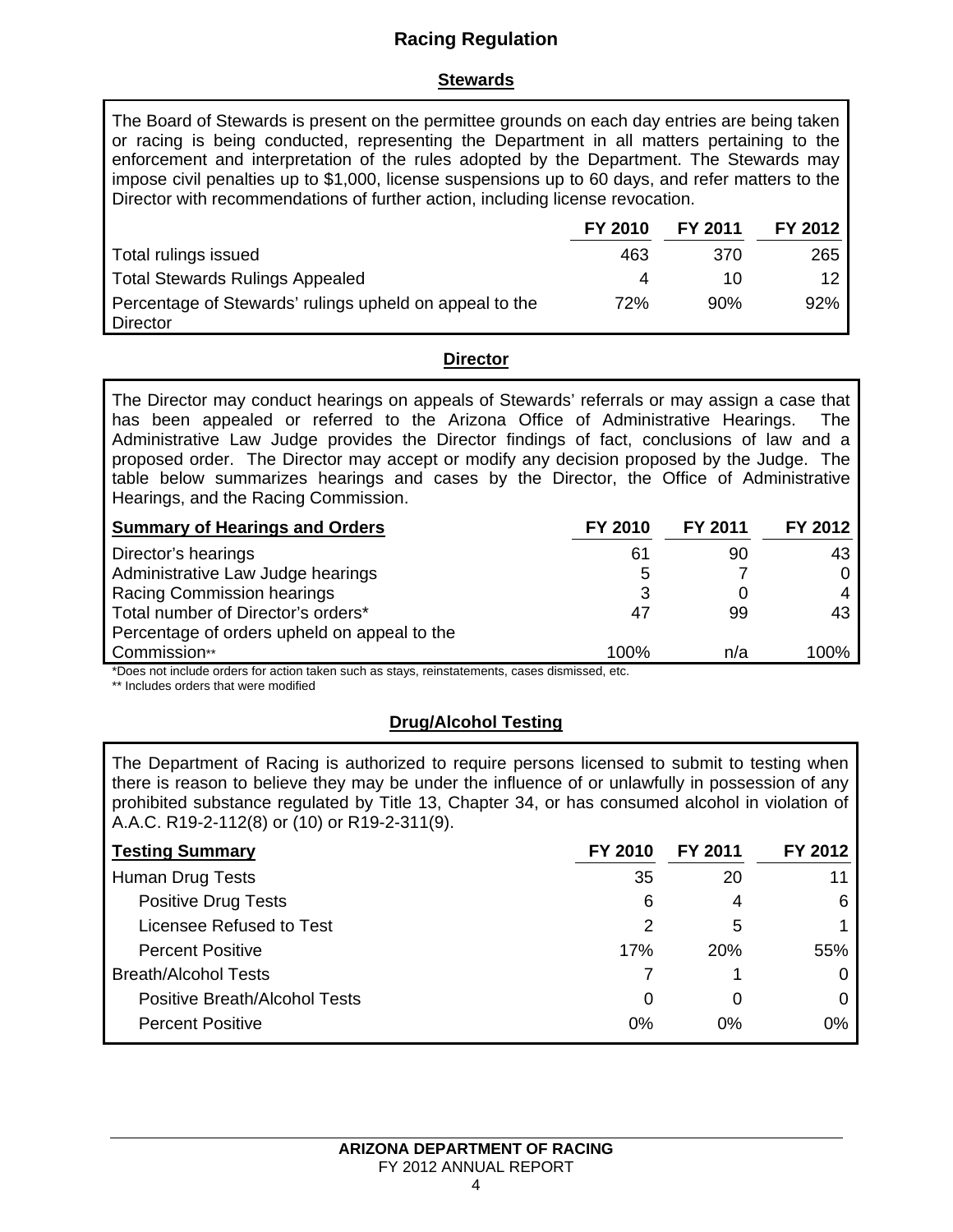# **Racing Regulation**

# **Horse & Dog Drug Testing**

The Department contracts with independent laboratories for the analysis of horse urine and blood samples and dog urine samples. This analysis is required to enforce the rules of racing that prohibit animals from racing while under the influence of foreign substances.

| <b>Testing Summary</b>             | FY 2010 | FY 2011  | FY 2012 |
|------------------------------------|---------|----------|---------|
| Horse Drug Testing                 |         |          |         |
| Number total equine drug tests     | 1455    | 838      | 1998    |
| Number positive equine drug tests  | 37      | 37       | 72      |
| Percent positive equine drug tests | 2.54%   | 4%       | 4%      |
| Dog Drug Testing                   |         |          |         |
| Number total canine drug tests     | 1668    | 1087     | 2130    |
| Number positive canine drug tests  |         | $\Omega$ | 10      |
| Percent positive canine drug tests | 0.06%   | 0%       | 0.47%   |
| Totals                             |         |          |         |
| Total drug tests                   | 3123    | 1925     | 4128    |
| Number total positive drug tests   | 38      | 37       | 82      |
| Percent total positive drug tests  | 1.2%    | 2%       | 2%      |

# **Teletracking**

The Department of Racing has the authority to approve applications for teletracking (off-track betting) permits, license teletracking sites and their personnel, and monitor compliance for both operational and technical requirements. Turf Paradise, American Greyhound Racing, Inc. and Tucson Greyhound Park each held teletracking permits approved by the Arizona Racing Commission to operate off-track wagering sites in FY 2012. A total of 63 off-track-betting sites were authorized to support both greyhound and horse racing in Arizona.

The total handle generated by commercial and county fair racing for teletracking was \$129.8 million. This included \$106.3 million for horse racing and \$23.4 million for greyhound racing. The State of Arizona received \$126,460 in revenue from the teletracking handle, all of which was generated from the Turf Paradise handle at off-track sites.

The handle at teletracking facilities increased 3.2% during FY 2012 when compared to the prior year.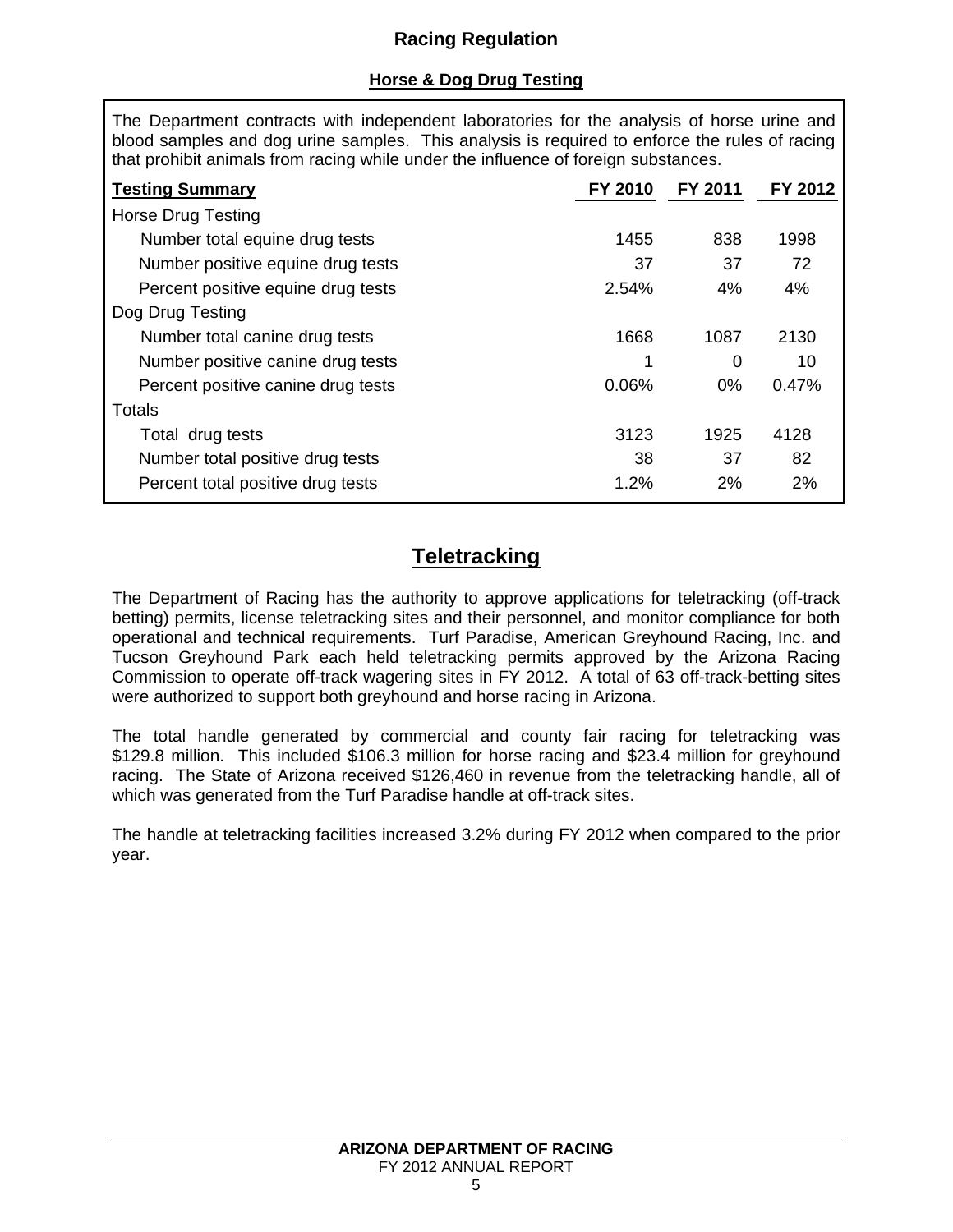|                                                | <b>HORSES</b>  |                |                 | <b>GREYHOUNDS</b> |                  |                  |                |                         |
|------------------------------------------------|----------------|----------------|-----------------|-------------------|------------------|------------------|----------------|-------------------------|
|                                                | <b>COUNTY</b>  | <b>RILLITO</b> | <b>TURF</b>     |                   | <b>AMERICAN</b>  | <b>TUCSON</b>    |                | <b>GRAND</b>            |
| <b>CATEGORY</b>                                | <b>FAIR</b>    | <b>PARK</b>    | <b>PARADISE</b> | <b>TOTAL</b>      | <b>GREYHOUND</b> | <b>GREYHOUND</b> | <b>TOTAL</b>   | <b>TOTAL</b>            |
| <b>APPRENTICE JOCKEY</b>                       |                |                | 5               | 5                 |                  |                  | $\Omega$       | 5                       |
| <b>ASSISTANT STARTER/VALET</b>                 | 1              |                |                 |                   |                  |                  | $\Omega$       | $\overline{1}$          |
| <b>ASSISTANT TRAINER</b>                       |                |                | 6               |                   |                  |                  |                | 6                       |
| <b>AUTHORIZED AGENT-FULL</b>                   |                |                |                 |                   |                  |                  |                | $\overline{0}$          |
| <b>AUTHORIZED AGENT-PARTIAL</b>                |                |                | 49              | 49                |                  | $\overline{2}$   |                | 51                      |
| <b>COMBINATION RBO (RACING &amp; BREEDING)</b> |                |                |                 | $\Omega$          |                  |                  | $\overline{0}$ | $\mathbf{0}$            |
| <b>COOLOUT</b>                                 |                |                |                 | $\Omega$          |                  | 8                | 8              | $\overline{\mathbf{8}}$ |
| <b>COUNTY FAIR MGR, TREASURER</b>              | $\overline{2}$ |                | 1               | 3                 |                  |                  | $\mathbf 0$    | $\overline{\mathbf{3}}$ |
| <b>IDUPLICATE LICENSE</b>                      | 13             | 1              | 85              | 99                |                  | 17               | 17             | 116                     |
| <b>EXERCISE RIDER</b>                          | 1              |                | 54              | 55                |                  |                  | $\Omega$       | 55                      |
| <b>IGREYHOUND HAULER</b>                       |                |                |                 | $\Omega$          |                  |                  | $\Omega$       | $\mathbf{0}$            |
| <b>GROOM</b>                                   | 20             | $\overline{7}$ | 416             | 443               |                  |                  | $\Omega$       | 443                     |
| <b>JOCKEY</b>                                  | 3              | $\mathbf{1}$   | 41              | 45                |                  |                  |                | 45                      |
| <b>JOCKEY AGENT</b>                            |                |                | 4               | $\overline{4}$    |                  |                  | $\Omega$       | $\blacktriangleleft$    |
| <b>MUTUEL (INCLUDING OTB)</b>                  | 9              | 3              | 38              | 50                | 5                | 18               | 23             | 73                      |
| <b>OCCUPATIONAL</b>                            | 20             |                | 58              | 78                | 3                | 15               | 18             | 96                      |
| <b>OFFICIAL</b>                                | 1              |                | 1               | $\overline{2}$    |                  | 5                | 5              | $\overline{7}$          |
| <b>OTB (OWNERS, MANAGERS)</b>                  |                |                | 16              | 16                | 1                |                  |                | 17                      |
| <b>OUTRIDER</b>                                |                |                |                 | $\Omega$          |                  |                  | $\Omega$       | $\mathbf{0}$            |
| <b>OWNER</b>                                   | 22             | 19             | 413             | 454               |                  | 26               | 26             | 480                     |
| <b>IOWNER-TRAINER</b>                          | $\overline{2}$ | 1              | 31              | 34                |                  |                  | $\Omega$       | 34                      |
| <b>IPADDOCK EMPLOYEE</b>                       |                |                |                 | $\Omega$          |                  | 22               | 22             | 22                      |
| <b>PLATER/FARRIER</b>                          |                |                | 3               | 3                 |                  |                  | $\Omega$       | $\overline{\mathbf{3}}$ |
| <b>PONY PERSON</b>                             | 5              | 1              | 19              | 25                |                  |                  | $\overline{0}$ | 25                      |
| <b>RBO (KENNEL/RACING OR BREEDING)</b>         |                |                |                 | $\Omega$          |                  | 2                |                | $\overline{2}$          |
| <b>SECURITY EMPLOYEE</b>                       | 8              | 1              | 18              | 27                |                  | 6                | 6              | 33                      |
| <b>STABLE</b>                                  |                | 1              | 37              | 38                |                  |                  |                | 38                      |
| <b>ITEMPORARY CLAIM TO OWNER</b>               |                |                | 2               |                   |                  |                  |                | $\overline{2}$          |
| <b>TRACK (LIVE RACING)</b>                     |                | 1              | 1               |                   |                  | 1                |                | $\overline{\mathbf{3}}$ |
| <b>TRACK (NO LIVE RACING)</b>                  |                |                |                 | $\Omega$          | $\overline{2}$   |                  |                | $\overline{2}$          |
| TRACK GM, ASST GM, CFO                         |                |                |                 | $\Omega$          | $\overline{2}$   |                  |                | $\overline{2}$          |
| TRACK OWNER (10% + OWNER)                      |                |                |                 | $\Omega$          | 1                |                  |                | $\overline{\mathbf{1}}$ |
| <b>TRAINER</b>                                 |                | 1              | 36              | 37                |                  | $\overline{2}$   |                | 39                      |
| <b>VENDOR-TOTE COMPANY</b>                     |                |                |                 | $\Omega$          | 1                |                  |                | $\vert$ 1               |
| <b>VENDOR EMPLOYEES</b>                        |                |                | 35              | 35                | 15               |                  | 15             | 50                      |
| <b>VENDOR - ALL OTHERS</b>                     | 1              |                | $\overline{4}$  | 5                 |                  |                  | $\mathbf 0$    | 5                       |
| <b>VETERINARIAN</b>                            |                |                | 4               | 4                 |                  |                  | $\Omega$       | $\overline{4}$          |
|                                                |                |                |                 |                   |                  |                  |                |                         |
| <b>LICENSES ISSUED</b>                         | 108            | 37             | 1.377           | 1.522             | 30               | 124              | 154            | 1.676                   |
| <b>FINGERPRINTS TAKEN</b>                      | 79             | 25             | 948             | 1,052             | 17               | 73               | 90             | 1,142                   |
|                                                |                |                |                 |                   |                  |                  |                |                         |
| <b>LICENSING FEES</b>                          | \$7.521        | \$6,457        | \$120.529       | \$134,507         | \$5,510          | \$9.653          | \$15.163       | 149,670                 |
| <b>FINGERPRINT FEES</b>                        | \$2.256        | \$690          | \$26.988        | \$29.934          | \$472            | \$2.012          | \$2,484        | 32.418                  |
| <b>TOTAL FEES</b>                              | \$9,777        | \$7,147        | \$147,517       | \$164,441         | \$5,982          | \$11,665         | \$17,647       | 182,088                 |

#### **LICENSES BY CATEGORY**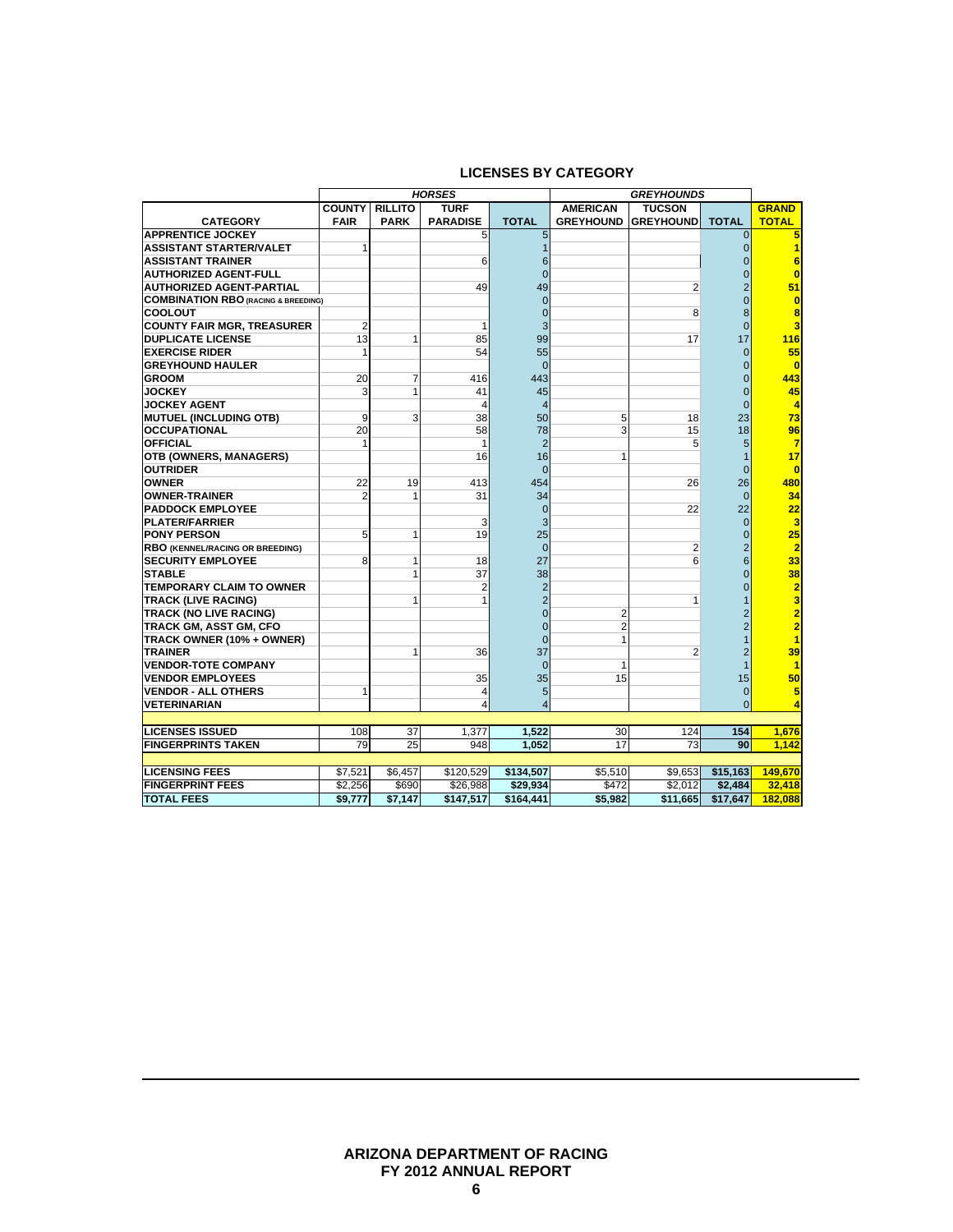#### **COMMERCIAL AND COUNTY FAIR RACING Commercial Horse, Greyhound and County Fair Racing**

| <b>RACING STATISTICS</b>                           | FY 2008                      | FY 2009                      | FY 2010                      | FY 2011                      | FY 2012                      |
|----------------------------------------------------|------------------------------|------------------------------|------------------------------|------------------------------|------------------------------|
| Race Days/Performances (including 4 Charity Days)  |                              |                              |                              |                              |                              |
| Live Race Days                                     | 852                          | 840                          | 685                          | 516                          | 478                          |
| Dark Day-Simulcast only                            | 744                          | 740                          | 717                          | 659                          | 629                          |
| <b>Total Race Days</b>                             | 1.596                        | 1,580                        | 1,402                        | 1,175                        | 1,107                        |
| Total Live Performances (Matinee & Evening)        | 852                          | 840                          | 685                          | 516                          | 478                          |
| <b>Number of Races</b>                             |                              |                              |                              |                              |                              |
| Live Races                                         | 10,205                       | 10,793                       | 8,353                        | 5,957                        | 5,770                        |
| <b>Simulcast Races</b>                             | 287,415                      | 269,318                      | 234,679                      | 190.857                      | 184,589                      |
| <b>Total Number of Races</b>                       | 297,620                      | 280,111                      | 243,032                      | 196,814                      | 190,359                      |
| <b>Attendance</b>                                  |                              |                              |                              |                              |                              |
| On-Track                                           | 693,553                      | 652,807                      | 578,212                      | 483,787                      | 461,642                      |
| Off-Track                                          | 892,026                      | 771,745                      | 692,624                      | 697,574                      | 714,776                      |
| <b>Total Attendance</b>                            | 1,585,579                    | 1,424,552                    | 1,270,836                    | 1,181,361                    | 1,176,418                    |
| <b>Pari-Mutuel Handle</b>                          |                              |                              |                              |                              |                              |
| Average Handle per Race Day                        | \$158,359                    | \$133,970                    | \$129,064                    | \$143,970                    | \$154,199                    |
| Breakdown by location                              |                              |                              |                              |                              |                              |
| On-Track Handle                                    | \$77,268,017                 | \$62,574,674                 | \$51,550,249                 | \$43,479,479                 | \$40,907,185                 |
| Off-Track Handle                                   | \$175,472,915                | \$149,097,386                | \$129,397,125                | \$125,685,106                | \$129,790,965                |
| Breakdown by source                                |                              |                              |                              |                              |                              |
| Live Races                                         | \$66,643,403                 | \$54,856,192                 | \$39,392,293                 | \$29,734,049                 | \$26,758,799                 |
| <b>Simulcast Races</b><br>Total Pari-Mutuel Handle | 186.097.529<br>\$252,740,932 | 156,815,868<br>\$211,672,059 | 141.555.081<br>\$180,947,374 | 139,430,537<br>\$169,164,585 | 143,939,351<br>\$170,698,149 |
| <b>DISTRIBUTION OF REVENUES</b>                    |                              |                              |                              |                              |                              |
| <b>Returned to Wagering Public</b>                 | \$193,921,658                | \$162,095,753                | \$138,400,642                | \$128,364,878                | \$128,888,265                |
| <b>State Pari-Mutuel Revenues</b>                  | \$429,592                    | \$326,590                    | \$314,021                    | \$284,807                    | \$254,801                    |
| <b>Track Mutuel Revenues</b>                       |                              |                              |                              |                              |                              |
| <b>Track Commission</b>                            | \$51,074,270                 | \$42,834,032                 | \$37,013,892                 | \$35,132,296                 | \$35,622,231                 |
| Capital Improvement Rebate                         | 100,037                      | 80,474                       | 68,254                       | 32,506                       | $\Omega$                     |
| Capital Improvement Non-Taxable                    | 0                            | $\mathbf 0$                  | 0                            | $\mathbf 0$                  | $\mathbf 0$                  |
| Capital Improvement AGP Non-Taxable                | $\Omega$                     | $\mathbf 0$                  | 0                            | $\Omega$                     | $\Omega$                     |
| <b>Charity Days-Revenues Withheld</b>              | 51,415                       | 40,641                       | 13,438                       | 8,203                        | 7,413                        |
| Hardship Tax Credit                                | 1,768,623                    | 1,497,803                    | 835,919                      | 472,604                      | 507,099                      |
| AGP-Hardship Tax (Transferred to PGP)              | 0                            | 0                            | $\mathbf 0$                  | $\mathbf 0$                  | 0                            |
| Breakage                                           | 1,026,555                    | 857,514                      | 746,129                      | 697,899                      | 706,906                      |
| <b>Total Track Revenues</b>                        | \$54,020,900                 | \$45,310,464                 | \$38,677,632                 | \$36,343,507                 | \$36,843,649                 |
| <b>Purses</b>                                      | \$22,246,607                 | \$18,902,895                 | \$15,997,406                 | \$13,980,881                 | \$13,147,561                 |

#### **Racetrack Trends at a Glance**



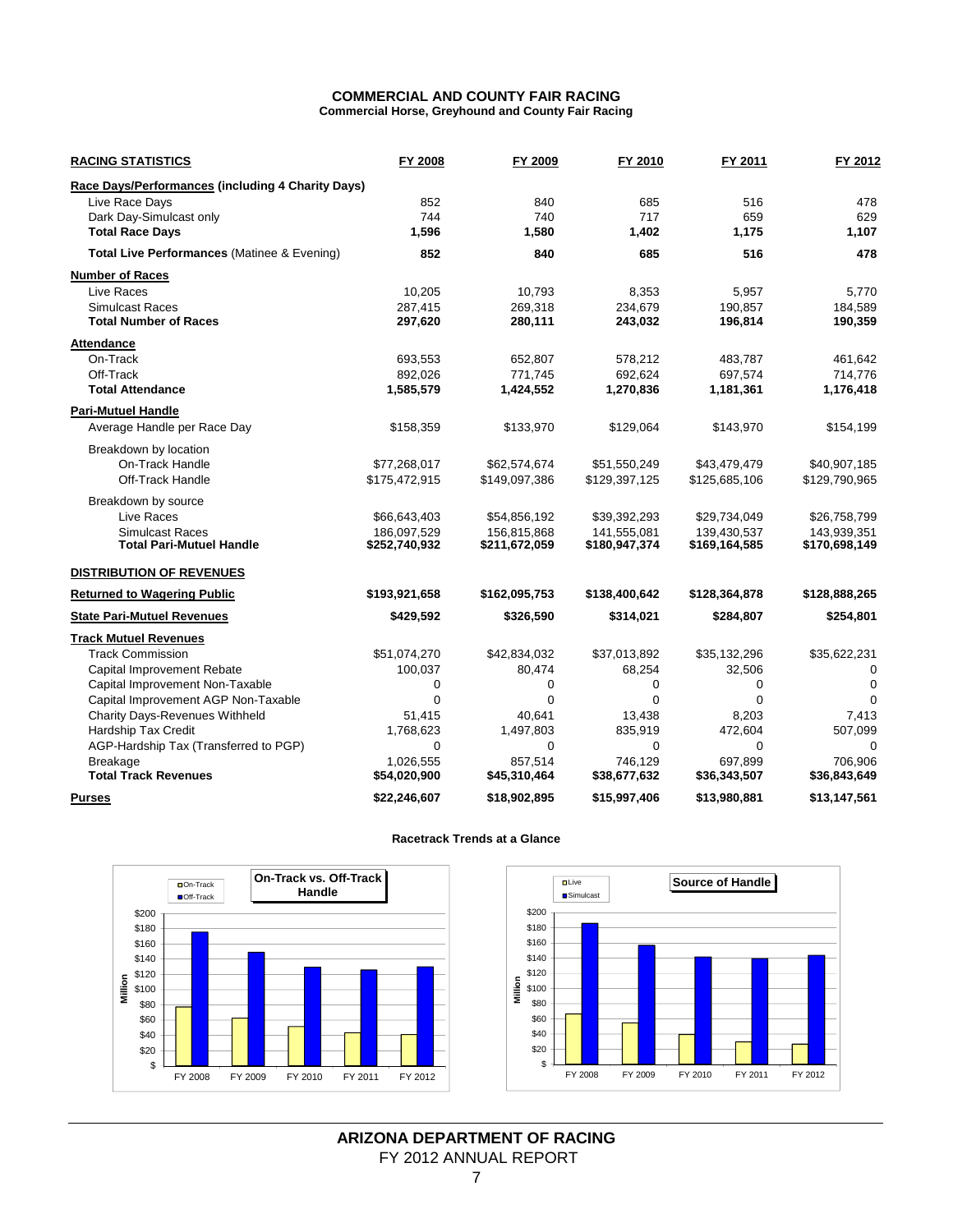# **Commercial Racing**

The Department of Racing regulates and supervises all commercial horse and greyhound racing meetings and pari-mutuel wagering conducted on- and off-track in Arizona to enforce laws and regulations and to protect racing participants and the wagering public.

In FY 2012, the Arizona Racing Commission approved three-year commercial and teletracking permits for Tucson Greyhound Racing, Inc. TP Racing, L.L.L.P. filed renewal applications for commercial racing and teletracking for the years 2013, 2014 and 2015. On June 22, 2012, the Racing Commission approved a temporary permit for TP Racing which will remain in effect during the permit application background investigation and until such time as the Commission has made a final determination to approve or deny the application for a commercial racing permit. The Yavapai County Fair Association renewal application review was closed by the Racing Commission on April 11, 2012 due to the applicant's failure to file a substantively complete application package. Yavapai Downs did not open for racing in May 2011 and subsequently filed for bankruptcy in July 2011. The Bankruptcy Court is currently seeking a buyer for the racetrack property.

| Permittee                          | Track                            | Permit Term                      |
|------------------------------------|----------------------------------|----------------------------------|
| American Greyhound Racing, Inc.    | Apache Greyhound Park            | 12/31/13<br>$01/01/11 -$         |
| American Greyhound Racing, Inc.    | Phoenix Greyhound Park           | $01/01/11 -$<br>12/31/13         |
| Pima County Horsemen's Association | <b>Rillito Park</b>              | $01/01/11 - 12/31/13$            |
| Tucson Greyhound Park, Inc.        | <b>Tucson Greyhound Park</b>     | 12/31/13<br>$01/01/11 -$         |
| TP Racing, L.L.L.P.                | Turf Paradise Race Course        | 05/31/15<br>*06/01/12 -          |
| Yavapai County Fair Association    | Yavapai Downs at Prescott Valley | **05/26/07<br>09/04/09<br>$\sim$ |

## **Commercial Racing Permittees, Tracks and Permit Terms**

\* application pending

\*\* application review closed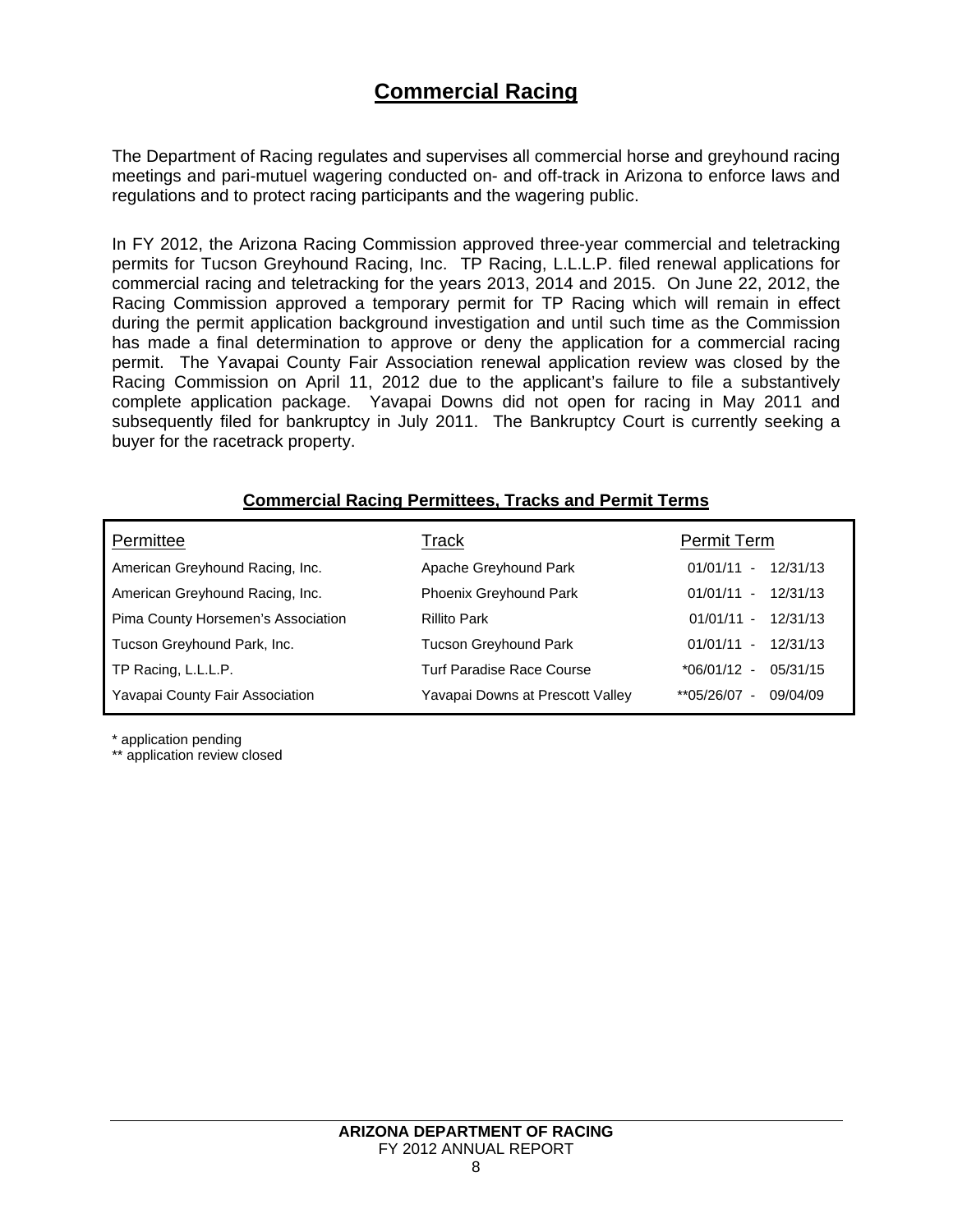#### **COMMERCIAL TRACKS Commercial Horse and Greyhound Racing**

| <b>RACING STATISTICS</b>                                  | FY 2008                      | FY 2009                      | FY 2010                      | FY 2011                      | FY 2012                      |
|-----------------------------------------------------------|------------------------------|------------------------------|------------------------------|------------------------------|------------------------------|
| Race Days/Performances (including 4 Charity Days)         |                              |                              |                              |                              |                              |
| Live Race Days                                            | 788                          | 775                          | 631                          | 472                          | 448                          |
| Dark Day-Simulcast only                                   | 742                          | 738                          | 717                          | 657                          | 629                          |
| <b>Total Race Days</b>                                    | 1.530                        | 1,513                        | 1,348                        | 1,129                        | 1.077                        |
| Total Live Performances (Matinee & Evening)               | 788                          | 775                          | 631                          | 472                          | 448                          |
| <b>Number of Races</b>                                    |                              |                              |                              |                              |                              |
| Live Races                                                | 9,637                        | 10,229                       | 7,885                        | 5,569                        | 5,512                        |
| <b>Simulcast Races</b>                                    | 283,889                      | 265,027                      | 230,939                      | 185,332                      | 179,763                      |
| <b>Total Number of Races</b>                              | 293,526                      | 275,256                      | 238,824                      | 190,901                      | 185,275                      |
| <b>Attendance</b>                                         |                              |                              |                              |                              |                              |
| On-Track                                                  | 547,912                      | 491,439                      | 448,235                      | 372,327                      | 365,423                      |
| Off-Track                                                 | 822,795                      | 702,087                      | 646,780                      | 631,095                      | 649,698                      |
| <b>Total Attendance</b>                                   | 1,370,707                    | 1,193,526                    | 1,095,015                    | 1,003,422                    | 1,015,121                    |
| <b>Pari-Mutuel Handle</b>                                 |                              |                              |                              |                              |                              |
| Average Handle per Race Day                               | \$150,869                    | \$125,708                    | \$123,583                    | \$132,991                    | \$141,289                    |
| Breakdown by location                                     |                              |                              |                              |                              |                              |
| On-Track Handle                                           | \$68,590,356                 | \$54,334,827                 | \$45,779,534                 | \$37,092,808                 | \$34,743,092                 |
| Off-Track Handle                                          | \$162,238,621                | \$135,862,133                | \$120,810,375                | \$113,053,837                | \$117,425,663                |
| Breakdown by source                                       |                              |                              |                              |                              |                              |
| Live Races                                                | \$59,962,992                 | \$48,594,826                 | \$34,862,474                 | \$24,868,205                 | \$22,919,478                 |
| <b>Simulcast Races</b><br><b>Total Pari-Mutuel Handle</b> | 170,865,985<br>\$230,828,978 | 141,602,133<br>\$190,196,960 | 131,727,434<br>\$166,589,908 | 125,278,440<br>\$150,146,645 | 129,249,277<br>\$152,168,755 |
| <b>DISTRIBUTION OF REVENUES</b>                           |                              |                              |                              |                              |                              |
| <b>Returned to Wagering Public</b>                        | \$177,373,642                | \$145,736,829                | \$127,231,702                | \$113,849,638                | \$114,479,892                |
| <b>State Pari-Mutuel Revenues</b>                         | \$429,592                    | \$326,590                    | \$314,021                    | \$284,807                    | \$254,801                    |
| <b>Track Mutuel Revenues</b>                              |                              |                              |                              |                              |                              |
| <b>Track Commission</b>                                   | \$46,717,237                 | \$38,540,728                 | \$34,129,931                 | \$31,226,891                 | \$31,871,941                 |
| Capital Improvement Rebate                                | 100,037                      | 80,474                       | 68,254                       | 32,506                       | $\Omega$                     |
| Capital Improvement Non-Taxable                           | $\mathbf 0$                  | $\mathbf 0$                  | 0                            | $\mathbf 0$                  | $\mathbf 0$                  |
| Capital Improvement AGP Non-Taxable                       | $\Omega$                     | $\Omega$                     | $\Omega$                     | $\Omega$                     | $\Omega$                     |
| Charity Days-Revenues Withheld                            | 51,415                       | 40,641                       | 13,438                       | 8,203                        | 7,413                        |
| Hardship Tax Credit                                       | 1,768,623                    | 1,497,803                    | 835,919                      | 472,604                      | 507,099                      |
| AGP-Hardship Tax (Transferred to PGP)                     | $\Omega$                     | $\mathbf 0$                  | $\mathbf 0$                  | $\mathbf 0$                  | 0                            |
| <b>Breakage</b>                                           | 917,242                      | 752,862                      | 677,382                      | 602,667                      | 614,212                      |
| <b>Total Track Revenues</b>                               | \$49,554,554                 | \$40,912,508                 | \$35,724,923                 | \$32,342,871                 | \$33,000,664                 |
| <b>Purses</b>                                             | \$19,323,512                 | \$16,208,760                 | \$14,033,433                 | \$12,063,670                 | \$11,571,752                 |

#### **Racetrack Trends at a Glance**



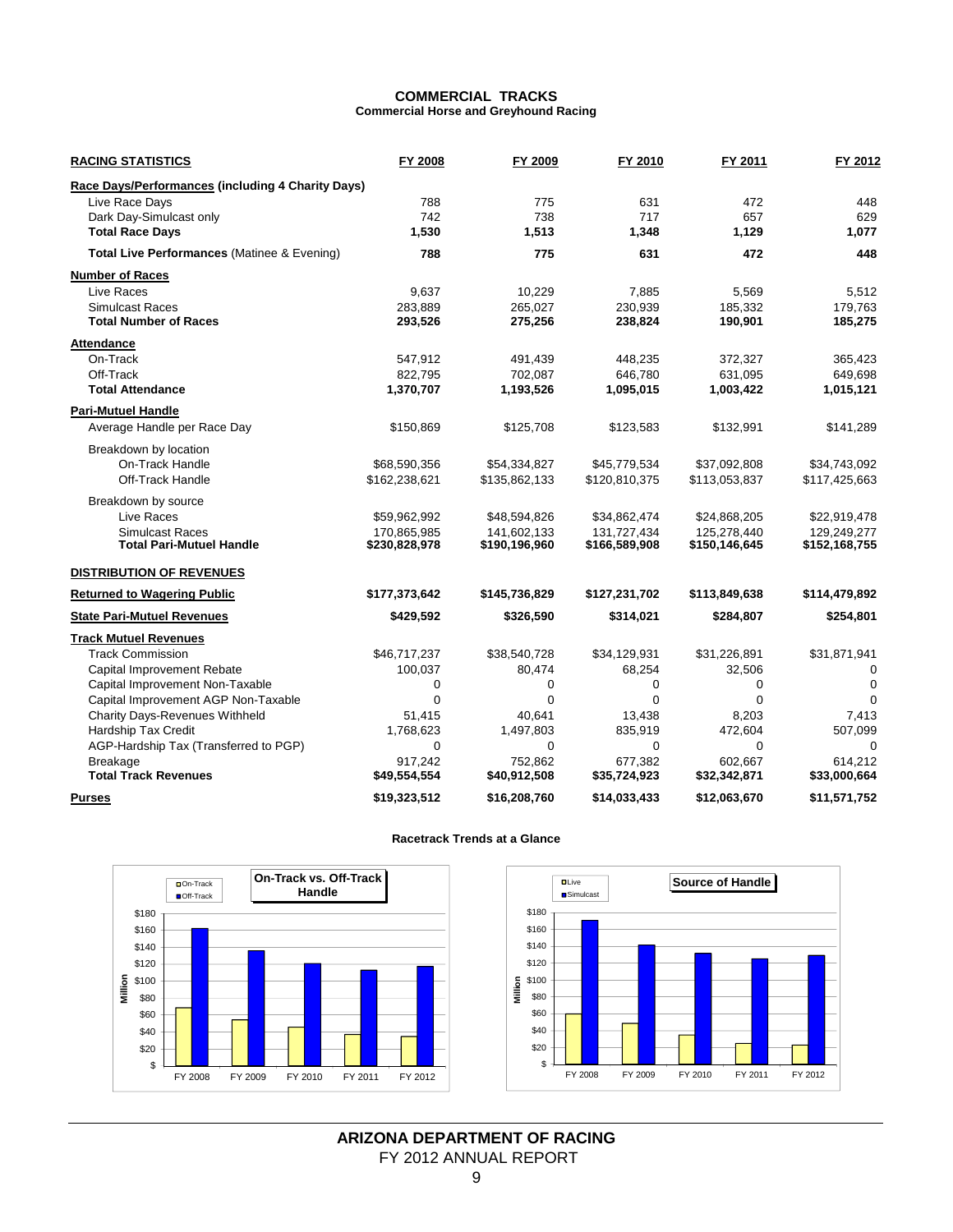# **Commercial Horse Racing**

The Department of Racing is responsible for regulating and supervising all commercial horse racing meetings, conducting investigations, issuing licenses, conducting equine and human drug testing, overseeing wagering, hearing appeals of decisions, conducting hearings on investigation referrals and race incidents, collecting revenues for the State, and distributing awards to program recipients.

## **Investigations**

Investigation numbers listed below reflect the total number of investigations conducted for every incident and background investigation, which includes processing of fingerprints and any resulting false applications.

| <b>Performance Measures</b>              | FY 2010 | FY 2011 | FY 2012 |  |
|------------------------------------------|---------|---------|---------|--|
| Number of incident investigations        | 90      | 174     | 25      |  |
| Number of background investigations      | 914     | 719     | 973     |  |
| Total number of investigations conducted | 1.004   | 893     | 998     |  |
| Licensing                                |         |         |         |  |

| The Department issues licenses to participate in racing to those who are qualified and eligible. |         |         |         |  |
|--------------------------------------------------------------------------------------------------|---------|---------|---------|--|
| <b>Performance Measures</b>                                                                      | FY 2010 | FY 2011 | FY 2012 |  |
| Number of licenses issued                                                                        | 2415    | 2761    | 1414    |  |
| Number of licenses denied                                                                        |         |         |         |  |
| Number of licenses revoked                                                                       | 4       |         |         |  |
| <b>Stewards</b>                                                                                  |         |         |         |  |

The Board of Stewards is present on the permittee grounds on each day entries are being taken or racing is being conducted, representing the Department in all matters pertaining to the enforcement and interpretation of the rules adopted by the Department. All races are observed and supervised to ensure that all participants comply with the rules of racing.

| <b>Performance Measures</b>                            | FY 2010  | FY 2011 | FY 2012 |
|--------------------------------------------------------|----------|---------|---------|
| Number of rulings issued                               | 362      | 340     | 164     |
| Total steward rulings appealed                         | 2        | 8       | 9       |
| Percentage of rulings upheld on appeal to the Director | 72%      | 88%     | 89%     |
| <b>Rulings by Track</b>                                |          |         |         |
| <b>Rillito Park</b>                                    | $\Omega$ | O       | 19      |
| <b>Turf Paradise</b>                                   | 263      | 274     | 145     |
| Yavapai Downs                                          | 99       | 66      |         |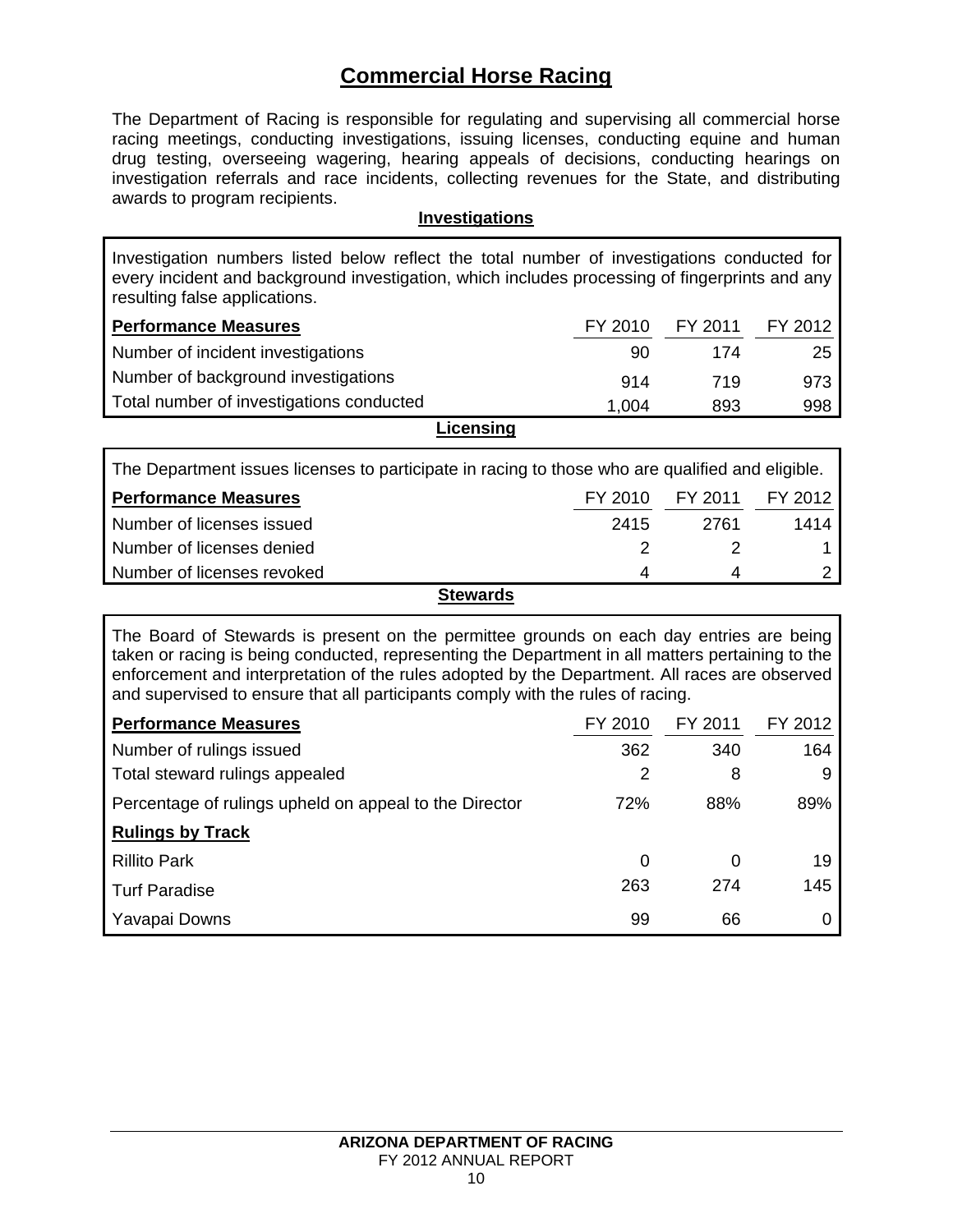# **Commercial Horse Racing**

## **Director**

The Director of the Department is required by statute to review all rulings issued by the Stewards. Individual licensees may also appeal a Stewards' ruling to the Director, and if not satisfied with the Director's order, to the Racing Commission. The Office of Administrative Hearings also hears matters referred by the Director.

| <b>Performance Measures</b>                             | FY 2010 | FY 2011 | FY 2012 |
|---------------------------------------------------------|---------|---------|---------|
| Number of Director's hearings                           | 39      | 81      | 31      |
| Number of Administrative Law Judge hearings             | 5       | 5       |         |
| Number of Racing Commission hearings                    | 3       | 0       | 3       |
| Total number of Director's orders *                     | 29      | 87      | 31      |
| Percentage of orders upheld on appeal to the Commission | 100%    | n/a     | 100%    |
| <b>Orders by Track</b>                                  |         |         |         |
| <b>Rillito Park</b>                                     | n/a     | n/a     |         |
| <b>Turf Paradise</b>                                    | 21      | 32      | 31      |
| Yavapai Downs                                           | 8       | 55      |         |

\* Does not include orders for action such as stays, reinstatements, cases dismissed, etc.

## **Breeders & Stallion Awards**

When monies are available, the Department promotes horse breeding in Arizona through the administration and distribution of funds available through Breeders and Stallion Awards Programs. No monies were appropriated for these funds in FY 2011 and FY 2012.

| <b>Performance Measures</b>                      | FY 2010   | FY 2011  | FY 2012  |
|--------------------------------------------------|-----------|----------|----------|
| Number of active registered breeders             | 92        | 88       | 79       |
| Percentage of registered breeders winning awards | 4%        | n/a      | n/a      |
| Number of registered horses                      | 7,230     | $*4,114$ | $*3,681$ |
| Percentage of registered horses winning awards   | 1.0%      | n/a      | n/a      |
| <b>Quarter Horse Breeders' Awards</b>            | \$53,585  | n/a      | n/a      |
| Thoroughbred Breeders' Awards                    | \$221.970 | n/a      | n/a      |
| <b>Stallion Awards</b>                           | \$39,162  | n/a      | n/a      |

\*Database purged of horses certified more than 14 years ago

## **Racehorse Adoption**

The Department provides grants to non-profit organizations to promote the adoption of retired racehorses in Arizona. The funds for this program are generated from a surcharge against all civil penalties assessed in connection with horseracing in Arizona. The program went into effect in 2005 and the first award was made in 2006.

| <b>Performance Measures</b> | FY 2010 FY 2011 FY 2012 |         |
|-----------------------------|-------------------------|---------|
| Number of grants awarded    | $1 \quad 1 \quad 2$     |         |
| Amount of grants awarded    | \$1.244 \$1.483         | \$1.796 |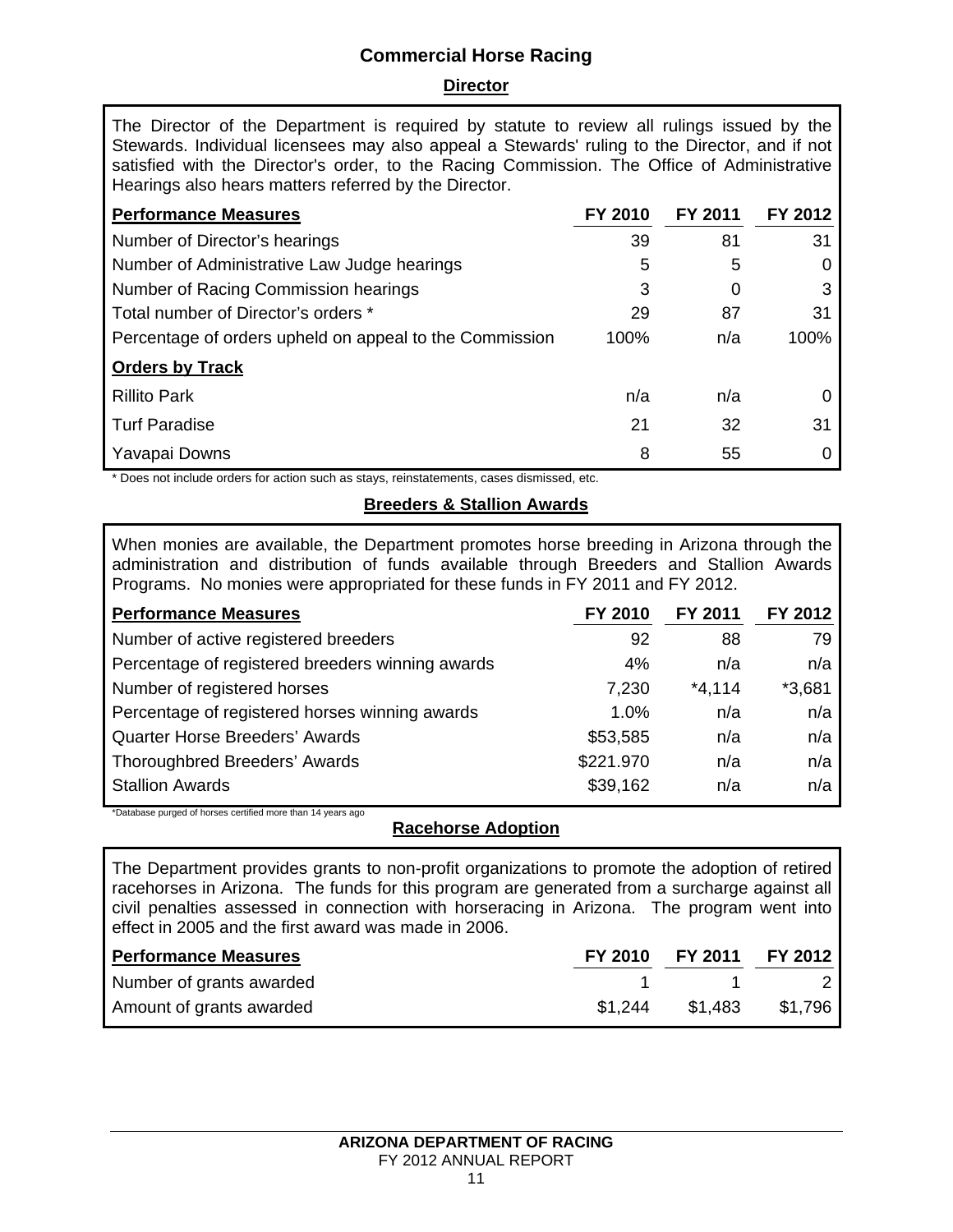#### **COMMERCIAL HORSE TRACKS Rillito Park, Turf Paradise, Yavapai Downs**

| <b>RACING STATISTICS</b>                                  | FY 2008                      | FY 2009                      | FY 2010                      | FY 2011                      | FY 2012                      |
|-----------------------------------------------------------|------------------------------|------------------------------|------------------------------|------------------------------|------------------------------|
| Race Days/Performances (including 3 Charity Days)         |                              |                              |                              |                              |                              |
| Live Race Days                                            | 188                          | 181                          | 181                          | 162                          | 142                          |
| Dark Day-Simulcast only                                   | 252                          | 251                          | 261                          | 242                          | 208                          |
| <b>Total Race Days</b>                                    | 440                          | 432                          | 442                          | 404                          | 350                          |
| Total Live Performances (Matinee & Evening)               | 188                          | 181                          | 181                          | 162                          | 142                          |
| <b>Number of Races</b>                                    |                              |                              |                              |                              |                              |
| Live Races                                                | 1,706                        | 1,620                        | 1,624                        | 1,452                        | 1,268                        |
| <b>Simulcast Races</b>                                    | 50,688                       | 50,382                       | 57,041                       | 58,139                       | 52,344                       |
| <b>Total Number of Races</b>                              | 52,394                       | 52,002                       | 58,665                       | 59,591                       | 53,612                       |
| <b>Attendance</b>                                         |                              |                              |                              |                              |                              |
| On-Track                                                  | 324,079                      | 289,381                      | 290,388                      | 272,810                      | 293,403                      |
| Off-Track                                                 | 614,599                      | 523,798                      | 496,143                      | 476,156                      | 494,570                      |
| <b>Total Attendance</b>                                   | 938,678                      | 813,179                      | 786,531                      | 748,966                      | 787,973                      |
| <b>Pari-Mutuel Handle</b>                                 |                              |                              |                              |                              |                              |
| Average Handle per Race Day                               | \$370,672                    | \$318,135                    | \$290,986                    | \$298,956                    | \$349,028                    |
| Breakdown by location                                     |                              |                              |                              |                              |                              |
| On-Track Handle                                           | \$46,415,601                 | \$37,880,820                 | \$34,441,647                 | \$30,361,770                 | \$28,181,407                 |
| Off-Track Handle                                          | \$116,680,191                | \$99,553,421                 | \$94,173,951                 | \$90,416,538                 | \$93,978,514                 |
| Breakdown by source                                       |                              |                              |                              |                              |                              |
| Live Races                                                | \$27,094,443                 | \$20,777,540                 | \$19,594,567                 | \$16,275,398                 | \$14,036,164                 |
| <b>Simulcast Races</b><br><b>Total Pari-Mutuel Handle</b> | 136,001,349<br>\$163,095,792 | 116.656.700<br>\$137,434,240 | 109.021.031<br>\$128,615,598 | 104,502,909<br>\$120,778,307 | 108,123,757<br>\$122,159,921 |
| <b>DISTRIBUTION OF REVENUES</b>                           |                              |                              |                              |                              |                              |
| <b>Returned to Wagering Public</b>                        | \$125,299,914                | \$105,457,399                | \$98,157,491                 | \$91,338,754                 | \$91,407,944                 |
| <b>State Pari-Mutuel Revenues</b>                         | \$429,592                    | \$326,590                    | \$314,021                    | \$284,807                    | \$254,801                    |
| <b>Track Mutuel Revenues</b>                              |                              |                              |                              |                              |                              |
| <b>Track Commission</b>                                   | \$32,744,518                 | \$27,789,057                 | \$26,094,321                 | \$24,787,523                 | \$25,325,994                 |
| Capital Improvement Rebate                                | 100,037                      | 80,474                       | 68,254                       | 32,506                       | 0                            |
| Capital Improvement Non-Taxable                           | $\Omega$                     | $\Omega$                     | $\Omega$                     | $\Omega$                     | $\Omega$                     |
| <b>Charity Days-Revenues Withheld</b>                     | 12,268                       | 8,494                        | 9,623                        | 8,203                        | 7,413                        |
| Hardship Tax Credit                                       | $\Omega$                     | $\Omega$                     | $\Omega$                     | $\Omega$                     | 18,516                       |
| <b>Breakage</b>                                           | 759,954                      | 629,086                      | 586.731                      | 535,899                      | 549,871                      |
| <b>Total Track Revenues</b>                               | \$33,616,777                 | \$28,507,112                 | \$26,758,929                 | \$25,364,130                 | \$25,901,795                 |
| <b>Purses</b>                                             | \$15,828,636                 | \$13,448,044                 | \$12,474,952                 | \$11,254,252                 | \$10,572,243                 |

#### **Racetrack Trends at a Glance**



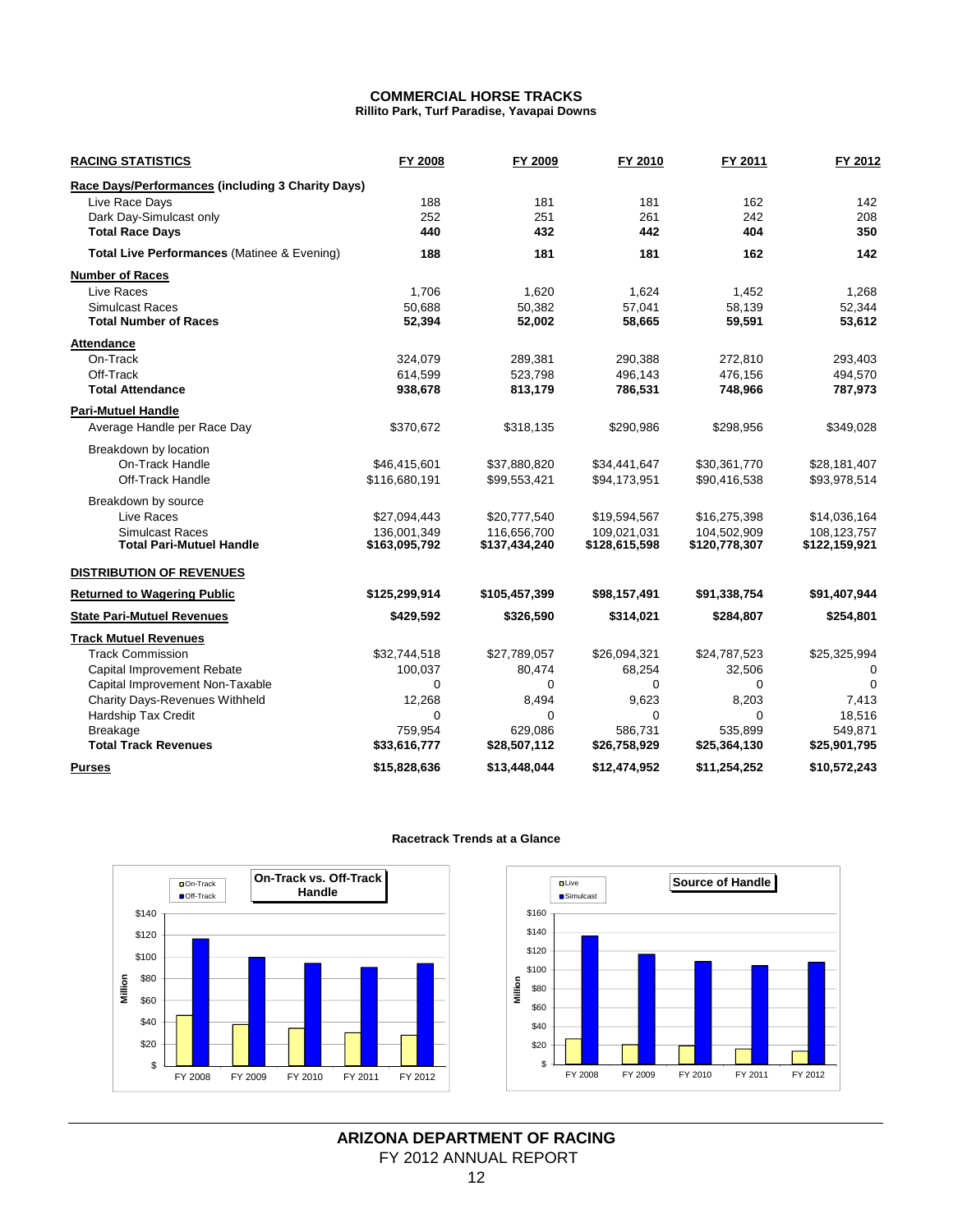| <b>RACING STATISTICS</b>                       | FY 2008            | FY 2009            | FY 2010            | FY 2011            | FY 2012     |
|------------------------------------------------|--------------------|--------------------|--------------------|--------------------|-------------|
| <b>Race Days/Performances</b>                  |                    |                    |                    |                    |             |
| Live Race Days                                 |                    |                    |                    |                    | 12          |
| Dark Day-Simulcast Only                        |                    |                    |                    |                    |             |
| <b>Total Race Days</b>                         |                    |                    |                    |                    | 12          |
| <b>Total Live Performances</b>                 |                    |                    |                    |                    | 12          |
| <b>Number of Races</b>                         |                    |                    |                    |                    |             |
| Live Races                                     |                    |                    |                    |                    | 99          |
| Simulcast Races                                |                    |                    |                    |                    |             |
| <b>Total Number of Races</b>                   |                    |                    |                    |                    | 99          |
| <b>Attendance</b>                              |                    |                    |                    |                    |             |
| On-Track                                       |                    |                    |                    |                    | 42,685      |
| Off-Track                                      |                    |                    |                    |                    |             |
| <b>Total Attendance</b>                        |                    |                    |                    |                    | 42,685      |
| <b>Pari-Mutuel Handle</b>                      |                    |                    |                    |                    |             |
| Average Handle per Race Day                    | \$0                | \$0                | \$0                | \$0                | \$77,151    |
| Breakdown by location                          |                    |                    |                    |                    |             |
| On-Track Handle                                | \$0                | \$0                | \$0                | \$0                | \$925,817   |
| Off-Track Handle                               | $\mathbf 0$        | $\mathbf 0$        | $\mathbf 0$        | $\mathbf 0$        | \$0         |
| Breakdown by source                            |                    |                    |                    |                    |             |
| Live Races                                     | \$0                | \$0                | \$0                | \$0                | \$925,817   |
| <b>Simulcast Races</b>                         | $\mathbf 0$        | $\mathbf 0$        | $\mathbf 0$        | $\mathbf 0$        | 0           |
| <b>Total Pari-Mutuel Handle</b>                | \$0                | \$0                | \$0                | \$0                | \$925,817   |
| DISTRIBUTION OF REVENUES                       |                    |                    |                    |                    |             |
| <b>Returned to Wagering Public</b>             | \$0                | \$0                | \$0                | \$0                | \$698,817   |
| <b>State Pari-Mutuel Revenues</b>              | \$0                | \$0                | \$0                | \$0                | \$0         |
| <b>Track Mutuel Revenues</b>                   |                    |                    |                    |                    |             |
| <b>Track Commission</b>                        | \$0                | \$0                | \$0                | \$0                | \$200,925   |
| Capital Improvement Rebate                     | 0                  | 0                  | 0                  | $\mathbf 0$        | 0           |
| Capital Improvement-Non Taxable                | $\Omega$           | 0                  | $\mathbf 0$        | $\Omega$           | $\mathbf 0$ |
| Charity Day                                    | $\mathbf 0$        | $\mathbf 0$        | 0                  | $\mathbf 0$        | $\Omega$    |
| Hardship Tax Credit                            | $\mathbf 0$        | $\mathbf 0$        | 0                  | 0                  | 18,516      |
| <b>Breakage</b><br><b>Total Track Revenues</b> | $\mathbf 0$<br>\$0 | $\mathbf 0$<br>\$0 | $\mathbf 0$<br>\$0 | $\mathbf 0$<br>\$0 | 7,559       |
|                                                |                    |                    |                    |                    | \$227,000   |
| <b>Purses</b>                                  | \$0                | \$0                | \$0                | \$0                |             |

**RILLITO PARK**

Tucson, Arizona 85728 February 18, 2012 Racing Dates:<br>Tucson, Arizona 85728 February 18, 2012 - March 25, 2012

4502 North First Avenue **Pima County Fair Horse Racing Commission** 

#### **Racetrack Trends at a Glance**

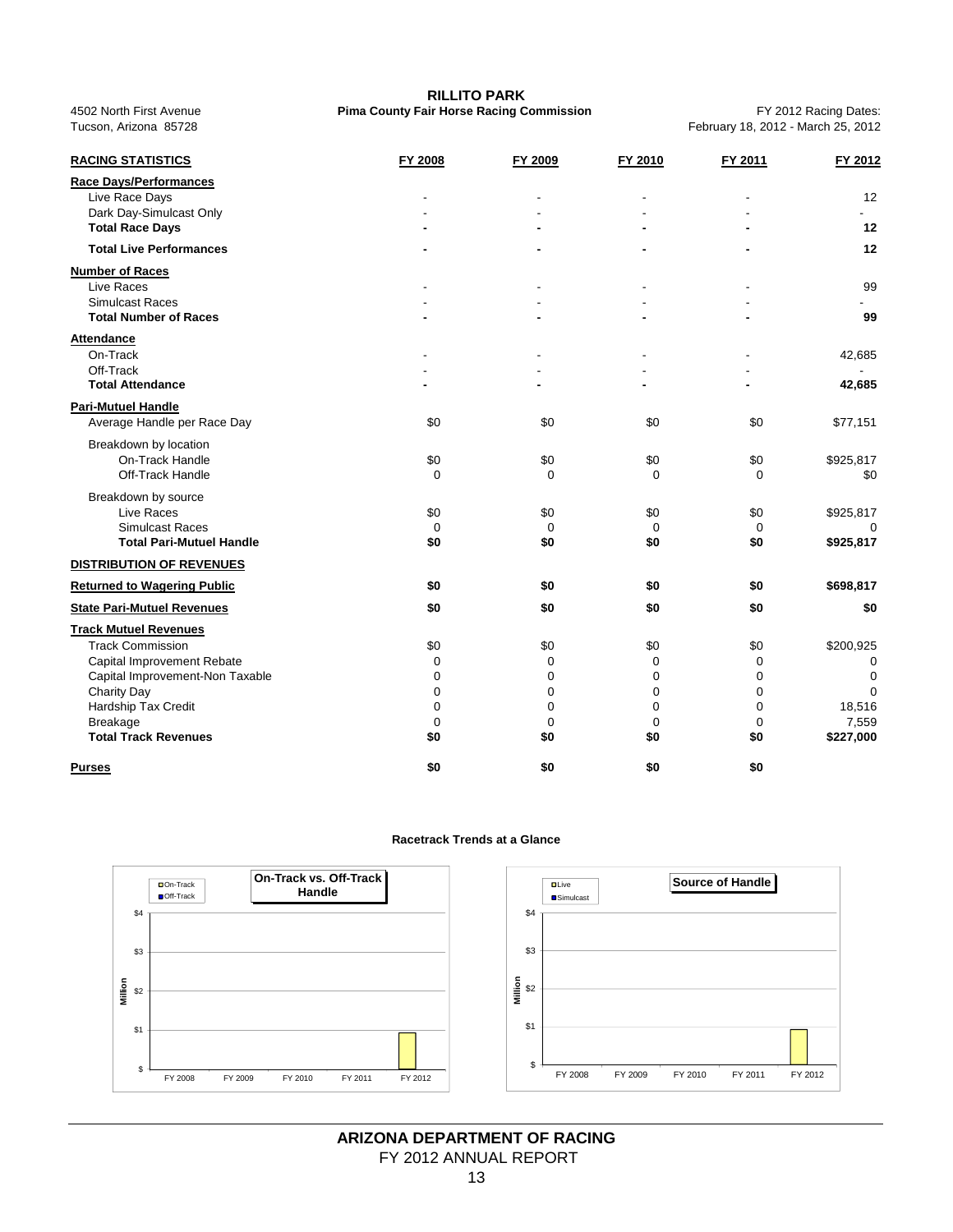| Phoenix, Arizona 85023                            |               |               |              |               | July 1, 2011 - June 30, 2012 |
|---------------------------------------------------|---------------|---------------|--------------|---------------|------------------------------|
| <b>RACING STATISTICS</b>                          | FY 2008       | FY 2009       | FY 2010      | FY 2011       | FY 2012                      |
| Race Days/Performances (including 3 Charity Days) |               |               |              |               |                              |
| Live Race Days                                    | 133           | 131           | 129          | 132           | 130                          |
| Dark Day-Simulcast only                           | 212           | 208           | 214          | 207           | 208                          |
| <b>Total Race Days</b>                            | 345           | 339           | 343          | 339           | 338                          |
| Total Live Performances (Matinee & Evening)       | 133           | 131           | 129          | 132           | 130                          |
| <b>Number of Races</b>                            |               |               |              |               |                              |
| Live Races                                        | 1,211         | 1,175         | 1,164        | 1,187         | 1,169                        |
| <b>Simulcast Races</b>                            | 46,485        | 46,112        | 50,334       | 51,979        | 52,344                       |
| <b>Total Number of Races</b>                      | 47,696        | 47,287        | 51,498       | 53,166        | 53,513                       |
| <b>Attendance</b>                                 |               |               |              |               |                              |
| On-Track                                          | 281,137       | 255,374       | 258,241      | 253,595       | 250,718                      |
| Off-Track                                         | 441,130       | 376,924       | 352,858      | 392,026       | 494,570                      |
| <b>Total Attendance</b>                           | 722,267       | 632,298       | 611,099      | 645,621       | 745,288                      |
| <b>Pari-Mutuel Handle</b>                         |               |               |              |               |                              |
| Average Handle per Race Day                       | \$371,605     | \$318,577     | \$291,383    | \$306,587     | \$358,681                    |
| Breakdown by location                             |               |               |              |               |                              |
| On-Track Handle                                   | \$44,483,207  | \$36,350,503  | \$32,995,111 | \$29,500,978  | \$27,255,590                 |
| Off-Track Handle                                  | \$83,720,553  | \$71,646,948  | \$66,949,360 | \$74,431,872  | \$93,978,514                 |
| Breakdown by source                               |               |               |              |               |                              |
| Live Races                                        | \$22,092,609  | \$16,753,833  | \$16,181,894 | \$14,650,115  | \$13,110,347                 |
| Simulcast Races                                   | 106,111,151   | 91,243,618    | 83,762,576   | 89,282,734    | 108,123,757                  |
| <b>Total Pari-Mutuel Handle</b>                   | \$128,203,760 | \$107,997,451 | \$99,944,470 | \$103,932,849 | \$121,234,104                |
| <b>DISTRIBUTION OF REVENUES</b>                   |               |               |              |               |                              |
| <b>Returned to Wagering Public</b>                | \$98,508,381  | \$83,068,015  | \$76,074,976 | \$78,526,009  | \$90,709,127                 |
| <b>State Pari-Mutuel Revenues</b>                 | \$429,592     | \$326,590     | \$314,021    | \$284,807     | \$254,801                    |
| <b>Track Mutuel Revenues</b>                      |               |               |              |               |                              |
| <b>Track Commission</b>                           | \$25,770,861  | \$21,843,282  | \$20,257,041 | \$21,331,382  | \$25,125,069                 |
| Capital Improvement Rebate                        | 0             | 0             | 0            | 0             | 0                            |
| Capital Improvement Non-Taxable                   | $\Omega$      | $\mathbf 0$   | 0            | $\Omega$      | 0                            |
| Charity Days-Revenues Withheld                    | 12,268        | 8,494         | 9,623        | 8,203         | 7,413                        |
| Hardship Tax Credit                               | $\Omega$      | 0             | 0            | $\Omega$      |                              |
| <b>Breakage</b>                                   | 605,819       | 500,393       | 458,532      | 462,766       | 542,313                      |
| <b>Total Track Revenues</b>                       | \$26,388,947  | \$22,352,169  | \$20,725,197 | \$21,802,351  | \$25,674,795                 |
| Purses                                            | \$13,008,498  | \$11,053,240  | \$9,941,897  | \$9,874,607   | \$10,572,243                 |

**TURF PARADISE<br>TP Racing, L.L.L.P.** 1501 West Bell Road **TP Racing, L.L.L.P.** FY 2012 Racing Dates:





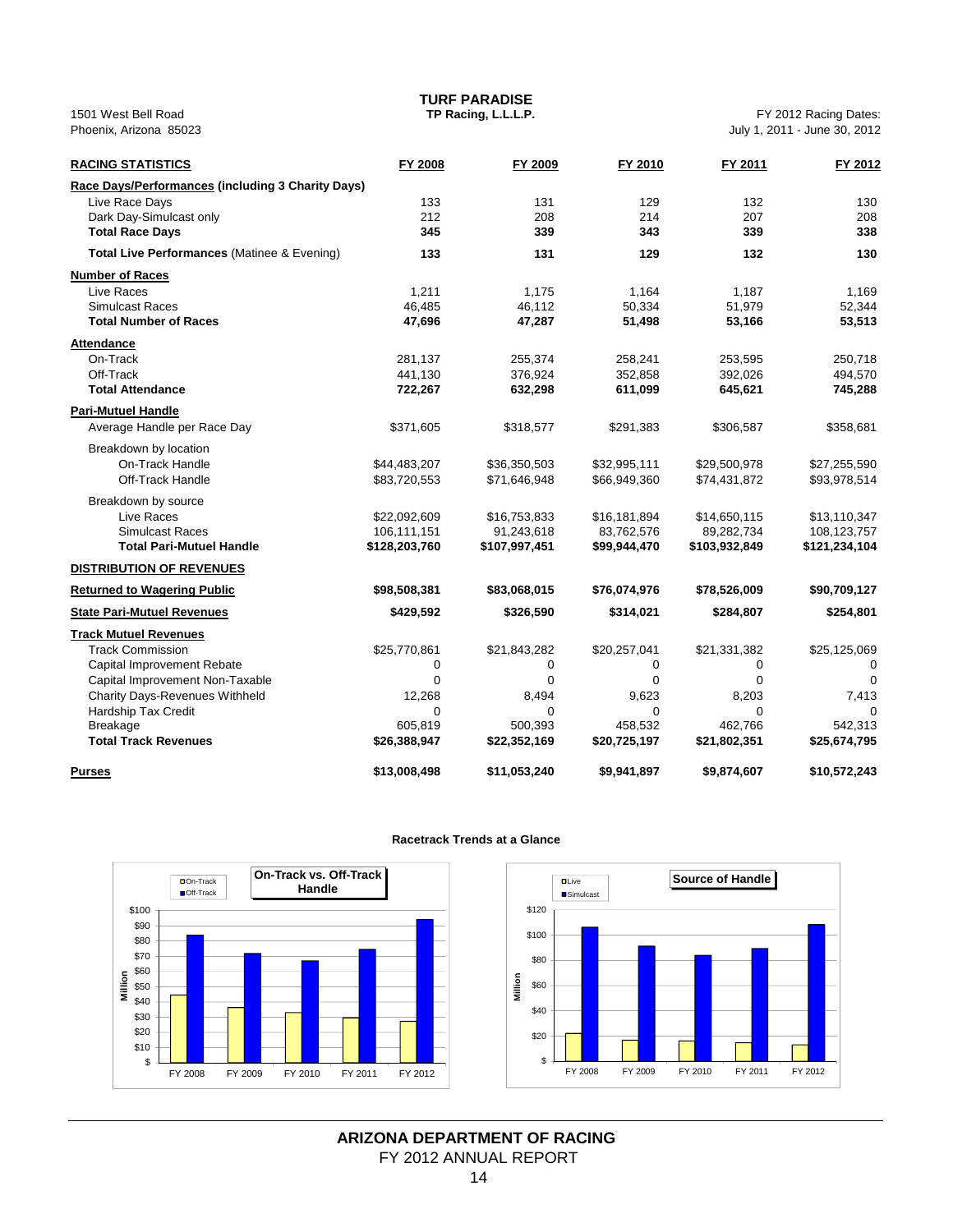10501 Hwy. 89A **Yavapai County Fair Association** FY 2012 Racing Dates: Prescott Valley, Arizona 86314 None New York New York New York New York New York New York New York New York New York New York New York New York New York New York New York New York New York New York New York New York New Yo

# **YAVAPAI DOWNS**

| <b>RACING STATISTICS</b>                          | FY 2008      | FY 2009      | FY 2010      | FY 2011      | FY 2012     |
|---------------------------------------------------|--------------|--------------|--------------|--------------|-------------|
| Race Days/Performances (including 4 Charity Days) |              |              |              |              |             |
| Live Race Days                                    | 55           | 50           | 52           | 30           |             |
| Dark Day-Simulcast only                           | 40           | 43           | 47           | 35           |             |
| <b>Total Race Days</b>                            | 95           | 93           | 99           | 65           |             |
| Total Live Performances (Matinee & Evening)       | 55           | 50           | 52           | 30           |             |
| <b>Number of Races</b>                            |              |              |              |              |             |
| Live Races                                        | 495          | 445          | 460          | 265          |             |
| Simulcast Races                                   | 4,203        | 4,270        | 6,707        | 6,160        |             |
| <b>Total Number of Races</b>                      | 4,698        | 4,715        | 7,167        | 6,425        |             |
| <b>Attendance</b>                                 |              |              |              |              |             |
| On-Track                                          | 42,942       | 34,007       | 32,147       | 19,215       |             |
| Off-Track                                         | 173,469      | 146,874      | 143,285      | 84,130       |             |
| <b>Total Attendance</b>                           | 216,411      | 180,881      | 175,432      | 103,345      |             |
| <b>Pari-Mutuel Handle</b>                         |              |              |              |              |             |
| Average Handle per Race Day                       | \$367,285    | \$316,525    | \$289,607    | \$259,161    | \$0         |
| Breakdown by location                             |              |              |              |              |             |
| On-Track Handle                                   | \$1,932,394  | \$1,530,316  | \$1,446,536  | \$860,792    | \$0         |
| Off-Track Handle                                  | \$32,959,639 | \$27,906,473 | \$27,224,591 | \$15,984,666 | \$0         |
| Breakdown by source                               |              |              |              |              |             |
| Live Races                                        | \$5,001,835  | \$4,023,707  | \$3,412,672  | \$1,625,284  | \$0         |
| <b>Simulcast Races</b>                            | 29,890,198   | 25,413,082   | 25,258,455   | 15,220,175   | $\Omega$    |
| <b>Total Pari-Mutuel Handle</b>                   | \$34,892,032 | \$29,436,790 | \$28,671,127 | \$16,845,458 | \$0         |
| DISTRIBUTION OF REVENUES                          |              |              |              |              |             |
| <b>Returned to Wagering Public</b>                | \$26,791,533 | \$22,389,384 | \$22,082,514 | \$12,812,745 | \$0         |
| <b>State Pari-Mutuel Revenues</b>                 | \$0          | \$0          | \$0          | \$0          | \$0         |
| <b>Track Mutuel Revenues</b>                      |              |              |              |              |             |
| <b>Track Commission</b>                           | \$6,973,658  | \$5,945,775  | \$5,837,279  | \$3,456,141  | \$0         |
| Capital Improvement Rebate                        | 100,037      | 80,474       | 68,254       | 32,506       | $\mathbf 0$ |
| Capital Improvement Non-Taxable                   | 0            | 0            | 0            | 0            | $\mathbf 0$ |
| <b>Charity Days-Revenues Withheld</b>             | 0            | 0            | $\mathbf 0$  | 0            | 0           |
| Hardship Tax Credit                               | $\Omega$     | $\Omega$     | $\Omega$     | $\Omega$     | 0           |
| <b>Breakage</b>                                   | 154,136      | 128,693      | 128,199      | 73,133       | $\mathbf 0$ |
| <b>Total Track Revenues</b>                       | \$7,227,830  | \$6,154,943  | \$6,033,732  | \$3,561,780  | \$0         |
| <b>Purses</b>                                     | \$2,820,139  | \$2,394,804  | \$2,533,056  | \$1,379,645  | \$0         |

#### **Racetrack Trends at a Glance**



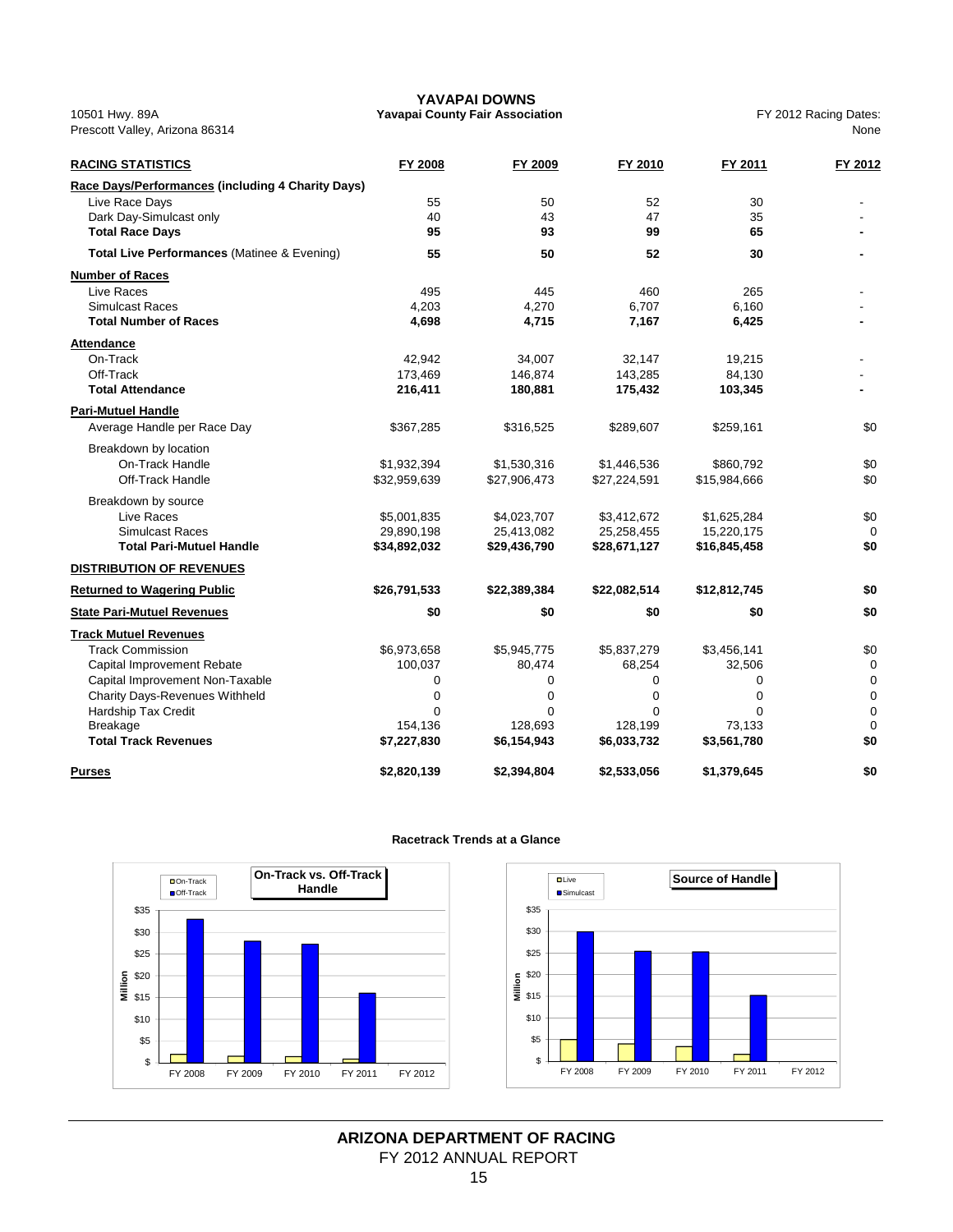# **County Fair Racing**

The Department of Racing is responsible for regulating and supervising all county fair horse racing meetings, providing staff to operate race meetings, conducting investigations, issuing licenses, conducting equine and human drug testing, overseeing wagering, conducting hearings on investigation referrals, and collecting revenues for the State.

When funding is available, County Fair racing receives funding from the County Fair Racing Fund and the County Fair Racing Betterment Fund. No monies have been appropriated for these funds since FY 2010. Only two fairs conducted live racing in FY 2012.

#### **Investigations**

Investigation numbers listed below reflect the total number of investigations conducted for every incident and background investigation, which includes processing of fingerprints and any resulting false applications.

| <b>Performance Measures</b>              | FY 2010 | FY 2011 | FY 2012 |
|------------------------------------------|---------|---------|---------|
| Number of incident investigations        | 12      | ו כי    |         |
| Number of background investigations      | 75      | 78      | 108     |
| Total number of investigations conducted | 87      | 105     | 110     |

**Licensing** 

| The Department issues licenses to participate in racing to those who are qualified and eligible. |         |         |           |  |  |  |  |
|--------------------------------------------------------------------------------------------------|---------|---------|-----------|--|--|--|--|
| <b>Performance Measures</b>                                                                      | FY 2010 | FY 2011 | FY 2012 ' |  |  |  |  |
| Number of licenses issued                                                                        | 390     | 436     | 108       |  |  |  |  |
| Number of licenses denied                                                                        |         |         |           |  |  |  |  |
| Number of licenses revoked                                                                       |         |         |           |  |  |  |  |

#### **Stewards**

The Board of Stewards is present on the permittee grounds on each day entries are being taken or racing is being conducted, representing the Department in all matters pertaining to the enforcement and interpretation of the rules adopted by the Department. All races are observed and supervised to ensure that all participants comply with the rules of racing.

| <b>Performance Measures</b>                                         | FY 2010 | FY 2011 | FY 2012 |
|---------------------------------------------------------------------|---------|---------|---------|
| Number of Stewards' rulings issued                                  | 11      |         |         |
| Total Stewards' rulings appealed                                    |         |         |         |
| Percentage of Stewards' rulings upheld on appeal to the<br>Director | $0\%$   | n/a     | 100%    |
| <b>Rulings by Track</b>                                             |         |         |         |
| Apache County Fair, St. Johns                                       |         |         |         |
| Cochise County Fair, Douglas                                        |         |         |         |
| Coconino County Fair, Flagstaff                                     |         |         |         |
| Gila County Fair, Globe                                             |         |         |         |
| Graham County Fair, Safford                                         |         |         |         |
| Greenlee County Fair, Duncan                                        |         |         |         |
| Mohave County Fair, Kingman                                         |         |         |         |
| Pima County Fair, Rillito Park in Tucson                            |         |         |         |
| Santa Cruz County Fair, Sonoita                                     |         |         |         |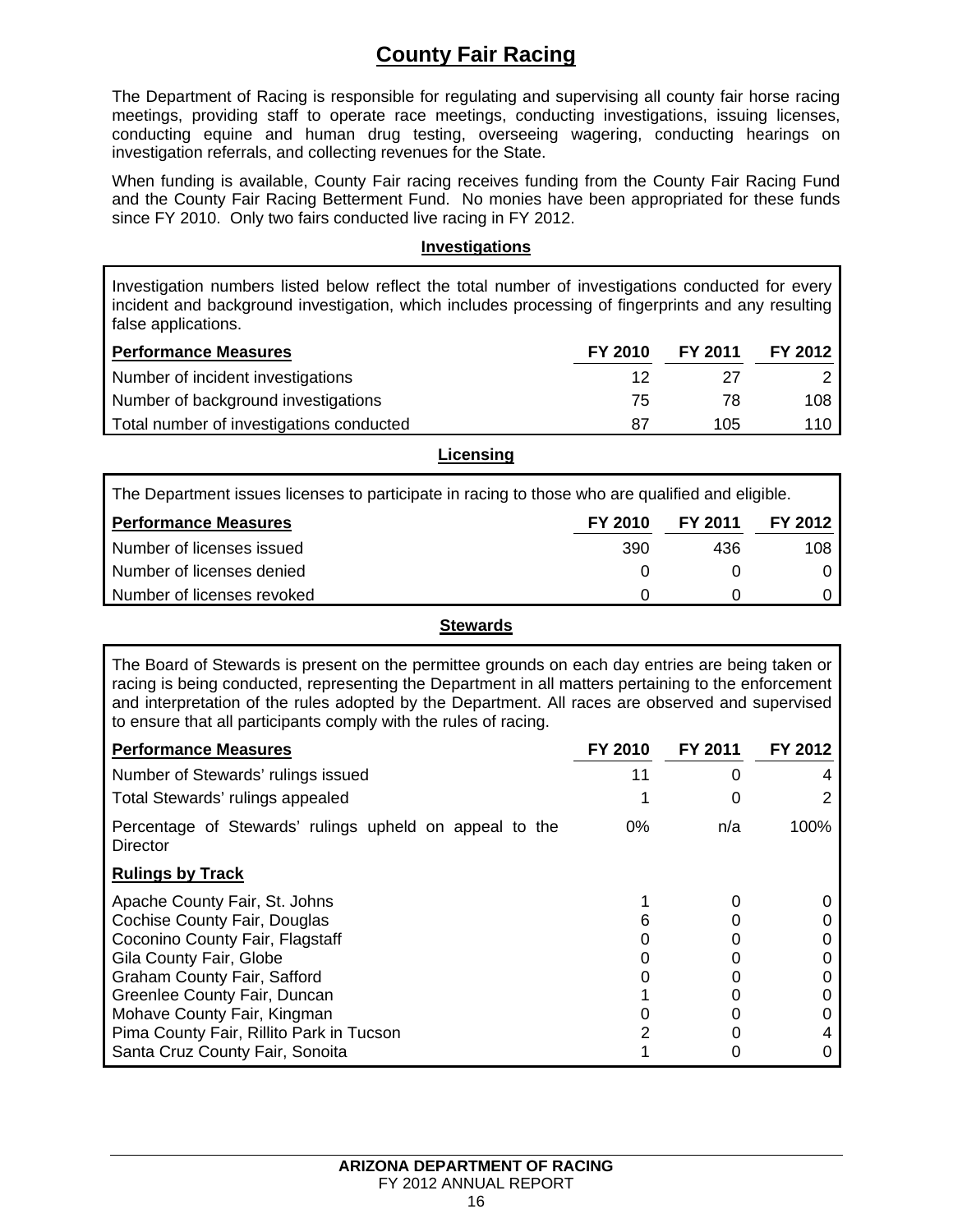# **County Fair Racing**

## **Director**

The Director of the Department is required by statute to review all rulings issued by the Stewards. Individual licensees may also appeal a Stewards' ruling to the Director and, if not satisfied with the Director's order, to the Racing Commission. The Office of Administrative Hearings also hears matters referred by the Director.

| <b>Performance Measures</b>                             | FY 2010 | FY 2011 | FY 2012 |
|---------------------------------------------------------|---------|---------|---------|
| Number of Director's hearings                           | 3       |         |         |
| Number of Administrative Law Judge hearings             |         |         |         |
| Number of Racing Commission hearings                    |         | O       |         |
| Total number of Director's orders*                      | 3       | 5       |         |
| Percentage of orders upheld on appeal to the Commission | N/A     | N/A     | N/A     |
| <b>Orders by Track</b>                                  |         |         |         |
| Apache County Fair, St. Johns                           |         | Ω       |         |
| Cochise County Fair, Douglas                            |         |         |         |
| Coconino County Fair, Flagstaff                         |         |         |         |
| Gila County Fair, Globe                                 |         |         |         |
| Graham County Fair, Safford                             |         |         |         |
| Greenlee County Fair, Duncan                            |         |         |         |
| Mohave County Fair, Kingman                             |         |         |         |
| Pima County Fair, Rillito Park in Tucson                |         |         |         |
| Santa Cruz County Fair, Sonoita                         |         |         |         |

\* Does not include orders for action such as stays, reinstatements, cases dismissed, etc.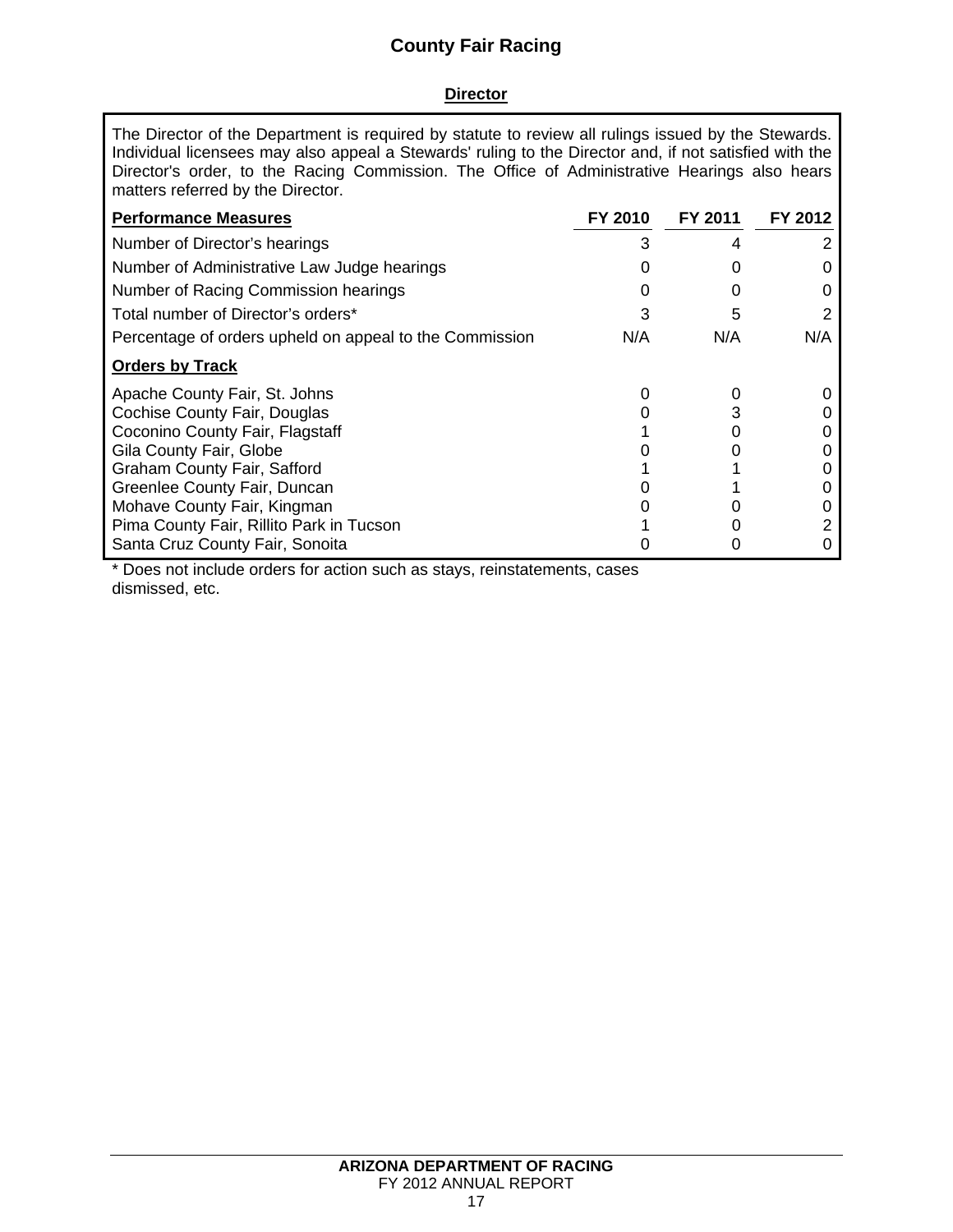#### **COUNTY FAIR TRACKS County Fair Racing at Fairs and Commercial Tracks**

| <b>RACING STATISTICS</b>           | FY 2008      | FY 2009        | FY 2010      | FY 2011      | FY 2012      |
|------------------------------------|--------------|----------------|--------------|--------------|--------------|
| <b>Race Days/Performances</b>      |              |                |              |              |              |
| Live Race Days                     | 64           | 65             | 54           | 44           | 30           |
| Dark Day-Simulcast Only            | 2            | $\overline{2}$ |              | 2            |              |
| <b>Total Race Days</b>             | 66           | 67             | 54           | 46           | 30           |
| <b>Total Live Performances</b>     | 64           | 65             | 54           | 44           | 30           |
| <b>Number of Races</b>             |              |                |              |              |              |
| Live Races                         | 568          | 564            | 468          | 388          | 258          |
| Simulcast Races                    | 3,526        | 4,291          | 3,740        | 5,525        | 4,826        |
| <b>Total Number of Races</b>       | 4,094        | 4,855          | 4,208        | 5,913        | 5,084        |
| <b>Attendance</b>                  |              |                |              |              |              |
| On-Track                           | 145,641      | 161,368        | 129,977      | 111,460      | 96,219       |
| Off-Track                          | 69,231       | 69,658         | 45,844       | 66,479       | 65,078       |
| <b>Total Attendance</b>            | 214,872      | 231,026        | 175,821      | 177,939      | 161,297      |
| <b>Pari-Mutuel Handle</b>          |              |                |              |              |              |
| Average Handle per Race Day        | \$331,999    | \$320,524      | \$265,879    | \$413,433    | \$617,646    |
| Breakdown by location              |              |                |              |              |              |
| On-Track Handle                    | \$8,677,661  | \$8,239,847    | \$5,770,715  | \$6,386,671  | \$6,164,093  |
| Off-Track Handle                   | \$13,234,294 | \$13,235,253   | \$8,586,751  | \$12,631,269 | \$12,365,302 |
| Breakdown by source                |              |                |              |              |              |
| Live Races                         | \$6,680,411  | \$6,261,365    | \$4,529,820  | \$4,865,844  | \$3,839,321  |
| <b>Simulcast Races</b>             | 15,231,544   | 15,213,734     | 9,827,646    | 14,152,097   | 14,690,073   |
| <b>Total Pari-Mutuel Handle</b>    | \$21,911,955 | \$21,475,100   | \$14,357,466 | \$19,017,940 | \$18,529,394 |
| <b>DISTRIBUTION OF REVENUES</b>    |              |                |              |              |              |
| <b>Returned to Wagering Public</b> | \$16,548,016 | \$16,358,923   | \$11,168,940 | \$14,515,240 | \$14,408,373 |
| <b>State Pari-Mutuel Revenues</b>  | \$0          | \$0            | \$0          | \$0          | \$0          |
| <b>Track Mutuel Revenues</b>       |              |                |              |              |              |
| <b>Track Commission</b>            | \$4,357,033  | \$4,293,304    | \$2,883,962  | \$3,905,405  | \$3,750,291  |
| <b>Breakage</b>                    | 109,312      | 104,652        | 68,748       | 95,232       | 92,694       |
| <b>Total Track Revenues</b>        | \$4,466,346  | \$4,397,956    | \$2,952,709  | \$4,000,637  | \$3,842,985  |
| <b>Purses</b>                      | \$2,923,095  | \$2,694,134    | \$1,963,973  | \$1,917,210  | \$1,575,809  |

#### **Racetrack Trends at a Glance**



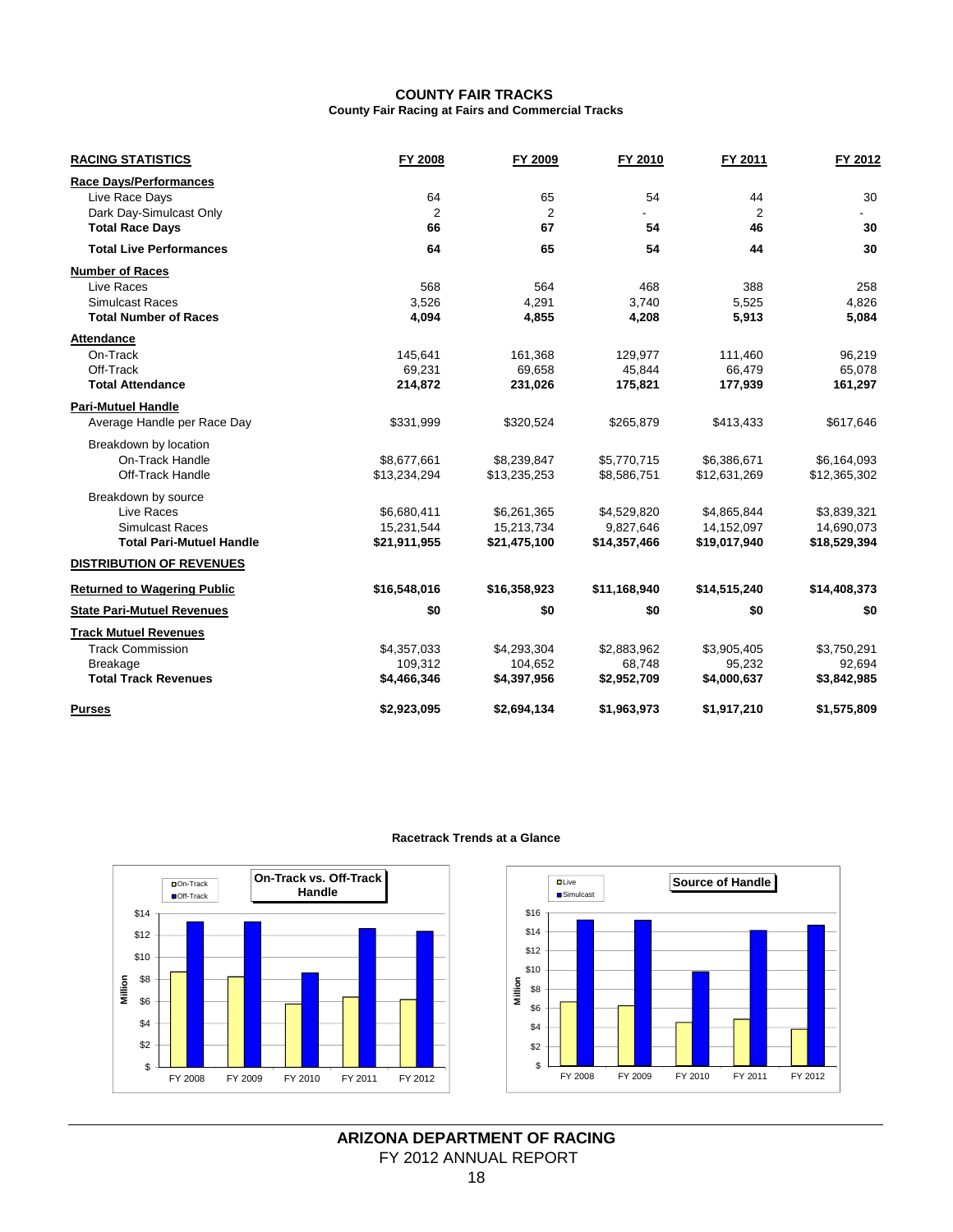#### **COUNTY FAIR RACING Schedule and Statistics FY 2012**

|                                                        | Race           | Live  | <b>Simulcast</b><br>Races |     | Total<br>Handle |     | <b>Simulcast</b><br>Handle | <b>Attendance</b>      |     | Returned<br>to Public | <b>Track</b> | <b>Breakage to</b><br>Track | <b>Purses</b> |
|--------------------------------------------------------|----------------|-------|---------------------------|-----|-----------------|-----|----------------------------|------------------------|-----|-----------------------|--------------|-----------------------------|---------------|
| <b>Fairs at Non-Commercial Tracks</b>                  | <b>Days</b>    | Races |                           |     |                 |     |                            |                        |     |                       | Commission   |                             |               |
| Santa Cruz County Fair at Sonoita                      | $\overline{2}$ | 16    | ÷.                        | \$  | 79,305 \$       |     | $\overline{\phantom{a}}$   | \$<br>$6.000 \quad$ \$ |     | 59,925 \$             | 16,926 \$    | 868 \$                      | 8.463         |
| May 5, 6, 2012                                         |                |       |                           |     |                 |     |                            |                        |     |                       |              |                             |               |
| Subtotal - Fairs at Non-Commercial Tracks              | $\mathbf{2}$   | 16    |                           | 0   | \$79,305        |     | \$0                        | \$6,000                |     | \$59,925              | \$16,926     | \$868                       | \$8,463       |
|                                                        |                |       |                           |     |                 |     |                            |                        |     |                       |              |                             |               |
| <b>Fairs at Commercial Tracks</b>                      |                |       |                           |     |                 |     |                            |                        |     |                       |              |                             |               |
| La Paz County Fair at Phoenix (Turf Paradise)          |                | 36    | 740                       | \$. | 2,505,381       | -\$ | 1,958,039                  | 19,937                 | -\$ | 1,923,449 \$          | 515,698 \$   | $11,922$ \$                 | 233,840       |
| January 13, 14, 20, 21, 28, 2011                       |                |       |                           |     |                 |     |                            |                        |     |                       |              |                             |               |
| Pima County Fair at Tucson (Rillito Park)              | 4              | 32    | ۰                         |     | 382.742         |     |                            | 19,629                 |     | 289,153               | 82,996       | 2,938                       | 41.498        |
| January 28, 29, February 11, 12, 2012                  |                |       |                           |     |                 |     |                            |                        |     |                       |              |                             |               |
| Pinal County Fair at Phoenix (Turf Paradise)           | 4              | 36    | 676                       |     | 2,590,387       |     | 2,046,975                  | 18,960                 |     | 1,982,130             | 531,067      | 14,230                      | 246,375       |
| February 10, 11, 12, 20, 2012                          |                |       |                           |     |                 |     |                            |                        |     |                       |              |                             |               |
| Maricopa County Fair at Phoenix (Turf Paradise)        | 4              | 36    | 768                       |     | 2,787,825       |     | 2,142,617                  | 21,367                 |     | 2,161,173             | 573,703      | 15,402                      | 246,709       |
| February 18, 19, 25, 26, 2012                          |                |       |                           |     |                 |     |                            |                        |     |                       |              |                             |               |
| Navajo County Fair at Phoenix (Turf Paradise)          | 4              | 36    | 852                       |     | 2,786,352       |     | 2,258,205                  | 20,421                 |     | 2,085,530             | 574,894      | 14,674                      | 244.337       |
| March 3, 4, 10, 11, 2012                               |                |       |                           |     |                 |     |                            |                        |     |                       |              |                             |               |
| Yuma County Fair at Phoenix (Turf Paradise)            | 4              | 28    | 803                       |     | 2,452,302       |     | 1,963,028                  | 20,334                 |     | 1,804,736             | 504,622      | 12,198                      | 211,661       |
| March 17, 18, 24, 25, 2012                             |                |       |                           |     |                 |     |                            |                        |     |                       |              |                             |               |
| <b>Coconino County Fair at Phoenix (Turf Paradise)</b> | 4              | 38    | 987                       |     | 4,945,100       |     | 4,321,208                  | 34,649                 |     | 4,102,277             | 950,384      | 20,463                      | 342,927       |
| April 28, 29, May 4, 5, 2012                           |                |       |                           |     |                 |     |                            |                        |     |                       |              |                             |               |
| <b>Subtotal - Fairs at Commercial Tracks</b>           | 28             | 242   | 4,826                     |     | \$18,450,089    |     | \$14,690,073               | \$155,297              |     | \$14,348,448          | \$3,733,365  | \$91,827                    | \$1,567,346   |
|                                                        |                |       |                           |     |                 |     |                            |                        |     |                       |              |                             |               |
| <b>Total - All County Fair Racing</b>                  | 30             | 258   | 4,826                     |     | \$18,529,394    |     | \$14,690,073               | \$161.297              |     | \$14,408,373          | \$3,750,291  | \$92,694                    | \$1,575,809   |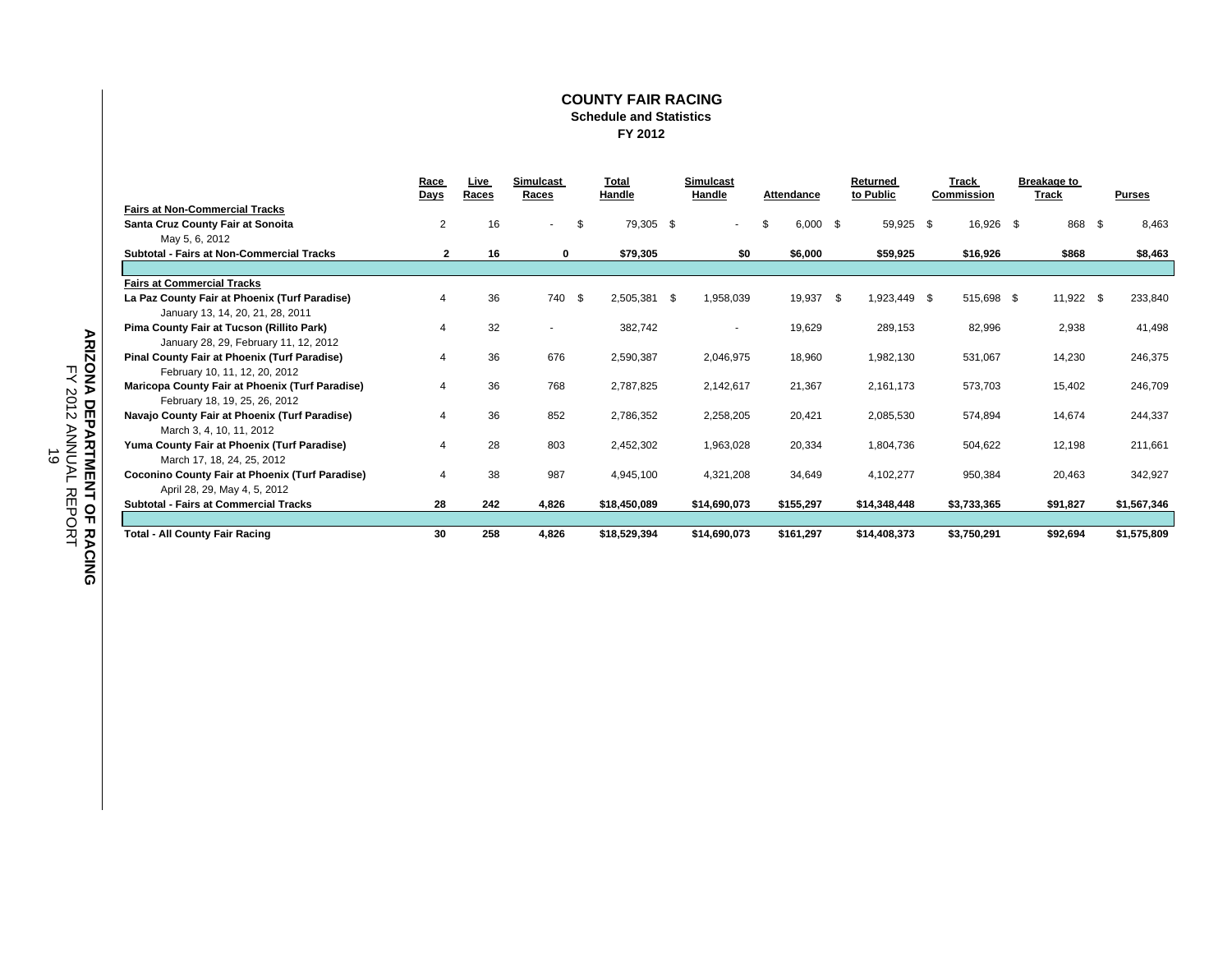# **Commercial Greyhound Racing**

The Department of Racing is responsible for regulating and supervising all commercial greyhound racing meetings, conducting investigations, issuing licenses, conducting greyhound drug testing, overseeing wagering, hearing appeals of decisions, conducting hearings on investigation referrals and race incidents, collecting revenues for the State, and distributing awards to program recipients.

## **Investigations**

Investigation numbers listed below reflect the total number of investigations conducted for every incident, inspection, and background investigation, which includes processing of fingerprints and any resulting false applications.

| <b>Performance Measures</b>              | FY 2010 | FY 2011 | FY 2012 |
|------------------------------------------|---------|---------|---------|
| Number of incident investigations        | 18      | 14      | 16      |
| Number of background investigations      | 115     | 47      | 94      |
| Total number of investigations conducted | 133     | 61      | 110     |

| Licensing                                                                                        |         |                |         |  |  |  |
|--------------------------------------------------------------------------------------------------|---------|----------------|---------|--|--|--|
| The Department issues licenses to participate in racing to those who are qualified and eligible. |         |                |         |  |  |  |
| <b>Performance Measures</b>                                                                      | FY 2010 | <b>FY 2011</b> | FY 2012 |  |  |  |
| Number of licenses issued                                                                        | 166     | 524            | 154     |  |  |  |
| Number of licenses denied                                                                        | O       |                |         |  |  |  |
| Number of licenses revoked                                                                       |         |                |         |  |  |  |

#### **Stewards**

The Board of Stewards is present on the permittee grounds on each day entries are being taken or racing is being conducted, representing the Department in all matters pertaining to the enforcement and interpretation of the rules adopted by the Department. All races are observed and supervised to ensure that all participants comply with the rules of racing.

| <b>Performance Measures</b>                                                | FY 2010   | <b>FY 2011</b> | FY 2012   |
|----------------------------------------------------------------------------|-----------|----------------|-----------|
| Number of Stewards' rulings issued                                         | 90        | 30             | 97        |
| Total Stewards' rulings appealed                                           |           | 2              |           |
| Percentage of Stewards' rulings upheld on appeal to the<br><b>Director</b> | 100%      | 100%           | 100%      |
| <b>Rulings by Track</b>                                                    |           |                |           |
| <b>Phoenix Greyhound Park</b><br><b>Tucson Greyhound Park</b>              | *18<br>71 | n/a<br>2       | n/a<br>97 |

\* PGP last day of live racing was December 19, 2009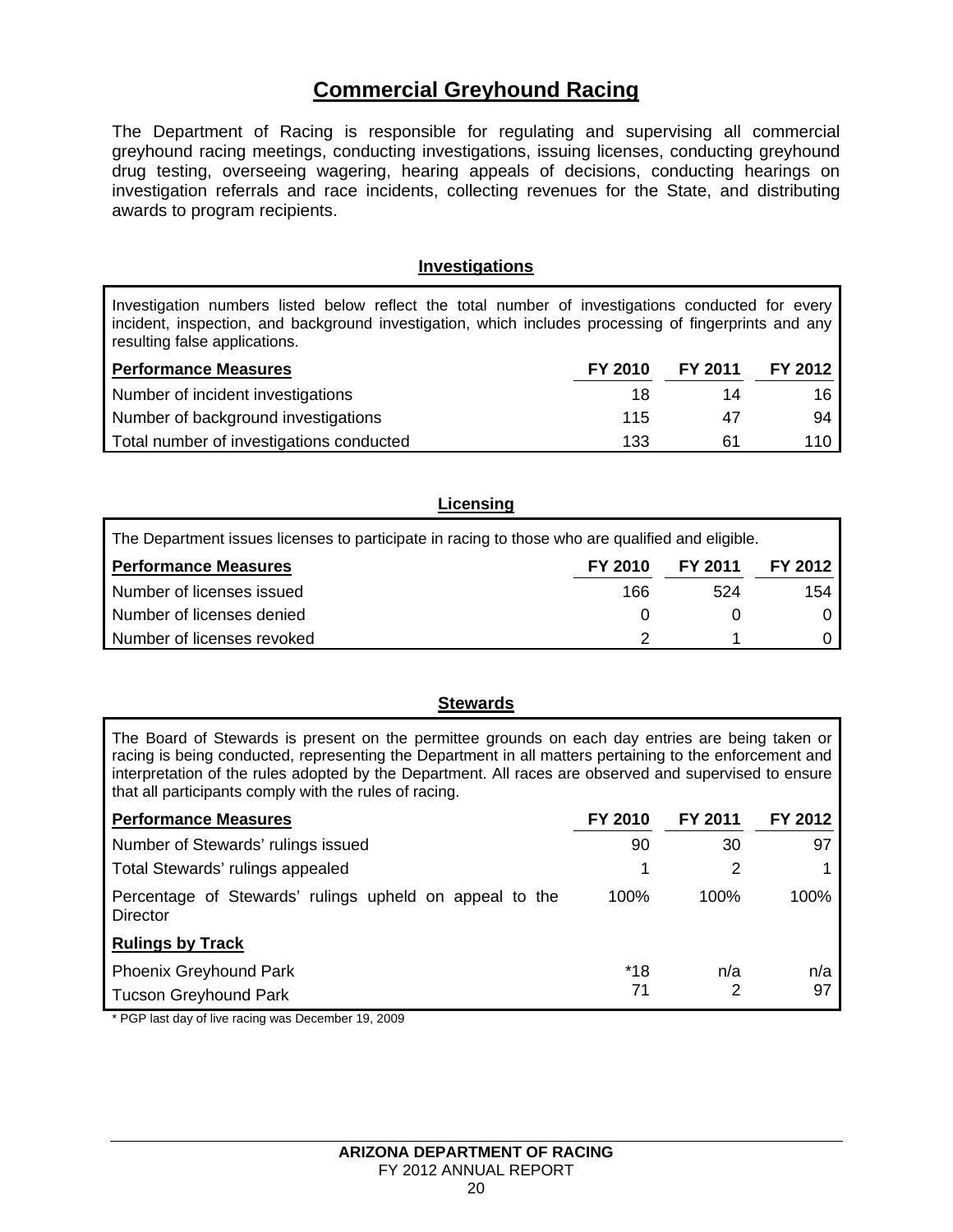# **Commercial Greyhound Racing**

#### **Director**

The Director of the Department is required by statute to review all rulings issued by the Stewards. Individual licensees may also appeal a Stewards' ruling to the Director and, if not satisfied with the Director's ruling, to the Racing Commission. The Office of Administrative Hearings also hears matters referred by the Director.

| <b>Performance Measures</b>                                                               | FY 2010 | FY 2011 | FY 2012 |
|-------------------------------------------------------------------------------------------|---------|---------|---------|
| Number of Director's hearings                                                             | 19      | 5       | 10      |
| Number of Administrative Law Judge hearings                                               | 0       |         |         |
| Number of Racing Commission hearings                                                      | 0       | 0       |         |
| Total number of Director's orders *                                                       | 15      |         | 10      |
| Percentage of orders upheld on appeal to the Commission                                   | N/A     | N/A     | 100%    |
| <b>Orders by Track</b>                                                                    |         |         |         |
| Apache Greyhound Park                                                                     | 0       | 0       |         |
| <b>Phoenix Greyhound Park</b>                                                             | **6     | $***1$  | N/A     |
| <b>Tucson Greyhound Park</b>                                                              | 9       | 6       | 10      |
| * Does not include orders for action such as stavs, reinstatements, cases dismissed, etc. |         |         |         |

\*\*PGP last day of live racing was December 19, 2009

**Inspections** 

The Department inspects greyhound farms, kennels, vehicles that haul greyhounds and other operations after the facilities have satisfied requirements.

| <b>Performance Measures</b>                                                  | FY 2010 | FY 2011 | FY 2012 |
|------------------------------------------------------------------------------|---------|---------|---------|
| Number of facility licenses issued                                           | 6       | 4       |         |
| Number of inspections conducted at facilities                                | 25      | 24      | 4       |
| Percentage of inspections resulting in violations and disciplinary<br>action | 0%      | 0%      | $0\%$   |
| Number of whelping inspections                                               | 68      | 10      |         |
| Number of vehicle inspections                                                | 25      | 24      |         |

#### **Breeders' Awards**

When monies are available, the Department promotes greyhound breeding in Arizona through the administration and distribution of funds available through the Breeders' Awards Program. No monies were appropriated for this fund in FY 2011 and 2012.

| <b>Performance Measures</b>           | <b>FY 2010</b> | FY 2011 | FY 2012 |
|---------------------------------------|----------------|---------|---------|
| Amount of awards                      | \$77,227       | n/a     | n/a     |
| Percentage of breeders winning awards | 21%            | n/a     | n/a     |
| Number of greyhounds earning awards   | 1.027          | n/a     | n/a     |
| Number of registered greyhounds       | 10,959         | 2.642   | 2.496   |
| - - -                                 |                |         |         |

#### **Greyhound Adoption**

The Department provides grants to non-profit organizations to promote the adoption of retired racing greyhounds as domestic pets. This fund receives 100% of all fees collected from licensing greyhound racing kennels, breeding farms and other operations where greyhounds are raised for racing purposes. In FY 2012 the fund received \$349. These monies will carry forward to FY 2013 for a larger grant.

| <b>Performance Measures</b> | FY 2010 | FY 2011 | FY 2012 |
|-----------------------------|---------|---------|---------|
| Number of grants awarded    |         |         |         |
| Amount of grants awarded    | \$375   | \$600   |         |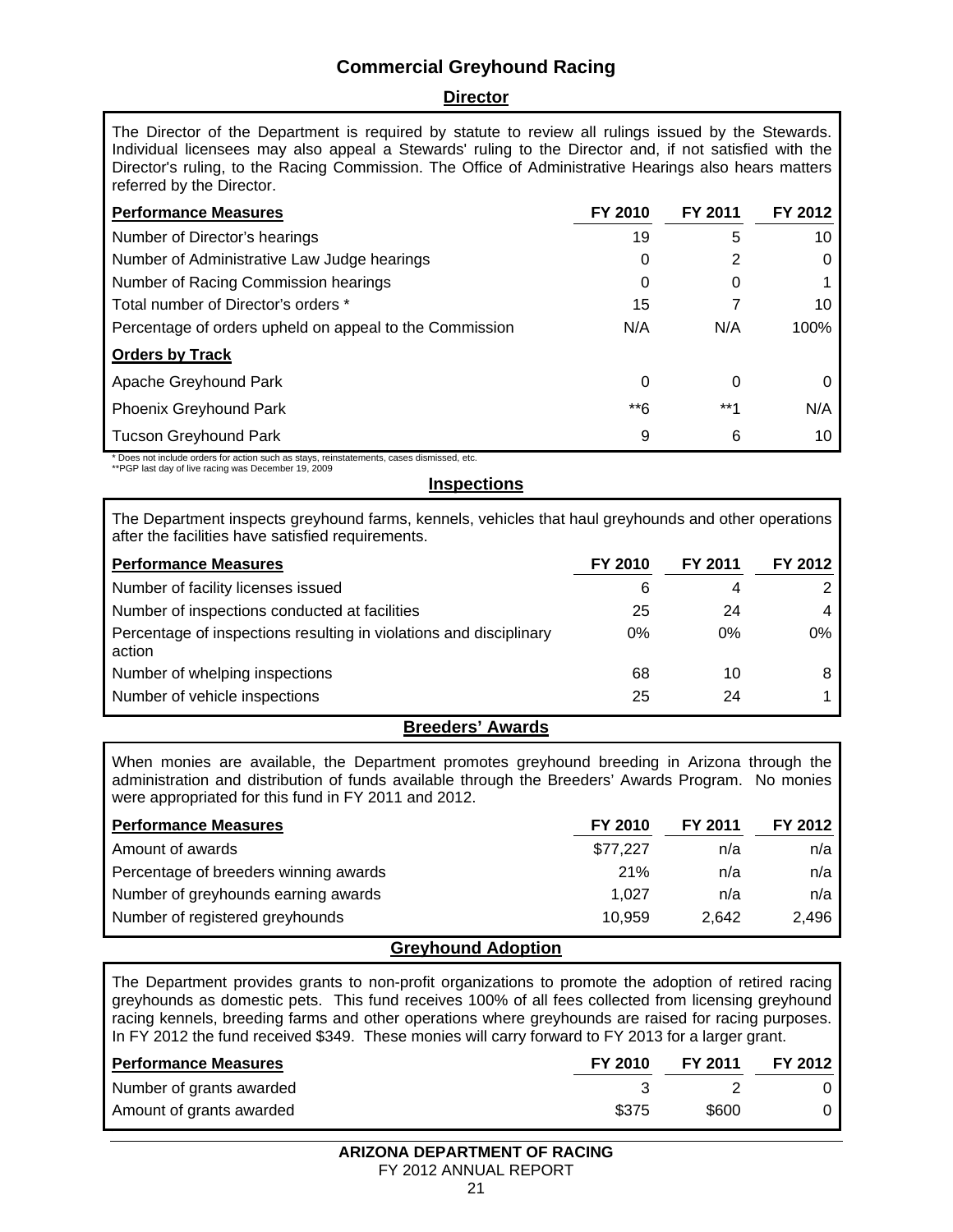#### **COMMERCIAL GREYHOUND TRACKS Apache Greyhound, Phoenix Greyhound, Tucson Greyhound**

| <b>RACING STATISTICS</b>                    | FY 2008      | FY 2009      | FY 2010        | FY 2011      | FY 2012      |
|---------------------------------------------|--------------|--------------|----------------|--------------|--------------|
| <b>Race Days/Performances</b>               |              |              |                |              |              |
| Live Race Days                              | 600          | 594          | 450            | 310          | 306          |
| Dark Day-Simulcast only                     | 490          | 487          | 456            | 415          | 421          |
| <b>Total Race Days</b>                      | 1,090        | 1,081        | 906            | 725          | 727          |
| Total Live Performances (Matinee & Evening) | 600          | 594          | 450            | 310          | 306          |
| <b>Number of Races</b>                      |              |              |                |              |              |
| Live Races                                  | 7,931        | 8,609        | 6,261          | 4,117        | 4.244        |
| <b>Simulcast Races</b>                      | 233,201      | 214,645      | 173,898        | 127,193      | 127,419      |
| <b>Total Number of Races</b>                | 241,132      | 223,254      | 180,159        | 131,310      | 131,663      |
| <b>Attendance</b>                           |              |              |                |              |              |
| On-Track                                    | 223,833      | 202,058      | 157,847        | 99,517       | 72,020       |
| Off-Track                                   | 208,196      | 178,289      | 150,637        | 154,939      | 155,128      |
| <b>Total Attendance</b>                     | 432,029      | 380,347      | 308,484        | 254,456      | 227,148      |
| <b>Pari-Mutuel Handle</b>                   |              |              |                |              |              |
| Average Handle per Race Day                 | \$62,141     | \$48,809     | \$41,914       | \$40,508     | \$41,278     |
| Breakdown by location                       |              |              |                |              |              |
| On-Track Handle                             | \$22,174,756 | \$16,454,007 | \$11,337,887   | \$6,731,038  | \$6,561,685  |
| Off-Track Handle                            | \$45,558,430 | \$36,308,712 | \$26,636,424   | \$22,637,299 | \$23,447,149 |
| Breakdown by source                         |              |              |                |              |              |
| Live Races                                  | \$32,868,549 | \$27,817,286 | \$15,267,907   | \$8,592,807  | \$8,883,314  |
| <b>Simulcast Races</b>                      | 34,864,637   | 24,945,433   | 22,706,403     | 20,775,531   | 21,125,521   |
| Total Pari-Mutuel Handle                    | \$67,733,186 | \$52,762,719 | \$37,974,311   | \$29,368,337 | \$30,008,835 |
| <b>DISTRIBUTION OF REVENUES</b>             |              |              |                |              |              |
| <b>Returned to Wagering Public</b>          | \$52,073,727 | \$40,279,431 | \$29,074,212   | \$22,510,885 | \$23,071,947 |
| <b>State Pari-Mutuel Revenues</b>           | \$0          | \$0          | \$0            | \$0          | \$0          |
| <b>Track Mutuel Revenues</b>                |              |              |                |              |              |
| <b>Track Commission</b>                     | \$13,972,719 | \$10,751,671 | \$8,035,610    | \$6,439,368  | \$6,545,947  |
| Capital Improvement Rebate                  | 0            | 0            | 0              | 0            | 0            |
| Capital Improvement Non-Taxable             | 0            | $\mathbf 0$  | 0              | 0            | 0            |
| Capital Improvement AGP Non-Taxable         | $\Omega$     | $\Omega$     | $\Omega$       | $\Omega$     | $\Omega$     |
| Charity Days-Revenues Withheld              | 39,147       | 32,148       | 3,815          | $\Omega$     | $\mathbf 0$  |
| Hardship Tax Credit                         | 1,768,623    | 1,497,803    | 835,919        | 472,604      | 488,582      |
| AGP-Hardship Tax (Transferred to PGP)       | 0            | $\mathbf 0$  | $\overline{0}$ | $\mathbf 0$  | $\mathbf 0$  |
| <b>Breakage</b>                             | 157,288      | 123,775      | 90,650         | 66,769       | 64,341       |
| <b>Total Track Revenues</b>                 | \$15,937,777 | \$12,405,397 | \$8,965,995    | \$6,978,740  | \$7,098,870  |
| <b>Purses</b>                               | \$3,494,876  | \$2,760,716  | \$1,558,481    | \$809,418    | \$999,509    |

#### **Racetrack Trends at a Glance**



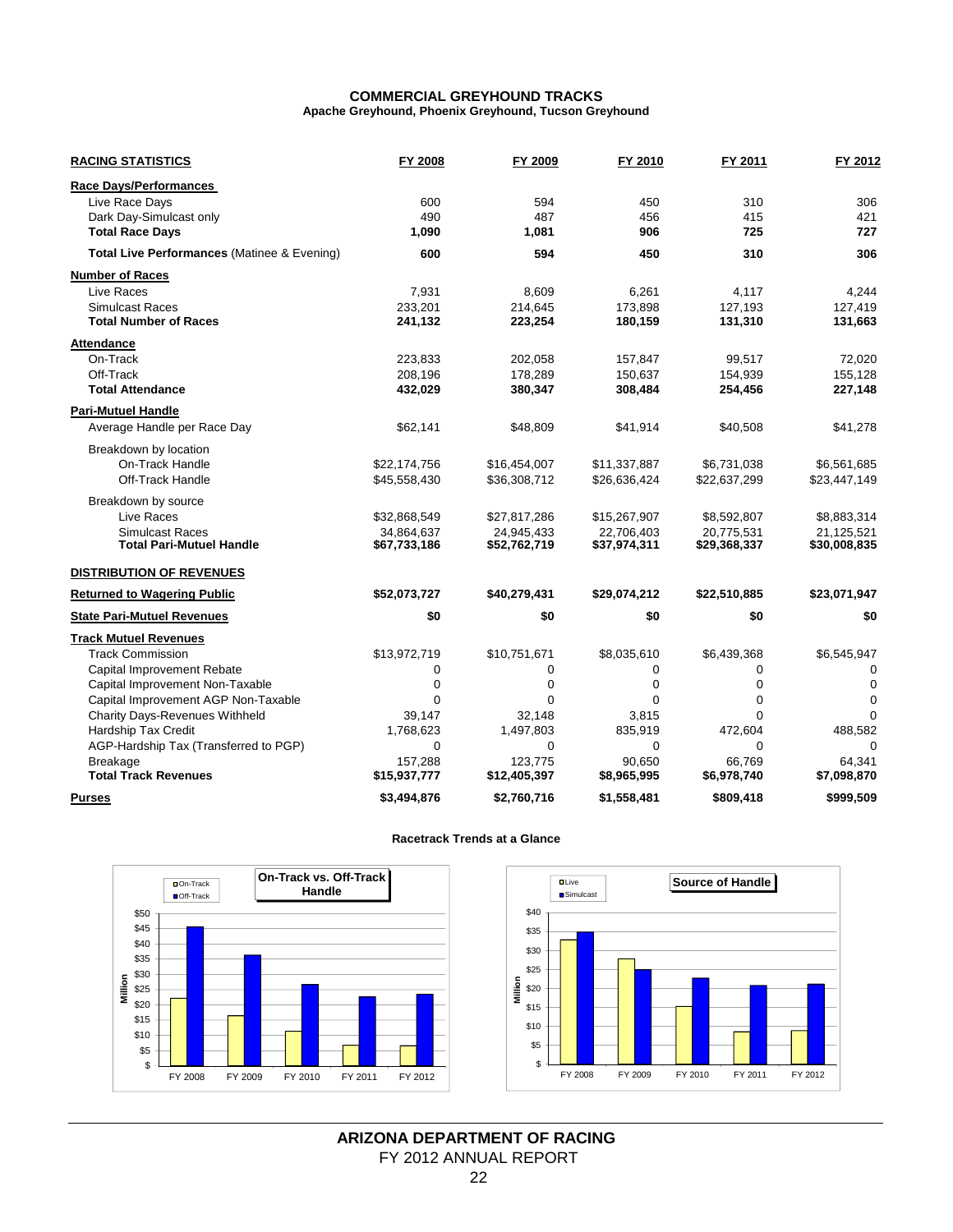**APACHE GREYHOUND PARK**

Apache Junction, Arizona 85220

| <b>RACING STATISTICS</b>                    | FY 2008        | FY 2009                  | FY 2010     | FY 2011        | FY 2012      |
|---------------------------------------------|----------------|--------------------------|-------------|----------------|--------------|
| <b>Race Days/Performances</b>               |                |                          |             |                |              |
| Live Race Days                              | $\blacksquare$ | $\overline{\phantom{a}}$ | $\sim$      | $\blacksquare$ |              |
| Dark Day-Simulcast only                     | 363            | 362                      | 362         | 362            | 363          |
| <b>Total Race Days</b>                      | 363            | 362                      | 362         | 362            | 363          |
| Total Live Performances (Matinee & Evening) |                | $\blacksquare$           |             |                |              |
| <b>Number of Races</b>                      |                |                          |             |                |              |
| Live Races                                  |                |                          |             |                |              |
| Simulcast Races                             | 73,490         | 71,625                   | 72,965      | 63,197         | 65,975       |
| <b>Total Number of Races</b>                | 73,490         | 71,625                   | 72,965      | 63,197         | 65,975       |
| Attendance                                  |                |                          |             |                |              |
| On-Track                                    | 79,013         | 78,565                   | 78,698      | 71,772         | 41,147       |
| Off-Track                                   |                |                          | 41,406      | 79,709         | 72,155       |
| <b>Total Attendance</b>                     | 79,013         | 78,565                   | 120,104     | 151,481        | 113,302      |
| <b>Pari-Mutuel Handle</b>                   |                |                          |             |                |              |
| Average Handle per Race Day                 | \$13,957       | \$8,702                  | \$25,949    | \$37,247       | \$38,963     |
| Breakdown by location                       |                |                          |             |                |              |
| On-Track Handle                             | \$5,066,332    | \$3,150,048              | \$3,963,410 | \$3,670,711    | \$3,574,994  |
| <b>Off-Track Handle</b>                     | \$0            | \$0                      | \$5,430,189 | \$9,812,658    | \$10,568,497 |
| Breakdown by source                         |                |                          |             |                |              |
| Live Races                                  | \$0            | \$0                      | \$0         | \$0            | \$0          |
| <b>Simulcast Races</b>                      | 5,066,332      | 3,150,048                | 9,393,598   | 13,483,368     | 14,143,491   |
| <b>Total Pari-Mutuel Handle</b>             | \$5,066,332    | \$3,150,048              | \$9,393,598 | \$13,483,368   | \$14,143,491 |
| <b>DISTRIBUTION OF REVENUES</b>             |                |                          |             |                |              |
| <b>Returned to Wagering Public</b>          | \$3,886,753    | \$2,402,290              | \$7,002,240 | \$10,148,935   | \$10,686,939 |
| <b>State Pari-Mutuel Revenues</b>           | \$0            | \$0                      | \$0         | \$0            | \$0          |
| <b>Track Mutuel Revenues</b>                |                |                          |             |                |              |
| <b>Track Commission</b>                     | \$1,192,917    | \$732,497                | \$2,216,286 | \$3,173,539    | \$3,295,119  |
| Capital Improvement Rebate                  | 0              | 0                        | $\Omega$    | $\Omega$       | $\Omega$     |
| Capital Improvement Non-Taxable             | 0              | $\mathbf 0$              | 0           | $\mathbf 0$    | $\mathbf 0$  |
| Capital Improvement AGP Non-Taxable         | 0              | 0                        | $\mathbf 0$ | 0              | 0            |
| <b>Charity Days-Revenues Withheld</b>       | $\Omega$       | $\Omega$                 | $\Omega$    | $\Omega$       | $\mathbf 0$  |
| Hardship Tax Credit                         | 0              | $\mathbf 0$              | $\mathbf 0$ | $\mathbf 0$    | $\mathbf 0$  |
| AGP-Hardship Tax (Transferred to PGP)       | $\Omega$       | $\Omega$                 | $\Omega$    | $\Omega$       | $\Omega$     |
| <b>Breakage</b>                             | 8,235          | 6,572                    | 21.773      | 31,895         | 31.016       |
| <b>Total Track Revenues</b>                 | \$1,201,152    | \$739,069                | \$2,238,059 | \$3,205,434    | \$3,326,135  |
| Purses                                      | \$228,396      | \$147,643                | \$78,122    | \$0            | \$0          |

#### **Racetrack Trends at a Glance**



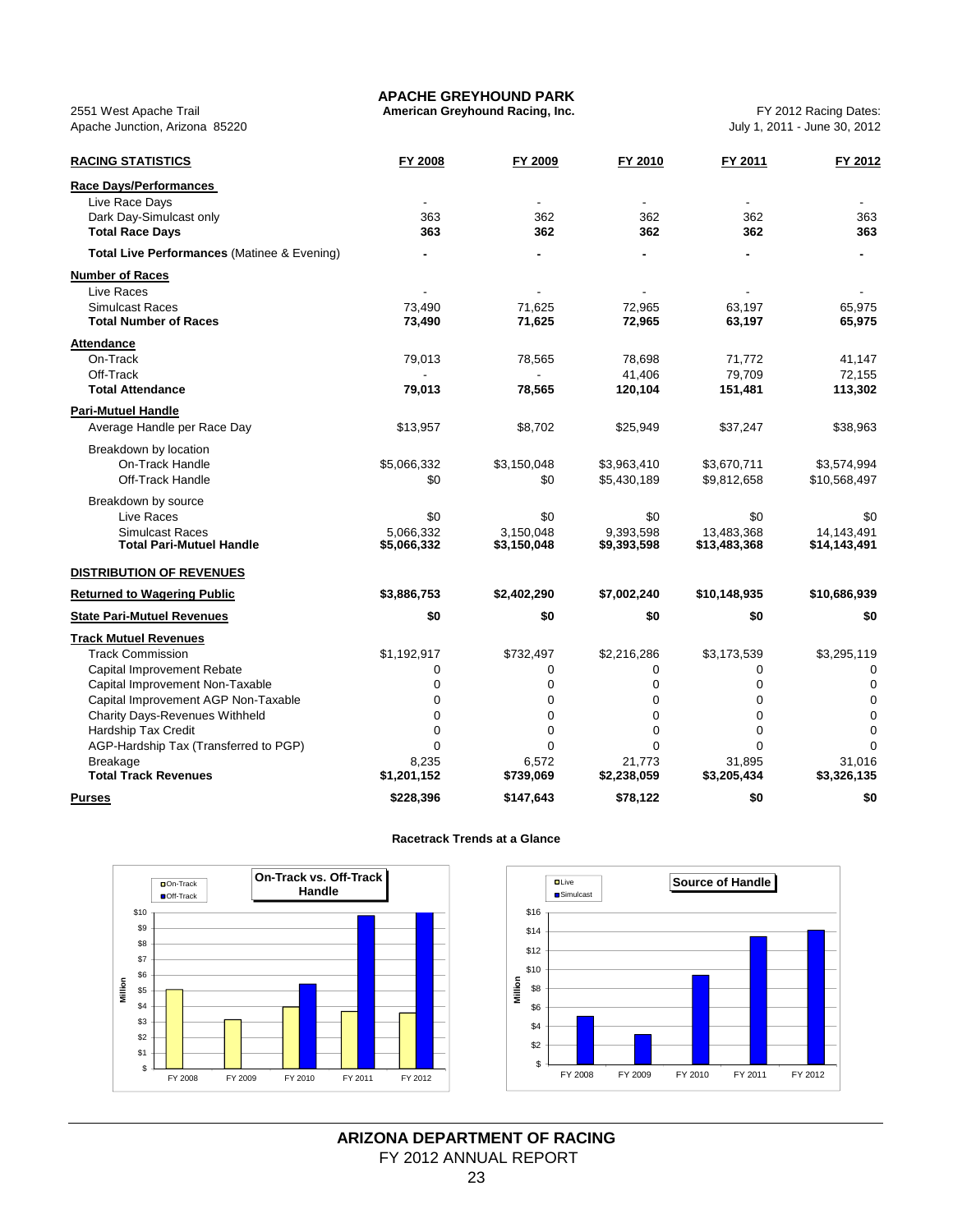3801 East Washington Street **American Greyhound Racing, Inc.** FY 2012 Racing Dates: Phoenix, Arizona 85036

| <b>RACING STATISTICS</b>                    | FY 2008      | FY 2009      | FY 2010      | FY 2011     | FY 2012     |
|---------------------------------------------|--------------|--------------|--------------|-------------|-------------|
| <b>Race Days/Performances</b>               |              |              |              |             |             |
| Live Race Days                              | 348          | 338          | 168          |             |             |
| Dark Day-Simulcast only                     | 15           | 20           | 13           |             |             |
| <b>Total Race Days</b>                      | 363          | 358          | 181          |             |             |
| Total Live Performances (Matinee & Evening) | 348          | 338          | 168          |             |             |
| <b>Number of Races</b>                      |              |              |              |             |             |
| Live Races                                  | 5,019        | 5,422        | 2,399        |             |             |
| <b>Simulcast Races</b>                      | 70,116       | 64,302       | 31,413       |             |             |
| <b>Total Number of Races</b>                | 75,135       | 69,724       | 33,812       |             |             |
| <b>Attendance</b>                           |              |              |              |             |             |
| On-Track                                    | 106,100      | 93,234       | 43,059       |             |             |
| Off-Track                                   | 127,862      | 103,594      | 43,962       |             |             |
| <b>Total Attendance</b>                     | 233,962      | 196,828      | 87,021       |             |             |
| <b>Pari-Mutuel Handle</b>                   |              |              |              |             |             |
| Average Handle per Race Day                 | \$127,816    | \$101,228    | \$74,824     | \$0         | \$0         |
| Breakdown by location                       |              |              |              |             |             |
| On-Track Handle                             | \$12,822,684 | \$9,945,695  | \$3,935,117  | \$0         | \$0         |
| Off-Track Handle                            | \$33,574,550 | \$26,294,053 | \$9,608,030  | \$0         | \$0         |
| Breakdown by source                         |              |              |              |             |             |
| Live Races                                  | \$28,922,407 | \$23,585,459 | \$8,507,773  | \$0         | \$0         |
| <b>Simulcast Races</b>                      | 17.474.827   | 12.654.289   | 5.035.374    | $\Omega$    | $\mathbf 0$ |
| Total Pari-Mutuel Handle                    | \$46,397,234 | \$36,239,748 | \$13,543,147 | \$0         | \$0         |
| DISTRIBUTION OF REVENUES                    |              |              |              |             |             |
| <b>Returned to Wagering Public</b>          | \$35,372,281 | \$27,301,010 | \$10,241,002 |             |             |
| <b>State Pari-Mutuel Revenues</b>           | \$0          | \$0          | \$0          | \$0         | \$0         |
| <b>Track Mutuel Revenues</b>                |              |              |              |             |             |
| <b>Track Commission</b>                     | \$9,151,719  | \$7,113,441  | \$2,663,706  | \$0         | \$0         |
| Capital Improvement Rebate                  | 0            | 0            | 0            | $\mathbf 0$ | $\Omega$    |
| Capital Improvement Non-Taxable             | 0            | 0            | 0            | $\mathbf 0$ | $\mathbf 0$ |
| Capital Improvement AGP Non-Taxable         | $\Omega$     | $\Omega$     | $\Omega$     | $\Omega$    | $\mathbf 0$ |
| <b>Charity Days-Revenues Withheld</b>       | 39,147       | 32,148       | 3,815        | $\Omega$    | $\mathbf 0$ |
| Hardship Tax Credit                         | 1,551,585    | 1,265,053    | 464,112      | $\mathbf 0$ | $\mathbf 0$ |
| AGP-Hardship Tax (Transferred to PGP)       | 0            | 0            | $\mathbf 0$  | $\mathbf 0$ | $\mathbf 0$ |
| <b>Breakage</b>                             | 115,733      | 89,620       | 36,144       | $\mathbf 0$ | $\mathbf 0$ |
| <b>Total Track Revenues</b>                 | \$10,858,184 | \$8,500,261  | \$3,167,778  | \$0         | \$0         |
| <b>Purses</b>                               | \$2,545,527  | \$1,997,810  | \$744,968    | \$0         | \$0         |

#### **Racetrack Trends at a Glance**



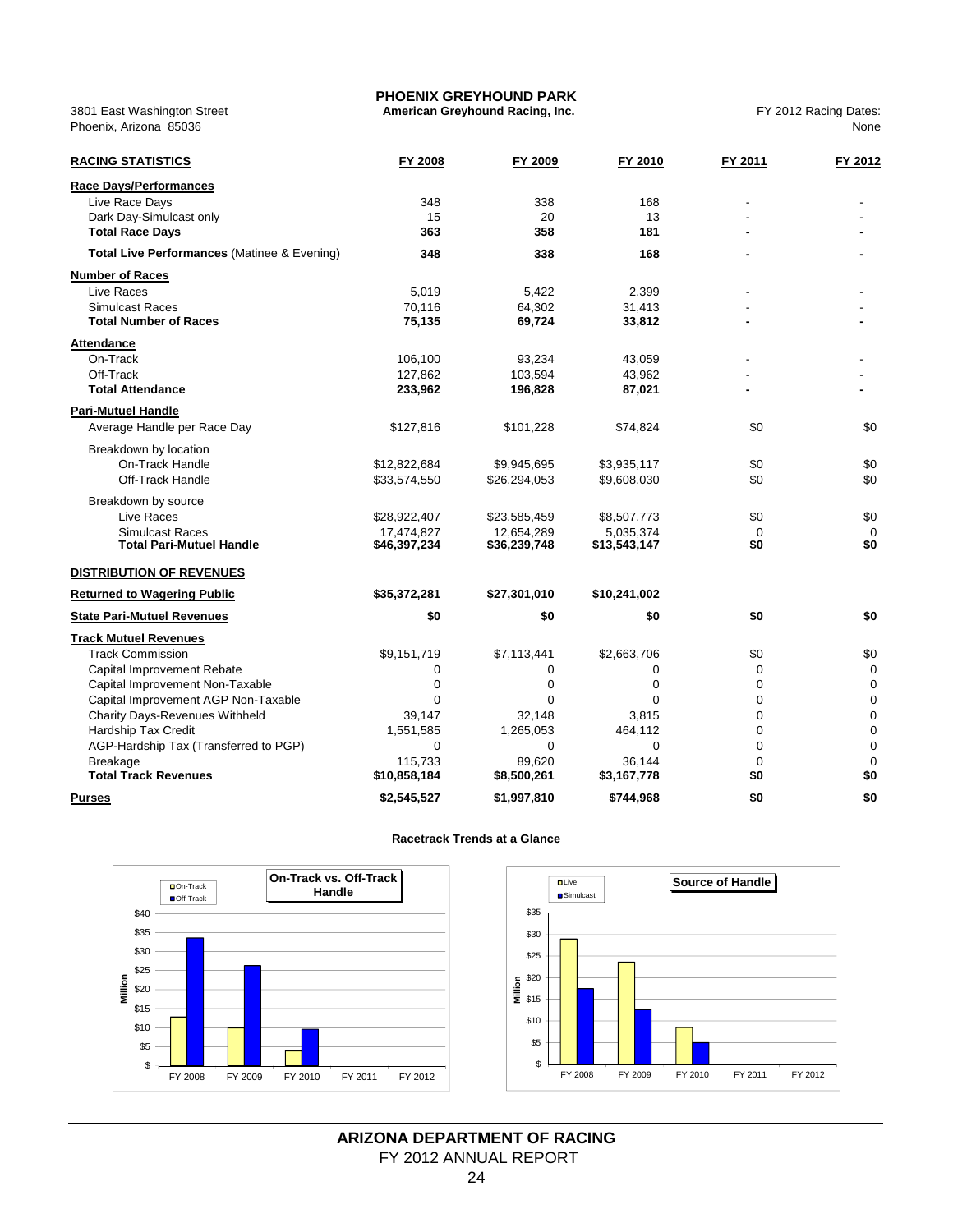**TUCSON GREYHOUND PARK**

2601 South Third Avenue **Tucson Greyhound Park, Inc.** FY 2012 Racing Dates:

| <b>RACING STATISTICS</b>                    | FY 2008      | FY 2009      | FY 2010      | FY 2011      | FY 2012      |
|---------------------------------------------|--------------|--------------|--------------|--------------|--------------|
| <b>Race Days/Performances</b>               |              |              |              |              |              |
| Live Race Days                              | 252          | 256          | 282          | 310          | 306          |
| Dark Day-Simulcast only                     | 112          | 105          | 81           | 53           | 58           |
| <b>Total Race Days</b>                      | 364          | 361          | 363          | 363          | 364          |
| Total Live Performances (Matinee & Evening) | 252          | 256          | 282          | 310          | 306          |
| <b>Number of Races</b>                      |              |              |              |              |              |
| Live Races                                  | 2,912        | 3,187        | 3,862        | 4,117        | 4,244        |
| Simulcast Races                             | 89,595       | 78,718       | 69,520       | 63,996       | 61,444       |
| <b>Total Number of Races</b>                | 92,507       | 81,905       | 73,382       | 68,113       | 65,688       |
| <b>Attendance</b>                           |              |              |              |              |              |
| On-Track                                    | 38,720       | 30,259       | 36,090       | 27,745       | 30,873       |
| Off-Track                                   | 80,334       | 74,695       | 65,269       | 75,230       | 82,973       |
| <b>Total Attendance</b>                     | 119,054      | 104,954      | 101,359      | 102,975      | 113,846      |
| <b>Pari-Mutuel Handle</b>                   |              |              |              |              |              |
| Average Handle per Race Day                 | \$44,697     | \$37,044     | \$41,426     | \$43,760     | \$43,586     |
| Breakdown by location                       |              |              |              |              |              |
| On-Track Handle                             | \$4,285,739  | \$3,358,264  | \$3,439,361  | \$3,060,328  | \$2,986,691  |
| Off-Track Handle                            | \$11,983,880 | \$10.014.659 | \$11,598,205 | \$12,824,642 | \$12,878,652 |
| Breakdown by source                         |              |              |              |              |              |
| Live Races                                  | \$3,946,142  | \$4,231,828  | \$6,760,135  | \$8,592,807  | \$8,883,314  |
| Simulcast Races                             | 12.323.477   | 9.141.096    | 8,277,431    | 7.292.163    | 6.982.030    |
| Total Pari-Mutuel Handle                    | \$16,269,619 | \$13,372,923 | \$15,037,565 | \$15,884,969 | \$15,865,343 |
| <b>DISTRIBUTION OF REVENUES</b>             |              |              |              |              |              |
| <b>Returned to Wagering Public</b>          | \$12,814,693 | \$10,576,130 | \$11,830,969 | \$12,361,949 | \$12,385,008 |
| <b>State Pari-Mutuel Revenues</b>           | \$0          | \$0          | \$0          | \$0          | \$0          |
| <b>Track Mutuel Revenues</b>                |              |              |              |              |              |
| <b>Track Commission</b>                     | 3,628,084    | 2,905,733    | 3,155,618    | 3,265,829    | 3,250,828    |
| Capital Improvement Rebate                  | 0            | 0            | 0            | 0            | $\mathbf 0$  |
| Capital Improvement Non-Taxable             | $\mathbf 0$  | 0            | $\mathbf 0$  | 0            | $\mathbf 0$  |
| <b>Charity Days-Revenues Withheld</b>       | $\Omega$     | $\Omega$     | $\Omega$     | $\Omega$     | $\Omega$     |
| Hardship Tax Credit                         | 217,037      | 232,750      | 371,807      | 472,604      | 488,582      |
| <b>Breakage</b>                             | 33,320       | 27,583       | 32,734       | 34,873       | 33,325       |
| <b>Total Track Revenues</b>                 | \$3,878,441  | \$3,166,066  | \$3,560,158  | \$3,773,306  | \$3,772,735  |
| <b>Purses</b>                               | \$720,953    | \$615,264    | \$735,391    | \$809,418    | \$999,509    |

#### **Racetrack Trends at a Glance**



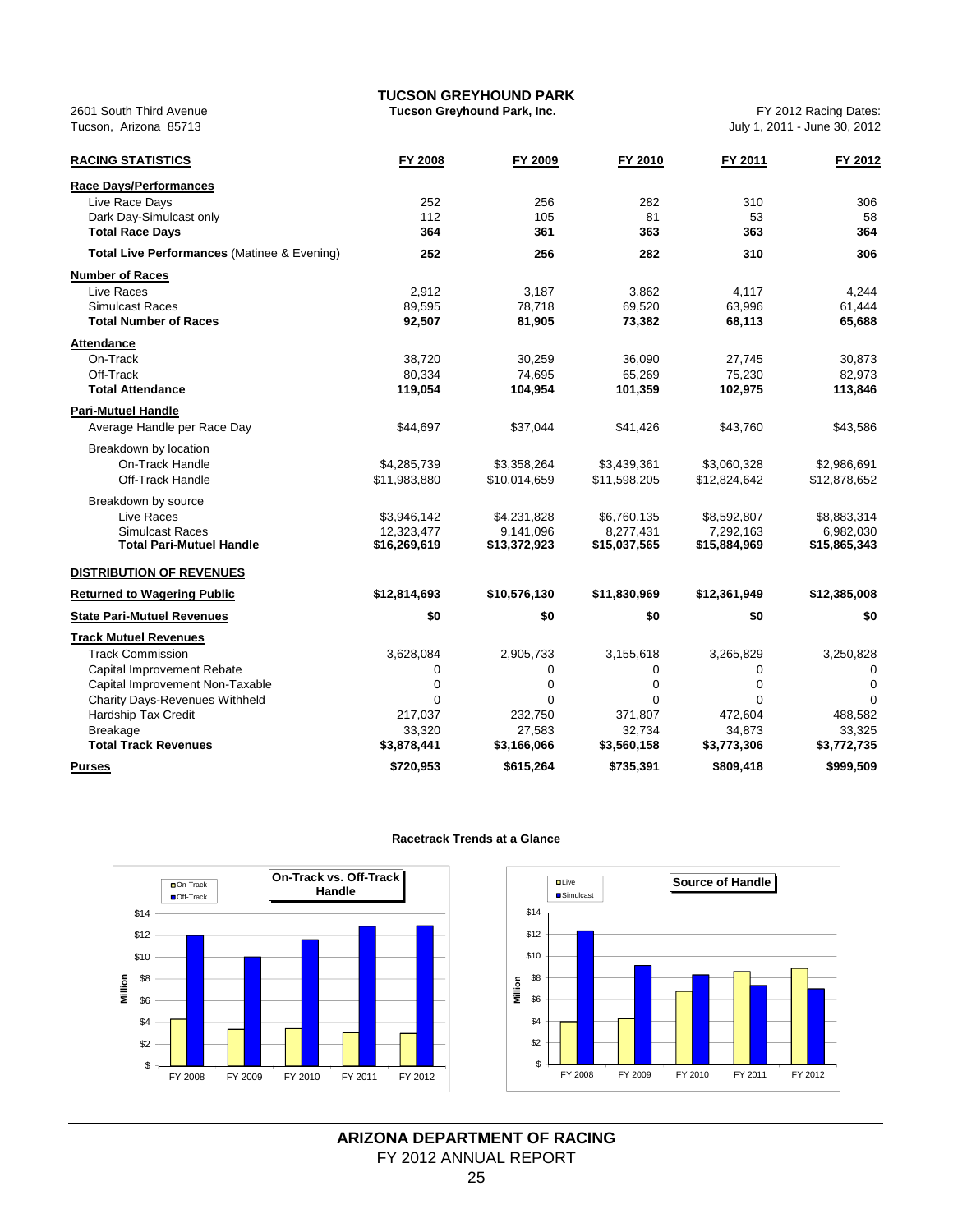# **Arizona Boxing & Mixed Martial Arts Commission**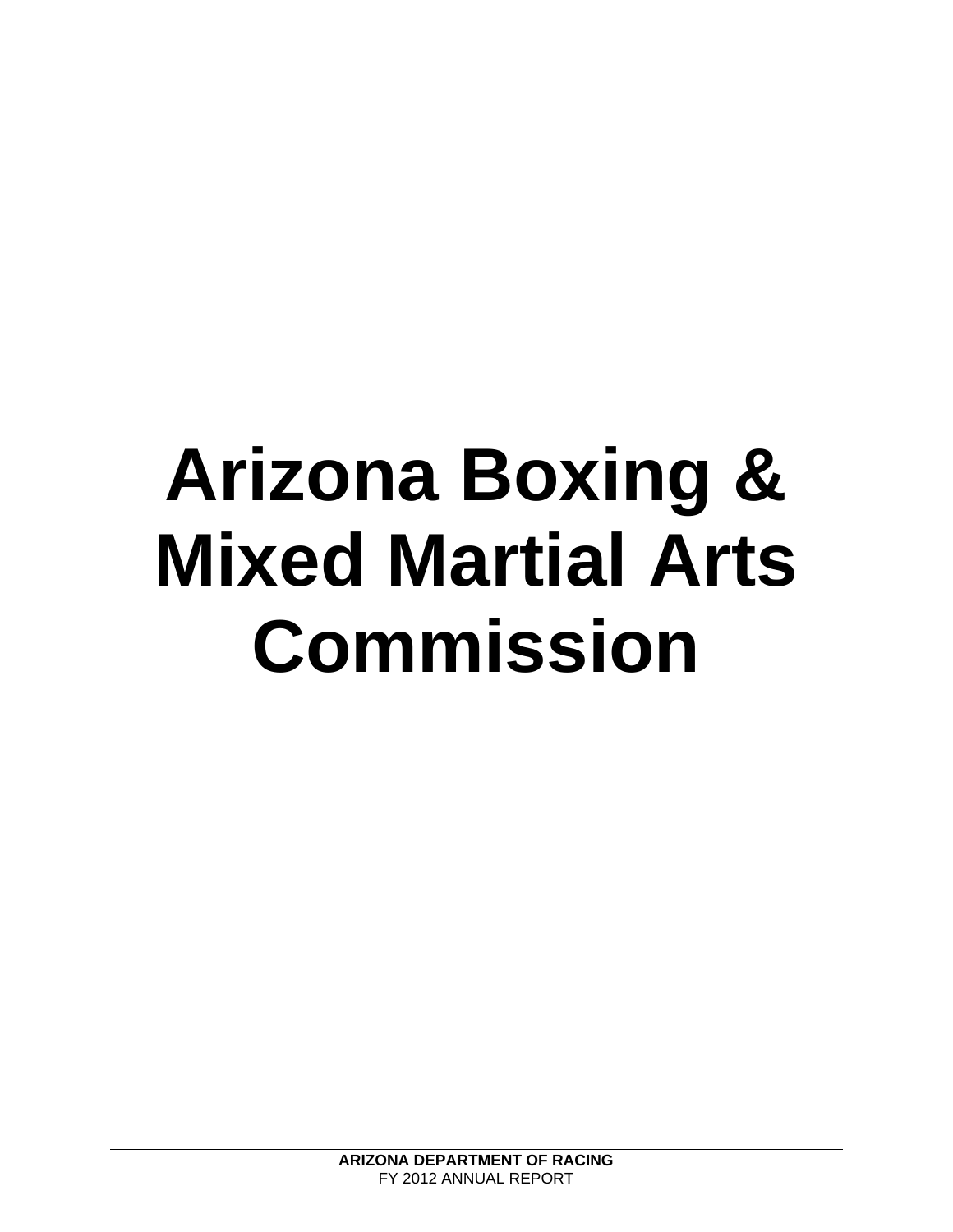# **Arizona State Boxing and MMA Commission**

# **Commissioners**

**Scott B. Fletcher** – **Chairman**. Mr. Fletcher was appointed to the Boxing Commission on February 23, 2011. His Boxing Commission term expires on January 20, 2014.

**Joe Pennington** – **Commissioner**. Mr. Pennington was appointed to the Boxing Commission on January 18, 2010. His Boxing Commission term expires on January 21, 2013.

**Michael Preston Green** – **Commissioner**. Mr. Green was appointed to the Boxing Commission on June 16, 2012. His Boxing Commission term expires on January 16, 2015.

# **Executive Director**

**Dennis R. O'Connell** – Mr. O'Connell was appointed as the Boxing Executive Director on September 21, 2009.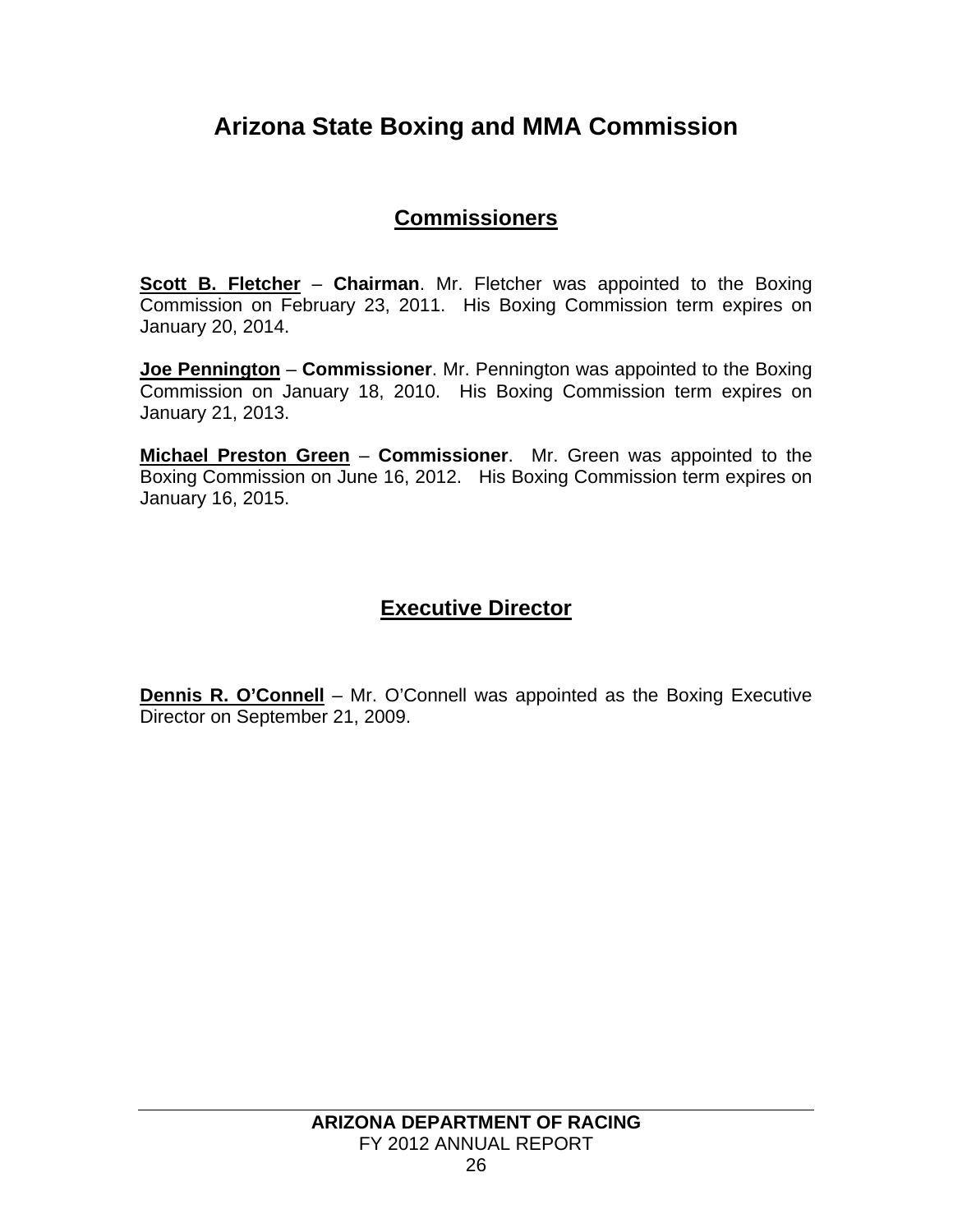# **Boxing and Mixed Martial Arts Regulation**

The Boxing and MMA Commission regulates and supervises boxing and mixed martial arts events conducted in Arizona to protect the participants in these events and to ensure compliance with the applicable laws and regulations.

In 1992, the Arizona Department of Racing assumed responsibility for the financial administration of the Arizona State Boxing Commission. (Note: In July 2010 the name was changed to the Arizona State Boxing and MMA Commission). In this capacity, the Department collects and deposits State receipts associated with the sports. The Department collects a fee of four percent of the gross receipts after deduction of any federal, state, and local taxes generated from regulated events held on non-tribal land.

Additionally, the Boxing and MMA Commission has entered into intergovernmental agreements with certain Tribal organizations to supervise events conducted on Tribal land. The Arizona State Boxing and MMA Commission receives an average of \$2,000 per event subject to these agreements. During FY 2012, the Boxing and MMA Commission regulated 14 of these events and collected \$28,000 for their regulation. The revenues collected for taxes were deposited into the General Fund while revenues from IGA fees went into the Boxing and MMA fund.

## **Sanctioned Events**

The Boxing and MMA Commission ensures that all events under Commission jurisdiction held in the State are sanctioned by the Arizona State Boxing and MMA Commission and that all participants are duly licensed.

| <b>Performance Measures</b>                            | FY 2010 | <b>FY 2011</b> | FY 2012 |
|--------------------------------------------------------|---------|----------------|---------|
| Percent of bouts without serious injury to contestants | 100%    | $100\%$        | 100%    |
| Number of events sanctioned                            | 26      | 24             | 32      |
| Number of bouts                                        | 257     | 221            | 276     |
|                                                        |         |                |         |

#### **Licensing**

The Boxing and MMA Commission issues licenses to contestants, officials, cornermen, promoters, managers and trainers who are qualified and eligible. Licenses are denied for those who do not meet applicable requirements or are statutorily prohibited from participating.

|                                                 | FY 2010  | <b>FY 2011</b> | FY 2012  |
|-------------------------------------------------|----------|----------------|----------|
| <b>Performance Measures</b>                     |          |                |          |
| Number of licenses issued                       | 560      | 685            | 753      |
| Percent of licenses issued for all applications | 99%      | 98%            | 98%      |
| <b>Revenue Summary</b>                          |          |                |          |
| Taxes                                           | \$10,700 | \$25,805       | \$14,702 |
| License Fees                                    | 7,655    | 11,795         | 21,835   |
| <b>Fines</b>                                    | 0        | 0              | 100      |
| Unarmed Combat Fees                             | 20,000   | 17,000         | 20,000   |
| Other (Tribal Agreements)                       | 27,000   | 28,000         | 28,000   |
| <b>Total Revenue Collected</b>                  | \$65,355 | \$82,600       | \$84,637 |

#### **Investigations**

The Boxing and MMA Commission investigates all allegations of statutory and rule violations that may harm the athlete or the public.

| <b>Performance Measures</b>                                | FY 2010 FY 2011 |     | FY 2012 |
|------------------------------------------------------------|-----------------|-----|---------|
| Number of investigations conducted                         |                 |     |         |
| Percent of investigations resulting in disciplinary action | 100%            | N/A | N/A     |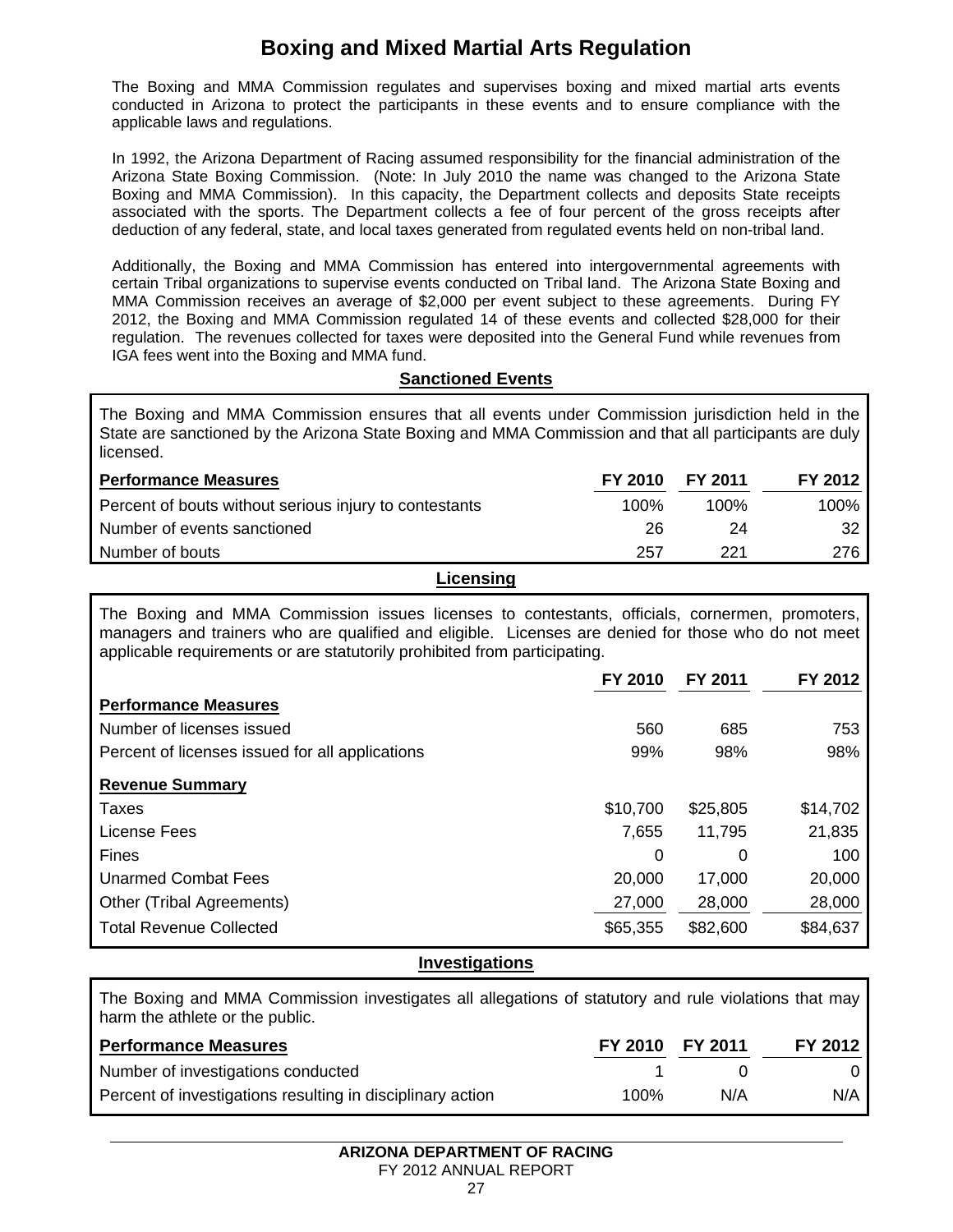# **Financial Information**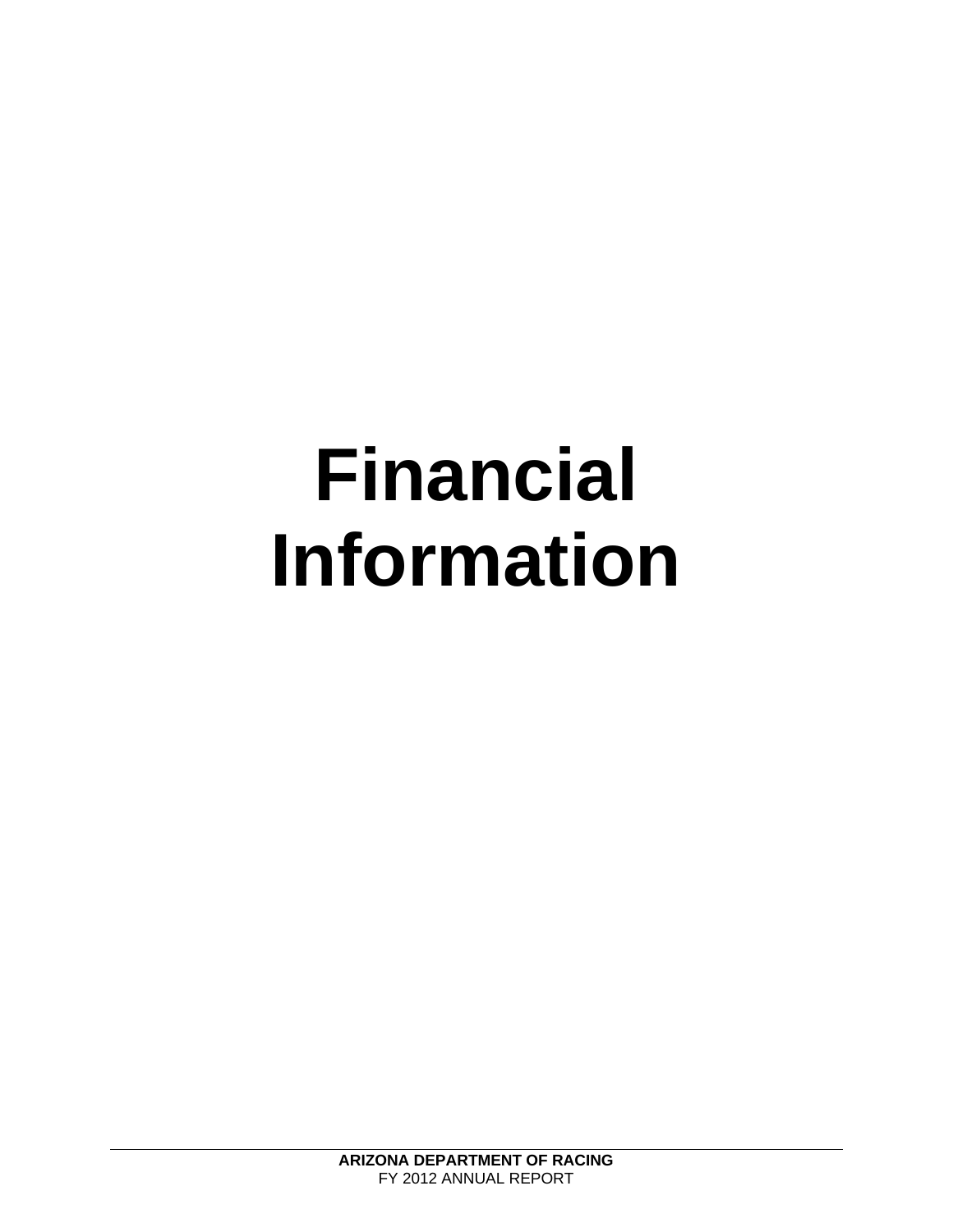#### **Department of Racing Budget**

The Department of Racing is no longer using General Fund monies for its day-to-day operations. Beginning in FY 2013, employees' salaries and benefits are all paid with monies in the new Racing Regulation Fund. Revenues in this fund come primarily from the regulatory wagering assessment. All other operational expenses, including drug testing, are also paid with monies in the Regulation Fund. We expect to receive enough revenue in the Regulation Fund to cover the \$2.8 million appropriation from the fund.

The Department has also received two General Fund appropriations for specific purposes. In the past, we've transferred \$1.8 million for county fairs livestock and agricultural promotion to a fund administered by the Governor's Office. We did that again in FY 2013. The Department also has a \$250,000 General Fund appropriation intended solely for Arizona breeders' awards. Those monies will be distributed quarterly throughout FY 2013.

In the table below, we've included expenditures for the last three fiscal years and the Department's FY 2013 appropriations.

|                                                                                                                                                                                                                                                                         |    | <b>Actual Exp</b><br>FY 2010                                           | <b>Actual Exp</b><br>FY 2011                                                  | <b>Actual Exp</b><br>FY 2012                                                 |          | Appropriation<br>FY 2013                                      |
|-------------------------------------------------------------------------------------------------------------------------------------------------------------------------------------------------------------------------------------------------------------------------|----|------------------------------------------------------------------------|-------------------------------------------------------------------------------|------------------------------------------------------------------------------|----------|---------------------------------------------------------------|
| Full Time Equivalent Positions (FTE)<br><b>Full Time</b><br>Part Time                                                                                                                                                                                                   |    | 42.5<br>29.0<br>13.5                                                   | 40.5                                                                          | 40.5                                                                         |          | 40.5                                                          |
| <b>Personal Services</b><br>Employee Related Expenses (ERE)<br>Professional & Outside Services<br>Travel - In State<br>Travel - Out of State<br><b>Other Operating</b><br>Equipment                                                                                     | \$ | 1,153,500<br>476,500<br>103,400<br>77,900<br>1,600<br>220,500<br>1,500 | \$<br>1,065,200<br>492,100<br>105,600<br>76,500<br>5,900<br>255,400<br>37,200 | \$<br>1,022,800<br>394,600<br>232,500<br>43,200<br>4,300<br>217,100<br>6,300 | \$       | 1,592,700<br>681,000<br>289,000<br>78,700<br>5,700<br>184,100 |
| <b>SUBTOTAL</b>                                                                                                                                                                                                                                                         | \$ | 2,034,900                                                              | \$<br>2,037,900                                                               | \$<br>1,920,800                                                              | \$       | 2,831,200                                                     |
| <b>SPECIAL LINE ITEMS:</b><br><b>Breeder's Award</b><br>County Fair Racing<br>County Fairs Livestock & Agricultural Promotic<br><b>County Fair Betterment</b><br>Racing Administration<br><b>Stallion Award</b><br>5th Special Session Reduction<br>Line Items Subtotal |    | 246,700<br>340,200<br>1,779,500<br>519,400<br>42,800<br>2,928,600      | 1,779,500<br>1,779,500                                                        | 1,779,500<br>1,779,500                                                       |          | 250,000<br>1,779,500<br>2,029,500                             |
| <b>AGENCY TOTAL</b>                                                                                                                                                                                                                                                     | \$ | 4,963,500                                                              | \$<br>3,817,400                                                               | \$<br>3,700,300                                                              | \$       | 4,860,700                                                     |
| <b>FUND SOURCES</b><br><b>General Fund</b><br>Racing Regulation Fund                                                                                                                                                                                                    | \$ | 4,963,500                                                              | \$<br>3,817,400                                                               | \$<br>2,814,800<br>885,500                                                   | \$<br>\$ | 2,029,500<br>2,831,200                                        |
| <b>Other Appropriated Funds</b><br>None                                                                                                                                                                                                                                 |    |                                                                        |                                                                               |                                                                              |          |                                                               |
| <b>SUBTOTAL</b>                                                                                                                                                                                                                                                         | \$ |                                                                        | \$                                                                            | \$                                                                           | \$       |                                                               |
| <b>AGENCY TOTAL</b>                                                                                                                                                                                                                                                     | \$ | 4,963,500                                                              | \$<br>3,817,400                                                               | \$<br>3,700,300                                                              | \$       | 4,860,700                                                     |

#### **OPERATING BUDGET**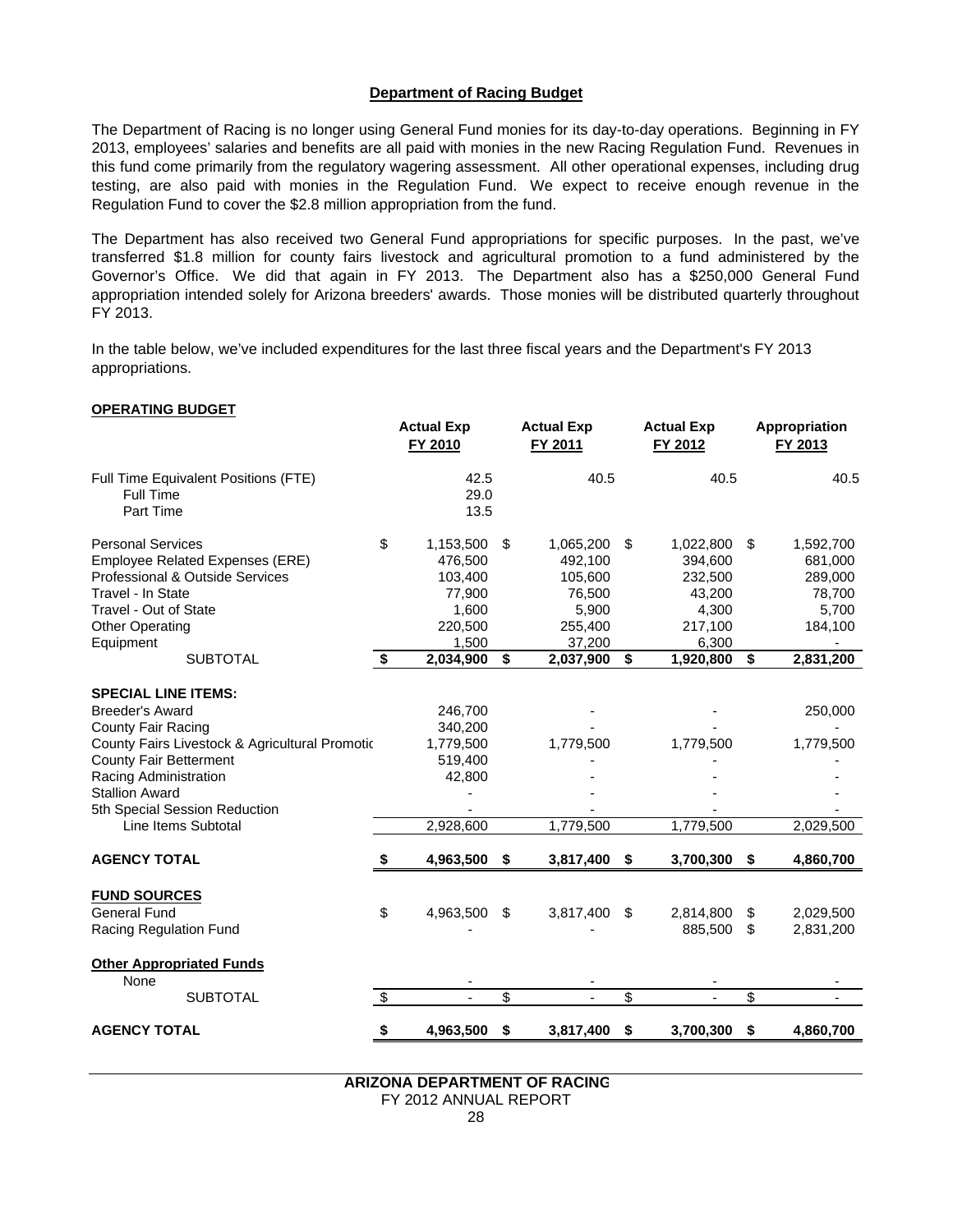## **Hardship Tax Credit**

The Department of Racing determines the amount, if any, of a Hardship Tax Credit available to the commercial horse and greyhound permittees.

|                              |             |    |                  |               | FY 2012       | FY 2012         |    | FY 2012     |            | <b>TAX DUE</b>  |                   | FY 2013         | CARRYOVER           |          | FY 2013                |
|------------------------------|-------------|----|------------------|---------------|---------------|-----------------|----|-------------|------------|-----------------|-------------------|-----------------|---------------------|----------|------------------------|
| <b>TRACK</b>                 | <b>BASE</b> |    | <b>BASE YEAR</b> |               | <b>AMOUNT</b> | %               |    | PARI-MUTUEL |            | <b>BASED ON</b> |                   | <b>HARDSHIP</b> | <b>FROM FY 2012</b> |          | <b>TAX CREDIT WITH</b> |
|                              | <b>YEAR</b> |    | <b>AMOUNT</b>    |               | WAGERED       | <b>DECREASE</b> |    | TAX DUE     | % DECREASE |                 | <b>TAX CREDIT</b> |                 | <b>HARDSHIP TAX</b> | FY 2012  |                        |
|                              |             |    |                  |               |               |                 |    |             |            |                 |                   |                 | CREDIT              |          | CARRYOVER              |
| <b>HORSE TRACKS:</b>         |             |    |                  |               |               |                 |    |             |            |                 |                   |                 |                     |          |                        |
| Fort Tuthill Downs           | FY 1994     | S  | 798,671          | \$            |               | $-100.00\%$ \$  |    |             | \$         |                 | S                 |                 | \$<br>7,320         | \$       | 7,320                  |
| <b>Rillito Park</b>          | FY 1990     | \$ | 3,887,981        | \$            | 925,817       | $-76.19%$       | S  | 18,516      | \$         | 14,108          | \$                | 42,323          | \$<br>201,310       | \$       | 243,632                |
| <b>Turf Paradise</b>         | FY 1994     | S  | 101,467,993      | $\mathfrak s$ | 121,234,104   | 19.48%          | \$ | 262,207     | <b>S</b>   |                 |                   |                 | \$<br>14,564        | Ŝ.       | 14,564                 |
| Yavapai Downs                | FY 1994     | \$ | 17,490,826       | <b>\$</b>     |               | $-100.00\%$ \$  |    |             | \$         |                 | S                 |                 | $3,598$ \$<br>S     |          | 3,598                  |
| <b>GREYHOUND TRACKS:</b>     |             |    |                  |               |               | 0.00%           |    |             |            |                 |                   |                 |                     |          |                        |
| Apache Greyhound Park        | FY 1990     | \$ | 12,262,396       | \$            | 14,143,491    | 15.34% \$       |    |             | \$         |                 | S                 |                 | \$<br>360,850       | <b>S</b> | 360,850                |
| Phoenix Greyhound Park       | FY 1990     | \$ | 49,391,582       | <b>S</b>      |               | $-100.00\%$ \$  |    |             | \$         |                 | \$                |                 | S.<br>7,712,376     | \$       | 7,712,376              |
|                              | FY 1994     | \$ | 46,293,967       |               |               | 0.00%           |    |             |            |                 | S                 |                 | \$                  |          |                        |
| <b>Tucson Greyhound Park</b> | FY 1990     | \$ | 38,110,346       | l \$          | 15,865,343    | $-58.37%$       | \$ | 488,582     |            | \$285,185       | \$                | 855,556         | \$<br>3,042,566     | \$       | 3,898,123              |

#### **Based on the FY 2012 Dollars Wagered Determination of the FY 2013 Hardship Tax Credit**

## **Department of Racing Pari-Mutuel Tax Revenue - FY 2013**

|                           |    | ALLOWABLE               |      | FY 2012       |     | FY 2012     | FY 2012 CAPITAL     | FY 2012           | FY2012             |             | FY 2012 |                | FY 2012         |
|---------------------------|----|-------------------------|------|---------------|-----|-------------|---------------------|-------------------|--------------------|-------------|---------|----------------|-----------------|
| <b>TRACK</b>              |    | <b>HARDSHIP CREDITS</b> |      | <b>HANDLE</b> |     | PARI-MUTUEL | <b>IMPROVEMENT</b>  | <b>HARDSHIP</b>   | <b>COUNTY FAIR</b> |             | CHARITY |                | PARI-MUTUEL TAX |
|                           |    | IN FY 2012              |      |               |     | TAX DUE     | <b>WITHHOLDINGS</b> | <b>TAX CREDIT</b> | <b>CREDITS</b>     | <b>DAYS</b> |         | <b>REVENUE</b> |                 |
| <b>HORSE TRACKS:</b>      |    |                         |      |               |     |             |                     |                   |                    |             |         |                |                 |
| <b>Rillito Park</b>       | S  | 219,826                 | \$   | 925,817       | -\$ | 18,516 \$   |                     | \$<br>18,516 \$   |                    | \$          |         | \$             |                 |
| <b>Turf Paradise</b>      |    | 14,564                  |      | 121,234,104   |     | 262,207     |                     |                   |                    |             | 7,413   |                | 254,794         |
| Yavapai Downs             |    |                         |      |               |     |             |                     |                   |                    |             |         |                |                 |
| Subtotal Horse Tracks     | S  | 234,390                 | \$   | 122,159,921   | S   | 280,723     | \$                  | \$<br>18,516 \$   |                    | \$          | 7,413   | S.             | 254,794         |
| <b>GREYHOUND TRACKS:</b>  |    |                         |      |               |     |             |                     |                   |                    |             |         |                |                 |
| Apache Greyhound Park     | \$ | 360,850                 | l \$ | 14,143,491    | \$  |             | \$<br>-             | \$                | \$                 | \$          |         | S              |                 |
| Phoenix Greyhound Park    |    | 7,712,376               |      |               |     |             |                     |                   |                    |             |         |                |                 |
|                           |    |                         |      |               |     |             |                     |                   |                    |             |         |                |                 |
| Tucson Greyhound Park     |    | 3,176,884               |      | 15,865,343    |     | 488,582     |                     | 488,582           |                    |             |         |                |                 |
| Subtotal Greyhound Tracks | \$ | 11,250,110 \$           |      | 30,008,835 \$ |     | 488,582 \$  |                     |                   |                    | \$          |         | \$             |                 |
| <b>GRAND TOTAL</b>        | \$ | 11,484,500 \$           |      | 152,168,755   | -S  | 769,306 \$  |                     | $$507,099$ \ \$   |                    | \$          | 7,413   | - \$           | 254,794         |